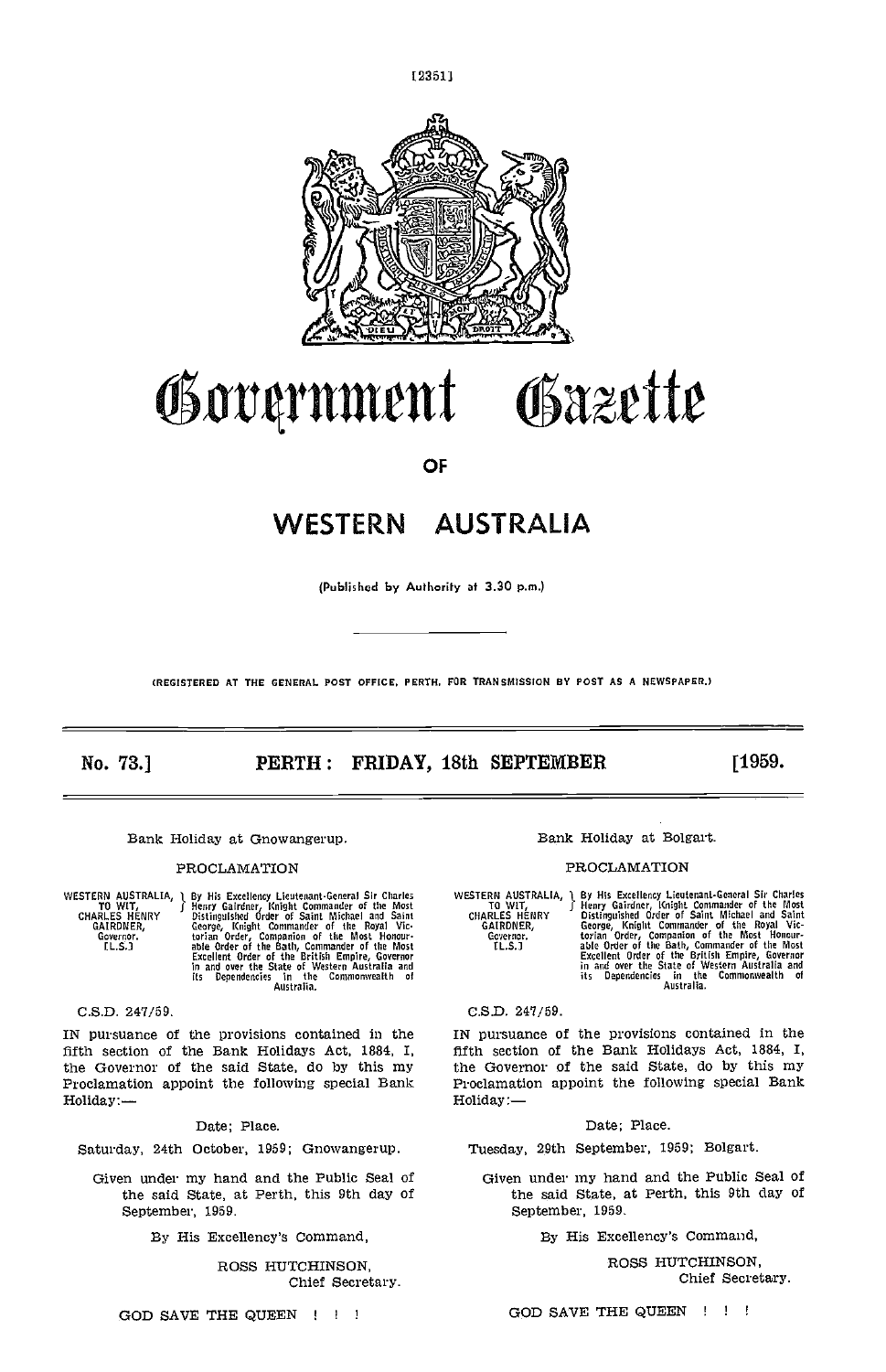### Bank Holidays at Narrogin and Toodyay. PROCLAMATION

WESTERN AUSTRALIA, J By His Excellency Lieutenant-General Sir Charles To WIT, Henry Gairley, Knjght Commander of the Rost GARLES HENRY Bistinguished Order of Saint Michael and Saint GARLES HENRY George, Knight Commander of

IN pursuance of the provisions contained in the<br>fifth section of the Bank Holidays Act, 1884, I,<br>the Governor of the said State, do by this my<br>Proclamation appoint the following special Bank<br>Holidays: Date; Place.

Given under my hand and the Public Seal of HI<br>the said State, at Perth, this 14th day of has<br>September, 1959.

ROSS HUTCHINSON, Chief Secretary.

GOD SAVE THE QUEEN !!!

### Native Administration Act, 1905-1954. Reserve for Natives.

### PROCLAMATION

WESTERN AUSTRALIA, J By His Excellency Lieutenant-General Sir Charles<br>
CHARLES HENRY Beinguished Order of Saint Michael and Saint<br>
GARLES HENRY Distinguished Order of Saint Michael and Saint<br>
GARLES HENRY Distinguished Ord

WHEREAS by section 11 of the Native Administra-tion Act, 1905-1954, it is provided that the Governor is empowered by Proclamation to declare any Crown Lands to be Reserves for Natives; and whereas it is a vice  $P$  deemed desirable that a Reserve for Natives should lattice a be declared at Narrogin: Now, therefore I, the said ings a Governor, with the advice of the Executive Council, cal Do hereby declare reserve No. 25301, being Narrogin Clerk, Lot No. 1548, to be a Reserve for Natives. effec

Given under my hand and the Public Seal of the said State, at Perth, this 3rd day of September, 1959.

By His Excellency's Command, (Sgd.) C. C. PERKINS, Minister for Native Welfare.

GOD SAVE THE QUEEN ! ! !

AT a meeting of the Executive Council held in the Sional Land Superintendent, P-I-5.<br>Executive Council Chambers, at Perth, this 3rd day (b) Amend the title of Item 2697/R59, Deputy of September, 1959, the following Order in Council was authorised to be Issued:

Child Welfare Act, 1947-1958.

### ORDER IN COUNCIL.

WHEREAS by section 19 (2) (a) of the Child Welfare Act, 1947-1958, it is provided that the Governor may appoint such persons, male or female, as he may think fit, to be members of any particular Children's Court and may determine the re-spective seniorities of such members: Now, therefore, His Excellency the Governor, by and with the advice and consent of the Executive Council, doth hereby appoint the persons named in the Schedule hereto to be members of the Children's Courts at the places mentioned:—

Schedule.

Onslow: Henry William Clark.

Port Hedland: Peter John Hawley; Graham Middleton.

(Sgd.) R. H. DOIG, Clerk of the Council.

### AUDIT ACT, 1904. (Section 33.)

The Treasury,<br>Perth, 14th September, 1959.

Tsy. File 267/53.

IT is hereby published for general information that Mr. T. E. Mulligan has been appointed Receiver of Revenue for the Department of Broome Water Supply as from 4th September, 1959.

K. J. TOWNSING, Under Treasurer.

Public Service Commissioner's Office, Perth, 16th September, 1959.

HIS Excellency the Governor in Executive Council has accepted the following resignations:

Ex. Co. 1592.E. A. Ludovici, Assistant Parlia- mentary Draftsman, Crown Law Department, as from 31st August, 1959.

Ex. Co. 1589—T. C. Beau-Leeney, Accounting Machinist, Accounts Branch, Lands and Surveys Department, as from 28th August, 1959.

Ex. Co. 1589—M. B. Xavier, Typist, Correspond-<br>ence and Staff Section, State Housing Commission,<br>as from 11th September, 1959.

And has approved of the following retirements:

Ex. Co. 1592-R. C. Buchanan, Registrar of Titles and Deeds, Land Titles Office, Crown Law Department, as from 19th September, 1959.

Ex. Co. 1592-R. D. Bown, Clerk, Crown Law Department, as from 7th October, 1959.

### AMENDMENTS TO TITLE AND CLASSIFICATION.

IN accordance with section 69 of the Public Ser-vice Act, 1904-1956, notification is given that the title and classification of Item 4153/R59, Buildings and Supplies Section, Clerical Branch, Medi- cal Department, have been amended from Chief Clerk, C-II-7, to Clerk-in-Charge, C-Il-S. with effect from a date to be fixed.

IN accordance with section 69 of the Public Service Act, 1904-1956, notification is given of the following variations in the Surveyor General's Division, Lands and Surveys Department, with effect from a date to be fixed:

- (a) Amend the title and classification of Item 2698/R59, Divisional Surveyor (North), P-I-4, occupied by 5. 3. Stokes, to Divi- sional Land Superintendent, P-I-S.
- Surveyor General and Chief Geodetic Surveyor, P-I-6, occupied by T. A. Cleave, to Deputy Surveyor General.
- (c) Amend the title and classification of va-<br>cant Item 2699/R59, Divisional Surveyor<br>(South), P-I-4, to Divisional Surveyor,<br> $P-I-3$ .

### TYPISTS' AND MACHImSTS' EFFICIENCY EXAMINATION.

CANDIDATES for the typewriting and shorthand sections of the above examinations to be held during November, 1959, and also Assistants and Teleing November, 1959, and also Assistants and Tele-<br>phonists who desire to enter for the typewriting<br>speed test, must pay the required fee and lodge<br>entry forms with the Registrar, Perth Technical<br>College, by 2nd October, 19

R. J. BOND,<br>Public Service Commissioner.

Friday, 16th October, 1959; Narrogin. Saturday, 17th October, 1959; Toodyay.

September, 1959.<br>By His Excellency's Command,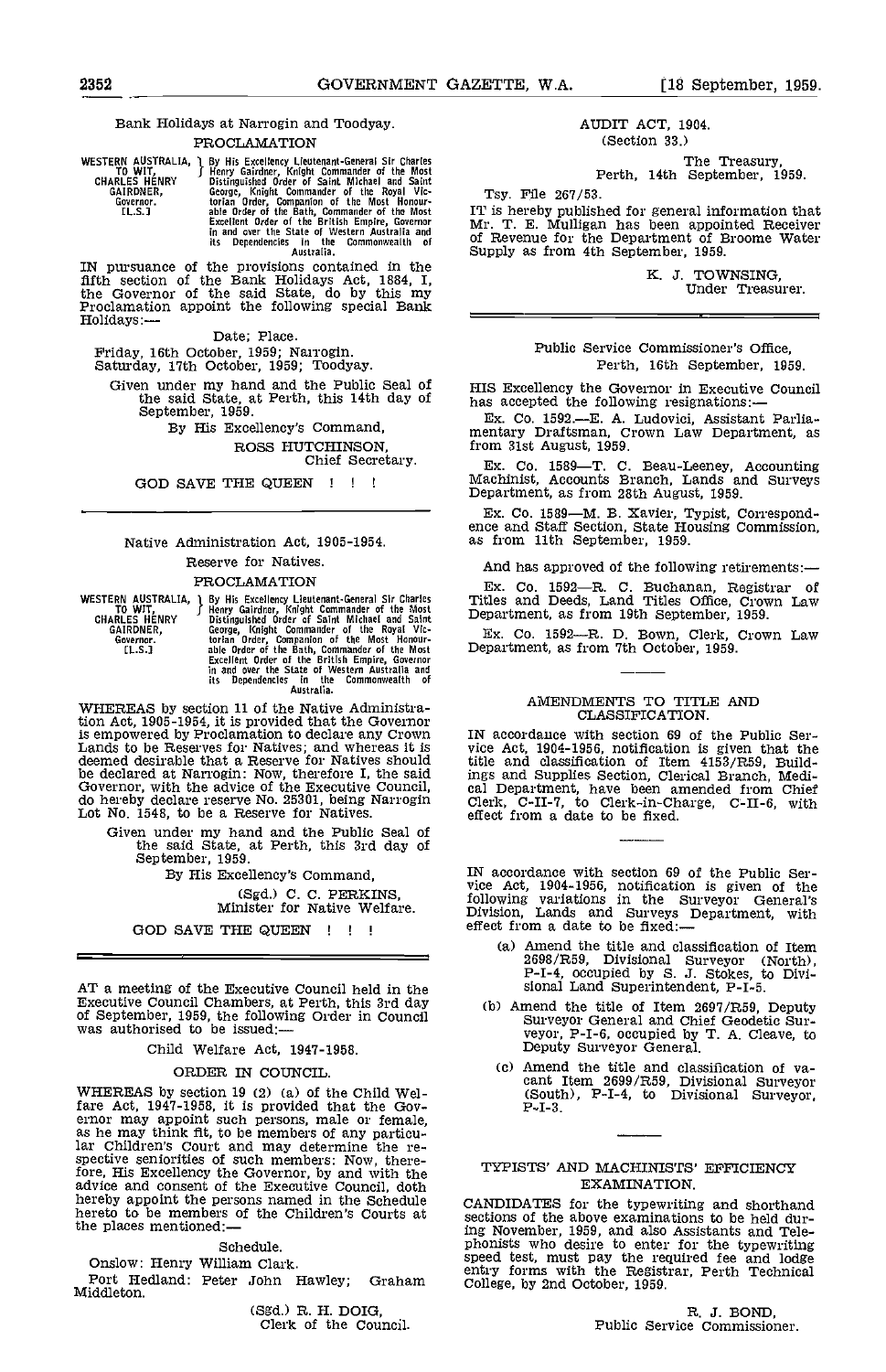| Department                            | Position                                                                                                                                       | Class                                  | Salary                            | Date<br>Returnable |
|---------------------------------------|------------------------------------------------------------------------------------------------------------------------------------------------|----------------------------------------|-----------------------------------|--------------------|
|                                       |                                                                                                                                                |                                        |                                   | 1959               |
| Electoral<br>                         | Assistant Chief Electoral Officer<br>(Item<br>2052/R59)                                                                                        | $C$ -II $-10$                          | Margin £1157-£1202                | 18th September     |
| Audit<br>$\cdots$                     | Inspector (Relieving) (Item $279/\text{R59}$ ) (c)                                                                                             | $C-II - 5$                             | Margin £662-£707                  | do.                |
| State Housing Commission              | Officer-in-Charge (Rent Collection), Accounts<br>Branch (Item 1591/R59)                                                                        | $C$ -II. $-4$                          | Margin £572-£617                  | do.                |
| Mental Health Services<br>$\cdots$    | Clerk-Typist (Receptionist), Child Guidance<br>Clinic (Item $4148/R59$ )                                                                       | $C-V.$                                 | Margin £97 (21<br>$years) - £189$ | do.                |
| Public Works<br>$\cdots$              | Inspector (Southern Cross), Goldfields Water<br>Supply and Comprehensive Water Supply<br>Branch, Engineering Division (Item 653/<br>$R59)$ (a) | $G-II. -4$                             | Margin £572-£617<br>(b)           | 25th September     |
| Lands and Surveys                     | Chief Geodetic Surveyor, Surveyor General's<br>Division (new Item)                                                                             | $P-I-4$                                | Margin £1642-£1692                | 2nd October        |
| Premier's<br>$\cdots$<br><br>$\cdots$ | Clerk (Item $5/R59$ )<br>$\cdots$<br>$\cdots$<br><br>$\cdots$                                                                                  | $C-II -3$                              | Margin £482-£527                  | do.                |
| Lands and Surveys<br>$\cdots$         | Clerk, Records (Item $2490/R59$ )<br>$\cdots$<br>                                                                                              | $C$ -II. $-2$                          | Margin $£407 - £437$              | do.                |
| Do.<br>do.<br>$\cdots$<br>$\cdots$    | Clerk (Branch Records) (Item 2491/R59)                                                                                                         | $C-II -2$                              | Margin £407-£437                  | do.                |
| State Electoral<br>$\cdots$<br>       | Senior Registrar (new Item)                                                                                                                    | $C-III. -5$                            | Margin £662-£707                  | do.                |
| Public Works<br>$\cdots$<br>          | Clerk (Harvey Water Supply), Accounting<br>Division (Item 595/R59)                                                                             | $CLI - I$                              | Margin £347-£377                  | do.                |
| $\mathbf{D}$ o.<br><br>$\cdots$       | Clerk (Spare Parts), Mechanical and Plant<br>Engineer's Branch (Item 706/R59)                                                                  | $C-II-1$                               | Margin £347-£377                  | do.                |
| Treasury<br>$\cdots$<br><br>$\cdots$  | Senior Clerk, Correspondence, Records and<br>Staff, Government Štores Department (Item<br>230/RS9                                              | $C$ -II.-3                             | Margin £482-£527                  | do.                |
| Medical<br>$\cdots$<br>               | Clerk-in-Charge, Buildings and Supplies Sec-<br>tion (Item $4153/R59$ ) (d)                                                                    | $C-II -6$                              | Margin £752-£797                  | do.                |
| Mental Health Services<br>.           | Psychologist, Child Guidance Clinic (a) (e)                                                                                                    | $P-II.-8/9$<br>Or<br>$P-TL-8/9$<br>(F) | Margin $£977 - £1112$             | do.                |

### VACANCIES IN THE PUBLIC SERVICE

(a) Applications also called outside the Service under section 24.

(5) Plus £30 p.a. traveling allowance.

Possession of Accountancy qualification by examination will be regarded as an important factor when judging relative efficiency.

Possession of an Accountancy qualification by examination or progress towards the Diploma of the Australian Institute of Hospital Administrators will be regarded as a factor in judging relative efficiency.

(e) Post graduate diploma or equivalent experience in Clinical Psychology (preferably with children).

Applications are called under section 34 of the Public Service Act, 1904-1966, and are to be addressed to the Public Service Commissioner and should be made on the prescribed form, obtainable from the offices of the various Permanent Heads of Departments.<br>
R. J. BOND,

18th September, 1959.<br>
18th September, 1959.<br>
Public Service Commissioner.

### PUBLIC SERVICE ACT, 1904-1956.

### Magisterial Examinations.

EXAMINATIONS for the Magistracy will be held during the week commencing the 26th October, 1959.

Candidates are required to advise the Chair-<br>man of the Board, Magistrates' Chambers, Beau-<br>fort Street, Perth, of their intention to sit for fro the examinations, prior to the 6th October.

R. J. BOND,<br>Public Service Commissioner.

### TYPIST, C-V.

Supply and Shipping Office, Melbourne.

TYPISTS, both permanent and temporary, who are competent shorthand writers, are invited to apply for appointment to the abovenamed tem-<br>porary position. by the above is the porary position.

Return fares will be paid on the condition that the appointee undertakes to serve in the position and the appointee undertakes to serve in the position and Rud

Applications close at my office on the 25th September, 1959.

R. J. BOND,<br>Public Service Commissioner.

Crown Law Department, Perth, 16th September, 1959.

THE Hon. Attorney General, pursuant to section 13 (3) of the Local Courts Act, 1904-1958, has made the following appointments:

Thomas Murphy, as substitute to discharge the duties of Clerk of the Local Court at Merredin as from the 14th September, 1959, during the absence on leave of Robert Cecil Loder.

Thomas Harford Meyer, as substitute to dis- charge the duties of Clerk of the Local Court at Broome as from the 17th September, 1959, during the absence on leave of Thomas Edward Mulligan.

THE Hon. Attorney General has appointed the following persons as Commissioners for Declara-tions under the Declarations and Attestations Act, 1913-1953:

Robert James Brierty, Roleystone. Rudolph Joseph D'Orsogna, Wongan Hills. Walter George Newland, Joondanna Heights. Michael Yakich, Osborne Park.

R. C. GREEN, Under Secretary for Law.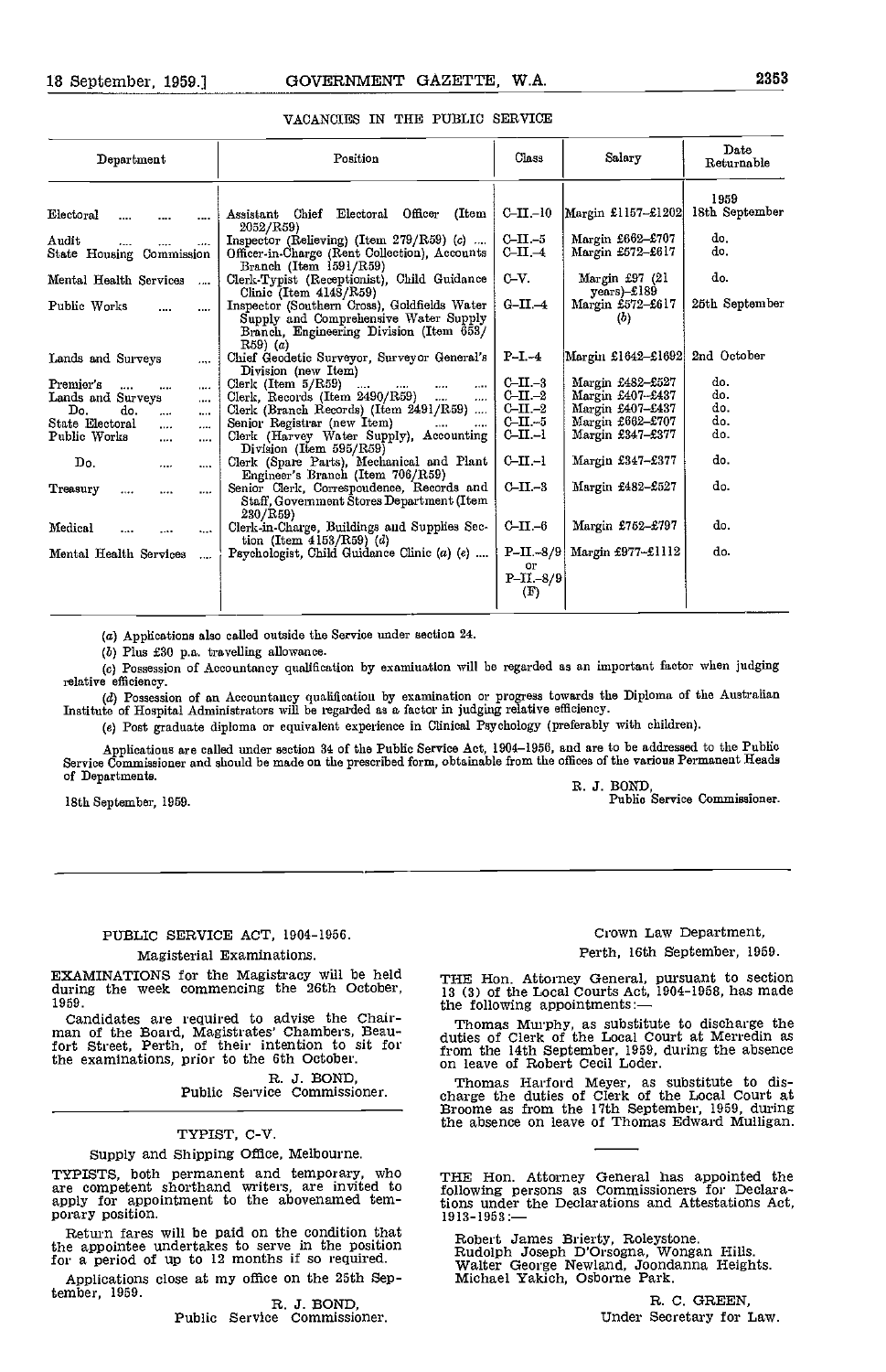### HEALTH ACT, 1911-1957.

Department of Public Health, Perth, 14th September, 1959. PH.D. 73/57.

THE cancellation of the appointment of Mr. Frederic Sydney Senior as Health Inspector for the Perth Road Board as from 4th September, 1959,<br>is hereby notified. LINLEY HENZELL,

Commissioner of Public Health.

### HEALTH ACT, 1911-1957.

Department of Public Health, P.H.D. 959/58.<br>
P.H.D. 959/58.

THE appointment of Mr. Kenneth Frederick Dowse as Health Inspector for the Harvey Road Board as from 24th August, 1959, is hereby approved.

LINLEY HENZELL Commissioner of Public Health.

### HEALTH ACT, 1911-1957.

Department of Public Health, Perth, 15th September, 1959.

PH.D. 335/45.

THE cancellation of the appointments of Dr.<br>R. E. Hearn and Dr. B. I. O'Hara as Medical Officers of Health for the Canning Road Board, is<br>hereby notified.<br>The appointment of Dr. E. Dennis as Medi-<br>cal Officer of Health for

PH.D. 495/37.

THE cancellation of the appointment of Mr. E. J. Burrows as Health Inspector for the Arma- dale-Kelmscott Road Board, is hereby notified.

The appointment of Mr. F. Senior as Acting Health Inspector for the Armadale-Kelmscott ber,<br>Road Board, as from the 7th September, 1959, is situ<br>hereby approved. the

LINLEY HENZELL Commissioner of Public Health.

GOVERNMENT LAND SALES

THE undermentioned allotments of land will be offered for sale at public auction on the dates bying and at the places specified below, under the Swan<br>provisions of the Land Act, 1933-1958, and its date: regulations:-

MERREDIN.

21st October, 1959, at 10 am., at the Court House, Merredin

Muntadgin-(A) (B) 57, 5a. 0r. 7p., £25.

### MOORA.

23rd October, 1959, at 3 p.m., at the Court House, Moora: $\leftarrow$ 

Watheroo-Town 73, 1r. 1.2p., £25.

(A) Suburban.

All marketable timber is reserved to the Crown.

All improvements on the land offered for sale of the are the property of the Crown, and shall be paid  $\frac{\text{Easter}}{\text{Motthe}}$ for as the Minister may direct, whose valuation Northern Roll

shall be final and binding on the purchaser. The room of the room and further particulars of these sales for the may be obtained at this office and the offices of the various Government Land Agents. Land sold road to a dep except in mining districts, where it is granted to tageneral capacity of the sense of the sense of the districts, where it is granted to a general

N. A. YOUNG,<br>Acting Under Secretary for Lands.

### FORFEITURE.

THE undermentioned lease has been cancelled under<br>section 23 of the Land Act, 1933-1954, due to non-

payment of rent.<br>(Sgd.) N. A. YOUNG,<br>Acting Under Secretary for Lands.

Name; Lease; District; Reason; Corres.; Plan. Ralph, J. M. and L. C.; 338/7111; Watheroo 60; non-payment of rent; 860/58; Townsite.

### BUSH FIRES ACT, 1954-1958. Prohibited Burning Times.

Bush Fires Board,<br>Perth, 16th September, 1959.<br>HIS Excellency the Governor in Executive Council HIS Excellency the Governor In Executive Council<br>has been pleased to declare under section 17 of<br>the Bush Fires Act, 1954-1958, that it shall be<br>unlawful to set fire to the bush in the municipalities<br>and road districts dur 1 to 18 inclusive hereunder.

A. SUTHERLAND, Secretary, Bush Fires Board.

### Schedule No. 1.

Zone 1.-22nd October, 1959, to 14th February, 1960 (inclusive).

Municipalities.

Geraldton (except that the commencing date shall be 15th October, 1959, and excepting that portion of the municipality as described in Schedule No. 2 hereto); Narrogin; Northam; Wagin.

### Road Districts.

Albany (except that for the portion of the road district situate generally south and south-west of the dividing line described in the Schedule No. 9 hereto the commencing date shall be 22nd Decem-<br>ber, 1959, and for the portion of the road district<br>situate generally north of the said dividing line the commencing date shall be 15th November, 1959); Beverley (that portion of the road district lying east of a line commencing at the south- eastern corner of Avon Location 2548 and extending northerly along the Williams-York Road (No.<br>1466) and the Great Southern Railway); Brook-<br>ton (that portion of the road district lying east<br>of the Williams-York Road); Broomehill; Bruce<br>Rock; Chittering (that portion o lying generally north of the northern boundary of Swan Location 1372 except that the commencing date shall be 1st December. 1959); Cranbrook (that portion of the road district lying generally east of the dividing line as defined in Schedule No. 3 hereto); Cuballing; Cunderdin (except that the commencing date shall be 1st November, 1959); Dandaragan (excepting that portion of the road district lying within three miles of the coastline, for which the prohibited burning time is the 22nd October, 1959, to 31st January, 1960, inclusive); Dowerin; Dumbleyung (that portion of the road district west of the Number 2 Rabbit Proof Fence); Dundas; Geraldton-Greenough (except that the commencing date shall be 15th October, 1959);<br>Gnowangerup; Goomalling; Katanning; Kellerber-<br>rin; Kojonup; Merredin; Moora; Narrogin; Northam (that portion of the road district lying east of the eastern boundary of the Clackline-Tooday, Eastern and Great Southern Railway Reserves); Northampton (the South-East and West Wards of the road district except that the commencing date<br>for these wards shall be the 1st October, 1959);<br>Nungarin; Nyabing-Pingrup (that portion of the road district lying generally south-west of the Number 2 Rabbit Proof Fence); Pingelly; Plantagenet (that portion of the road district lying generally east of the dividing line described In the Schedule No. 16 hereto except that the commencing date shall be 15th November, 1959); Quairading; Tambellup; Tammin; Toodyay (that portion of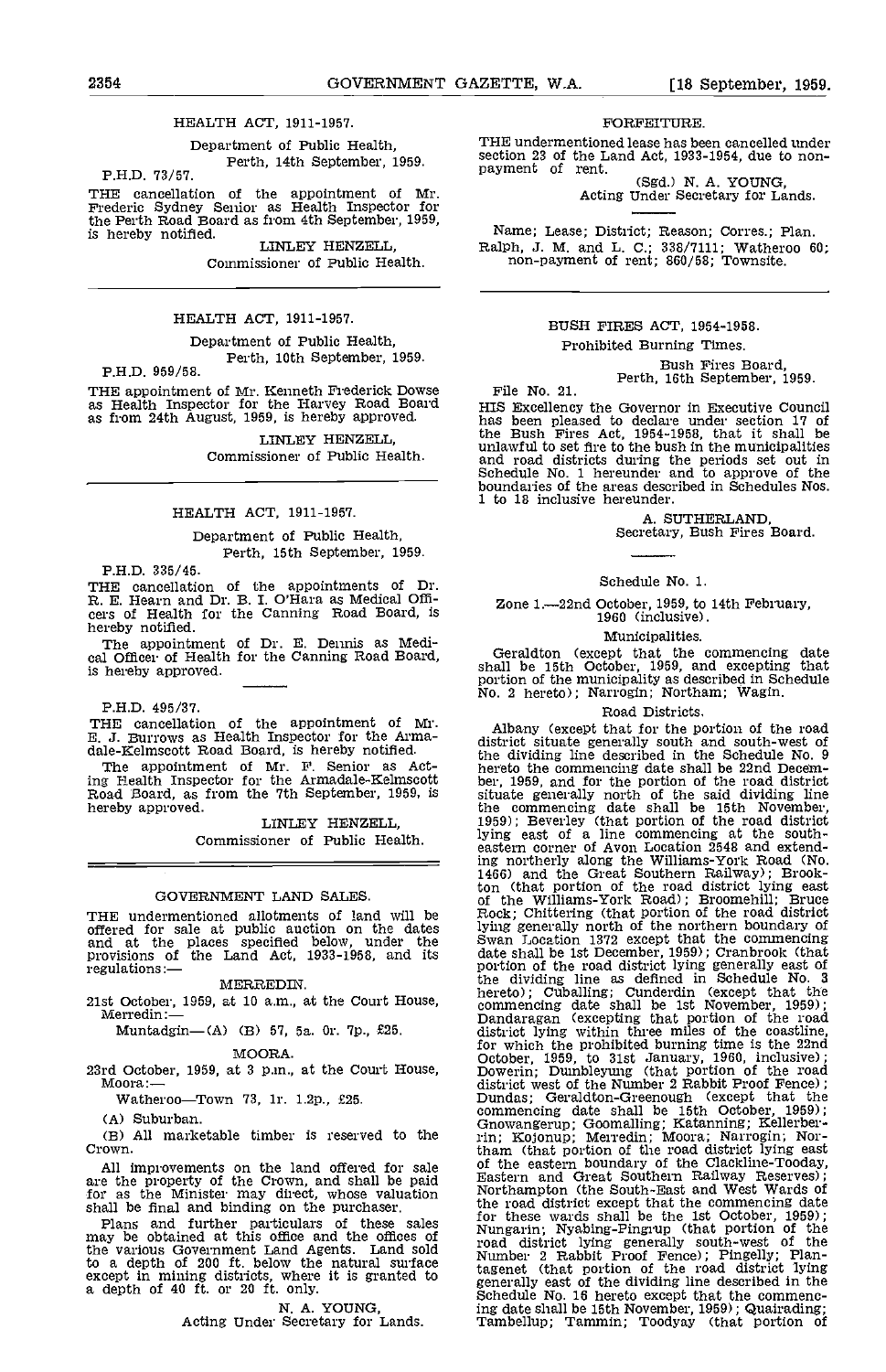the road district lying generally east of the dividing line described in Schedule No. 4 hereto); Victoria Plains; Wagin; West Arthur; (all that portion of the road district lying east of the dividing line tion as described in Schedule No. 6 hereto); Wickepin; of Woodanilling; Wyalkatchen; Yalgoo; York (that in portion of the road district lying east of the east- (tern boundary of the Great Southern Railway Re- serve).

## Zone 1A.-22nd October, 1959, to 21st February,<br>1960 (inclusive).

### Road Districts.

Beverley (that portion of the road district lying west of a line commencing at the south-east corner of Avon Location 2548 and extending north along the Williams-York Road (No. 1466) and the Great describ<br>Southern Railway, and east of the line described that the<br>in the Schedule No. 17 hereto); Upper Blackwood 15th I<br>(that portion of the road district lying generally of Schedule No. 15 hereto except that the commencing its nordate for this part shall be the 15th November, parallel 1959); Wandering (that portion of the dividing line as defined portion in Schedule No. 7 hereto; Williams (t

## Zone 1B.-22nd October, 1959, to 31st January, 1960 (inclusive).

### Road Districts.

Corrigin; Dalwallinu; Dumbleyung (that portion of the road district lying generally east of the portion<br>Number 2 Rabbit Proof Fence); Esperance (except  $\frac{1}{12}$  enly a the Esperance Townsite, for which the commencing date is 15th November, 1959); Kondinin; Koorda; mencing<br>
Kulin; Kununoppin-Trayning; Lake Grace; Narem- been; Nyabing-Pingrup (that portion of the road genera district lying generally east of the Number 2 Rab-<br>bit Proof Fence); Mt. Marshall; Mukinbudin; Phil-<br>lips River; Westonia; Wongan-Ballidu; Yilgarn. (1997)

## Zone 1C.—1st October, 1959, to 31st January, 1960 descri<br>
(inclusive). (inclusive).

### Road Districts.

Carnamah (with the exception of that portion of the road district lying within five miles of the<br>coastline, the prohibited burning time for which is<br>the 15th January, 1960, to 28th February, 1960,<br>inclusive); Chapman Valley (that portion of the road district lying generally to the north-east of the dividing line as described in Schedule No. 5 hereto); Irwin (except that the commencing date shall be the 15th October, 1959, and with the exception of the land in the townsites of Dongara and Denison for which the commencing date shall be 31st October, 1959); Mingenew; Morawa, Mullewa, Northampton (the North Ward only); Peren-jon; Three Springs.

## Zone 2.-22nd October, 1959, to 28th February, 1960 (inclusive).

### Municipalities.

Albany (except that the commencing date shall be 22nd December, 1959); York.

### Road Districts.

Augusta-Margaret River (except that the com-<br>mencing date shall be the 22nd December, 1959);<br>Beverley (that portion of the road district lying<br>east of the eastern boundary of the Goldfields east of the eastern boundary of the Goldfields<br>Water Supply and Canning River Catchment Areas<br>and west of the line described in Schedule No. 17<br>hereto); Brookton (that portion of the road district lying west of the William Schedule No. 5 hereto); Chittering (that portion of the road district lying south of the northern boundary of Swan Location 1372, with the exception of the land contained inside the boundaries of Swan Location 1351, except that the commencing date shall be 1st December, 1959); Cranbrook (that portion of the road district lying generally west of the dividing line as defined in Schedule No. 3 hereto, except that t for this part shall be 5th November, 1959); Gingin (except that for the portion of the road district lying generally east of the dividing line described<br>in Schedule No. 10 hereto the commencing date<br>is 15th November, 1959, and for the portion of<br>the road district lying generally west of the divid-<br>ing line the commencing trict situate generally east of the dividing line described in the Schedule No. 14 hereto except that the commencing date for this part shall be 15th December, 1959); Marradong (that portion of the road district lying east of Wellington Location 1250 and a line commencing at a point on<br>its northern boundary and extending northerly<br>parallel to and one mile west of the Williams,<br>Hotham and Bannister Rivers); Northam (that<br>portion of the road district lying west and Great Southern Railway Reserves); Plantagenet (that part of the road district lying gener-<br>ally west of the dividing line described in the<br>Schedule No. 16 hereto except that the commencing<br>date shall be 15th December, 1959, for that portion<br>of the road distric southerly of the dividing line described in Schedule No, 11 hereto and that the commencing date shall be 15th November, 1959, for that portion of the road district lying between the dividing lines de- scribed in the Schedule Nos. 11 and 18 hereto); Toodyay (that portion of the road district lying generally westerly of the dividing line described in Schedule No. 4 hereto); Upper Blackwood (that portion of the road district lying generally west- erly and southerly of the dividing line described in Schedule No. 15 hereto except that the com-<br>mencing date shall be the 15th November, 1959);<br>Wandering (that portion of the road district lying<br>generally west of the dividing line as defined in<br>Schedule No. 7 hereto, but of the road district lying west of the eastern boundary of the Canning River and Serpentine Catchment Areas); West Arthur (all that portion of the road district lying west of the dividing line as described in Schedule No. lying between the eastern boundary of the Goldfields Water Supply Catchment Area and the line described in the Schedule No. 18 hereto).

Zone 3-15th December, 1959, to 13th March, 1960 (inclusive).

## Municipality. Bunbury.

Road Districts.<br>Armadale-Kelmscott; Balingup; Beverley (that Armadale-Kelmscott; Balingup; Beverley (that portion of the road district lying west of the eastern boundary of the Goldfields Water Supply and Can-<br>ning River Catchment Areas except that the com-<br>mencing date for this part shall be the 22nd Octo-<br>ber, 1959); Bridgetown; Busselton; Capel; Chittering (that part of the road district situate inside the boundaries of Swan Location 1351); Collie-Coalfields; Dardanup; Darling Range; Drakesbrook (except that portion of the district between the old Bunbury Road and the coast, the period for which shall be the 31st Decembe line described in the Schedule No. 14 hereto); Har-<br>vey (excepting that portion of the road district<br>between the old Bunbury Road and the coast, the<br>period for which shall be 31st December, 1959,<br>to 13th March, 1960); Marr of the road district lying west of Wellington Loca-tion 1250 and a line commencing at its north boundary and extending northward parallel to and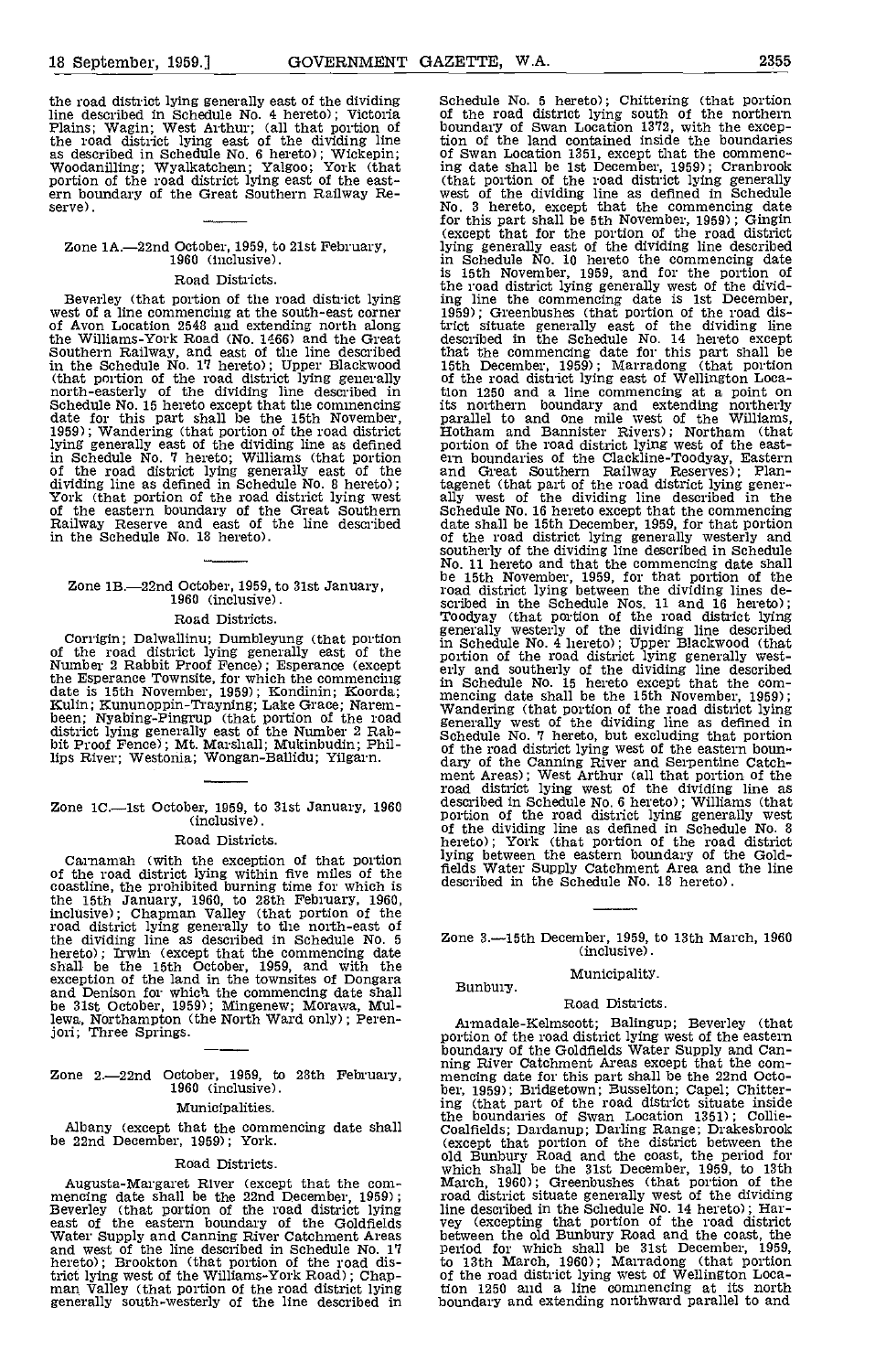### Zone  $4$ -22nd December, 1959, to 13th March, 1960 the r (inclusive).

### Road Districts.

Manjimup (with the exception of that portion tion 1<br>of the road district included in Zone 4B described of loce<br>in Schedule No. 13 hereto); Nannup (excepting 5217; t that portion of the road district included in Zone 4A described in Schedule No. 12 hereto).

Zone 4A.-22nd December, 1959, to 6th March, 1960 (inclusive).

### Road Districts.

## Zone 4B.—1st January, 1960, to 13th March, 1960 (inclusive).

### Road Districts.

Denmark; Manjimup (that portion of the road part of district described in Schedule No. 13 hereto).

### Zone 5.-15th December, 1959, to 27th March, 1960 (Inclusive).

### Municipalities.

Claremont; Cottesloe; East Fremantle; Pre- mantle (except that the commencing date shall be 31st Deoember, 1959); Guildford; Midland Junction; North Fremantle; Nedlands; Perth; South Perth; Subiaco.

### Road Districts.

Bassendean; Bayswater; Belmont Park; Can-<br>ning; Cockburn; Gosnells; Kwinana; Melville; Mosman Park; Peppermint Grove; Perth; Rocking-<br>ham (except that the commencing date shall be<br>1st December, 1959).

### Schedule No. 2.

Geraldton Municipality . Whiley .<br>
All that portion of the Municipality of Gerald-<br>
tion no bounded by lines starting from the intersec-<br>
Location of the south-western alignment of Phelp easterly<br>
Street and the north-west the latter and onwards to a point in prolongation of the north-westerly of the south-western alignment of bion 70<br>Brede Street; thence generally south-easterly to and along the said alignment to the northern bion 62 alignment of Eliot Street; thence generally west-<br>erly along the said alignment to the eastern align-<br>ment of Crowther Street; thence generally northerly<br>through along the said alignment, onwards across Marine Terrace and along the western boundary of Geraldton Lot 809 ("A" reserve 5304) to the south-west-<br>ern corner of lot 1209 (reserve 21773); thence gen-<br>erally north-easterly along boundaries of lots 1209, 1206<br>1206 and 1205 (reserve 21773 aforesaid) to the the r south-western alignment of Gregory Street; thence eastern and the municipal boundary (low water mark); seaterly along the said of low the municipal boundary (low water mark); thence generally north-easterly along the said boundary to its intersection with the prolongation ern boundary to its intersection with the prolongation norther norther phelp Street aforesaid; and thence south-easterly erly algebration and along the said alignment to t

### Schedule No. 3. Cranbrook Road District.

A dividing line between Zones 1 and 2 in the Cranbrook Road District shall be a line commenc- ing at a point situate at the intersection of the northern boundary of the Cranbrook Road District and the right bank of the Towerlup Brook and extending generally southerly downwards along that bank and the right bank of the Frankland River to a point in prolongation north-west-<br>erly of the north-eastern side of road No. 3394<br>(stock route); thence generally south-easterly along that side of road No. 3394 and road No. 6575 to that side of road No. 3394 and road No. 6575 to southerly to the easternmost boundary of Hay<br>Location 1157; thence south-easterly along the<br>south-western side of a road passing through loca-<br>tion 105 and along the north-eastern boundary<br>of location 520 to the western si 5217; thence southerly along that side to the south-<br>eastern corner of location 780, a point on a south-<br>ern boundary of the Cranbrook Road District. (Pub-<br>lic Plans 444/80 and 437D/40.)

### Schedule No. 4.

### Toodyay Road District.

Road Districts.<br>The portion of the Nannup Road District as described in Schedule No. 12 hereto.<br>described in Schedule No. 12 hereto. prolongation eastward of the southern boundary Location 1372 and extending eastward along the prolongation eastward of the southern boundary of the said location to road No. 3685; thence southof the said location to road No. 3685; thence south- ward along the western side of that road to the northern boundary of Avon Location 14709; thence westward along that boundary and southward along the western boundaries of locations 14709, 14710, 24638, 14711 and 14718 to the northern boundary of location 13853; thence westward along part of the northern boundary of that location, southward along part of its western boundary and the western boundary of location 13392; thence westward, southward and eastward along part of the northern, the western and part of the south- ern boundary of location 10697; thence southwards along part of the western boundary of location 21183 and onwards to the southern side of road No. 1156; thence generally westward along that side of the road to the western boundary of location 13161; thence southward along that boundary and eastward along the southern boundary of the said location 13161 to the western boundary of lot 15 of location 1953; thence southwards along the western boundary of that lot, and part of the south-western boundary of reserve 2154 to the right bank of the Avon River; thence generally south- westward along that bank to the road board boun- dary.

### Schedule No. 5. Chapman Valley Road District.

The dividing line between Zones 1 and 1C in the Chapman Valley Road District shall be a line the Chapman Valley Road District shall be a line commencing at a point on the present Chapman Valley Road District boundary situate in prolongation northerly of the western boundary of Victoria<br>Location 4073 and extending generally south-<br>easterly to and along the western and part of the<br>saterly to and along the western and part of the<br>and southern boundary of th tion 7024, the northern and eastern boundaries of location 5959, part of the eastern boundary of loca-tion 6246, the northern boundaries of locations 3608 and 3609 and onwards to the eastern side of road No. 8068; thence southerly along that side, through Whelarra Townsite, and onwards along the western boundary of location 3618 and again onwards to the north-western corner of location 6285; thence along the northern and<br>part of the eastern boundary of that loca-<br>tion, the northern boundary of location 4041,<br>the northern, north-eastern, and part of the<br>eastern boundary of location 7932 to the<br>south easterly along that side to the north-western corner<br>of location 7083; thence southerly along the west-<br>ern boundary of that location and onwards to the<br>northern boundary of location 8256; thence west-<br>erly, generally sout ern, southern and south-eastern boundaries of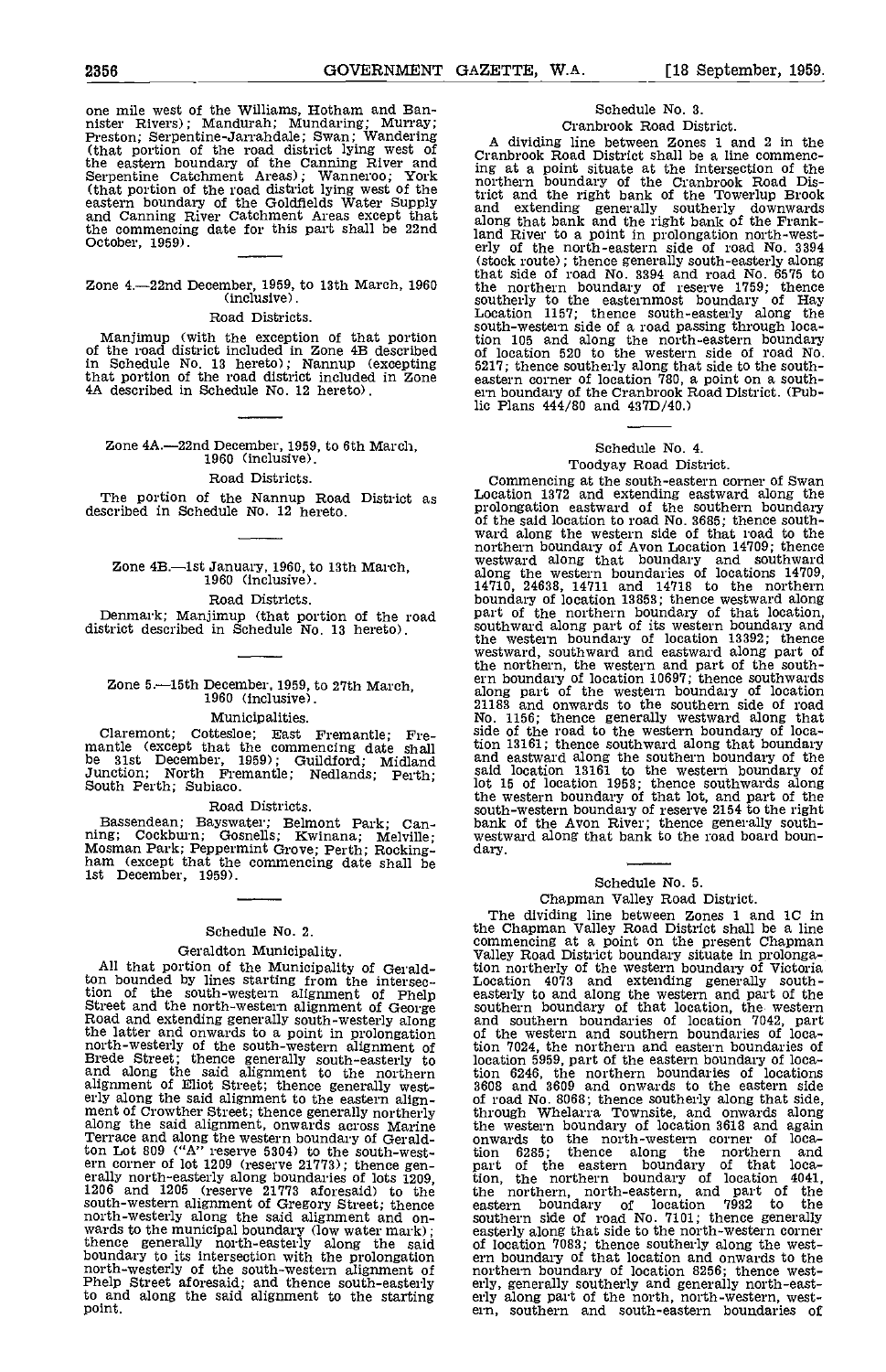that location, the western and southern boundaries Mo. 3546 and onwards to the eastern side to an of road No. 8048; thence southerly along that side 58, 29<br>and the western boundaries of locations 6789 and the re 6788, part of the southern boundary of the latter locations, the western boundaries of locations 6791 and 4460 and onwards to the right bank of the Greenough River, a point on the Chapman Valley Road District boundary. (Public Plans 160/80, 160D/40, 1600/40 and 157B/40.)

### Schedule No. 6.

West Arthur Road District.<br>The dividing line between Zones 1 and 2 in the The dividing line between Zones 1 and 2 in the West Arthur Road District shall be a line starting on its southern boundary at the south-eastern corner of Wellington Location 2506 and extending northerly and easterly along boundaries of locations 2506 and 3796 to the eastern side of a one-<br>chain road passing through the latter location; chain road passing through the latter location; souther thence generally north-easterly along that side to to an the north-westernmost corner of location 3753; thence easterly, northerly and again easterly along easterly<br>boundaries of locations 3758, 4121 and 3730 to the 5952; latter's north-eastern corner; thence north-easterly aries ( to the south-western corner of location 4444 (re-<br>serve 10690); thence northerly and easterly along boundaries of that location to the eastern side of to the a one-chain road passing through that location; thence generally north-easterly along that side and location that of road No. 10136 and onwards to the southern easter side of the Bowelling-Collie Railway Reserve; again<br>thence generally westerly along that side to a point again is<br>in prolongation southerly of the eastern boundary along l<br>of location 4377; thence northerly to and along an to a south-western corner of State Forest No. 24 and thence generally north-easterly and generally northerly along boundaries of that State Forest to the northern boundary of the Road District.

### Schedule No. 7.

### Wandering Road District.

The dividing line between Zones 1A and 2 in the Wandering Road District shall be bounded by lines starting from the centre of the Hotham River situate in prolongation southerly of the western thence boundary of Avon Location 2063 and extending northerly to and along said boundary to its north-<br>western corner; thence easterly along its northern boundary and onwards to the centre of road No.<br>770; thence generally north-north-easterly along the to said centre to the centre of road No. 149; thence<br>generally north-westerly along said centre to a along<br>point in prolongation northerly of the western to its is<br>boundary of location 27032; thence northerly to souther and along the western boundary of reserve No.  $910$  south to its north-western corner; thence easterly along the boundaries of said reserve and location 15501 to souther the western boundary of location  $17852$ ; thence  $\frac{9881}{200}$ northerly, easterly along boundaries of said location to a point in prolongation south-<br>westerly of the centre of road No. 4386; thence<br>generally east-north-easterly to and along the said centre to a point in prolongation southerly of the western boundary of location 23712; thence north-<br>erly and easterly to and along boundaries of said  $\frac{1}{\text{boundic}}$ location to the western boundary of location 17826; bound<br>thence generally northerly and westerly along the si boundaries of locations 17826, 5609 and 17825 to the<br>boundaries of locations 17826, 5609 and 17825 to the latter's south-western corner; thence generally locate<br>northerly and easterly along boundaries of loca-<br>corne tions 17825, 17824 and 5607 to a northern boundary comestions 17825, 17824 and 5607 to a northern boundary comes<br>of the Wandering Road District aforesaid.

### Schedule No. 8.

### Williams Road District.

The dividing line between Zones 1A and 2 in the Williams Road District shall be a line starting from a point on an existing northern boundary of the road district, the said point being on the south- ern boundary of Williams Location 1355 situate in prolongation northerly of the eastern side of road No. 3972 and extending generally south-easterly to and along the eastern sides of roads No. 3972, 58, 2995 and 2874 to join the southern boundary of the road district at the north-western corner of Wellington Location 3463.

### Schedule No. 9.

### Albany Road District.

The dividing line in the Albany Road District shall be a line commencing at the westernmost corner of Plantagenet Location 5973, a point on the western boundary of the road district and extending generally easterly along the southern<br>boundaries of locations 5973, 4963 and onwards along the northern side of a surveyed road through location 5975 to an eastern boundary of that location; thence generally southerly along that bound- ary to a point in prolongation westerly of the southern boundary of location 5949; thence easterly to and along that southern boundary to the easternmost corner of the location; thence south-easterly to the south-western corner of location easterly to the south-western corner of location 5952; thence easterly and northerly along bound-<br>aries of location 5952 and onwards to the southern boundary of location 5950; thence easterly along the southern boundaries of locations 5950 and 5951 to the south-east corner of location 5951; thence generally easterly to the north-west corner of location 879; thence easterly, northerly, again easterly, southerly, again easterly, again northerly. again easterly, again southerly, again easterly, again southerly, again easterly and again southerly along boundaries of locations 879, 1073, 1071, 3836 and 3835 and onwards to the high water mark of the Southern Ocean. (Public Plans 451B/40 and 450/80.)

### Schedule No. 10.

### Gingin Road District.

All that portion of the Gingin Road District lying east of a line commencing at the north-west corner of Swan Location 1375 on the northern corner of Swan Location 1375 on the northern<br>boundary of the road district and extending south-<br>erly and south-easterly along the western boundary<br>of location 1375; thence southerly along the west-<br>encodern boundaries of location 558; thence southerly along the western boundary of location 890; thence south-westerly and south-easterly along boundaries of M. lot 1428; thence easterly along the southern boundary of the lot to its south-east corner, thence southerly to and along the western boundary of location 3229 and to and along the eastern boundary of location 2497 to its south-east corner; thence westerly along the southern boundary of the said location 2497 to the north-eastern corner of location 2551; thence southerly, easterly, northerly, again easterly and<br>again southerly along boundaries of locations 2557 and 2498 to the south-east corner of location 2498; thence southerly to the north-western corner of location 2445; thence southerly along the western boundary of location 2445 and onwards to the south-east corner of location 3077; thence generally south-westerly to the north-western corner of location 1373; thence southerly along the western boundary of location 1313 and onwards to the left bank of the Gingin Brook; thence westerly along the said bank to the north-western corner of location 615; thence southerly and easterly along boundaries of location 615 to the north-western corner of location 1026; thence southerly along the western boundaries of locations 1026, 2421 and 3220; thence easterly along the southern boundary of locations 3220 and 2857 to the north-west corner of location 2852; thence southerly along the west- ern boundary of location 2852; thence westerly and southerly along part of the northern and western boundaries of location <sup>1448</sup> to the north-east corner of location 1591; thence westerly and southerly along the northern and part of the western boundaries of location 1591 to the northeast corner of location 1656; thence westerly, south-easterly and easterly along the northern, the south-western and part of the southern boundaries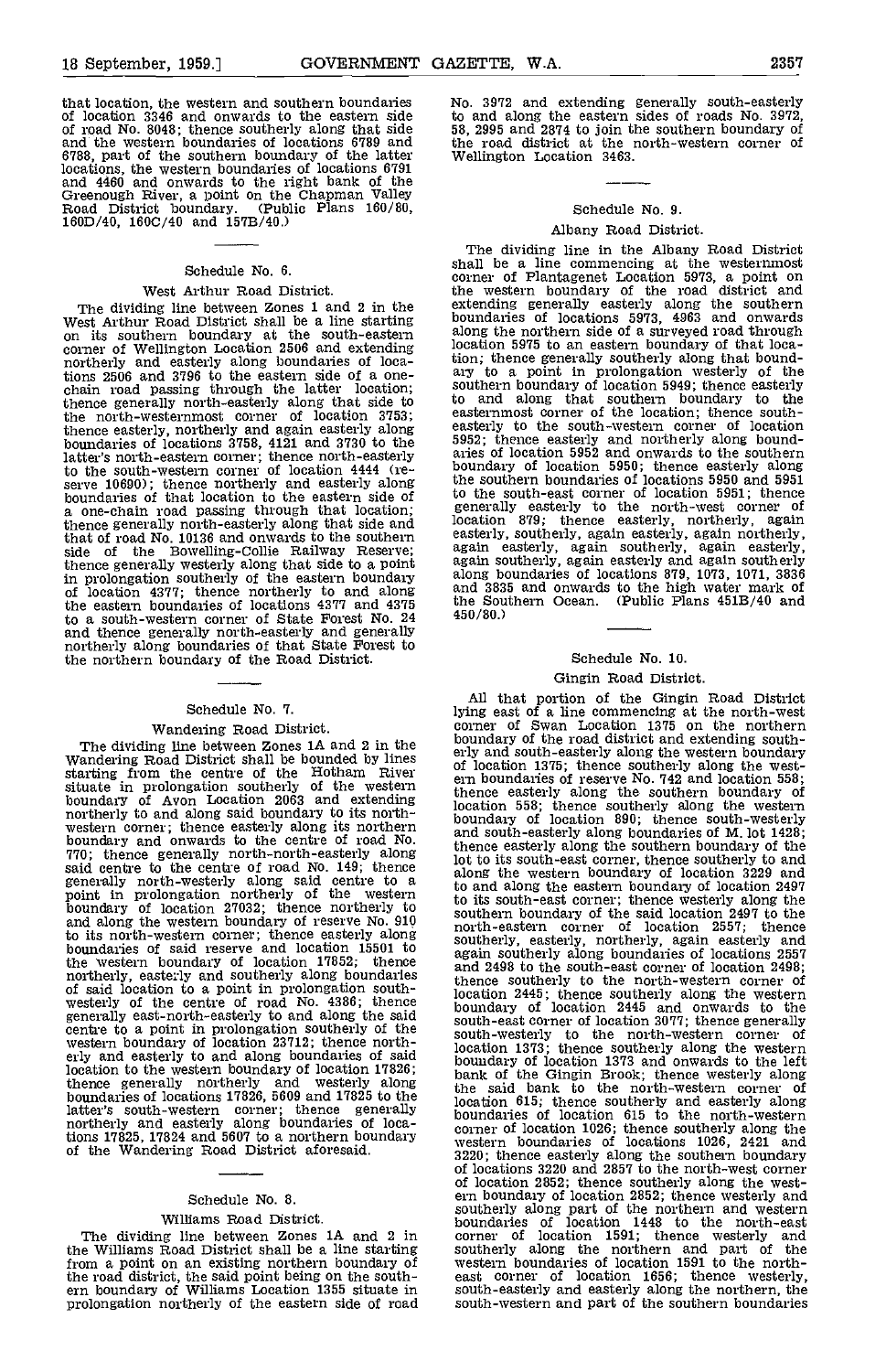of location 1656; thence south-easterly along the south-western boundary of location 2957 to its junction with the left bank of the Blackwood River;<br>south-west corner; thence in a straight line from thence upwards along the said left bank to the left south-west corner; thence in a straight line from that point to the junction between the western bank of the stock route and the southern erly up boundary of the Gingin Road District.

### Schedule No. 11.

Plantagenet Road District.<br>A dividing line in the Plantagenet Road District A dividing line in the Plantagenet Road District starting at the north-eastern corner of Plantagenet the Location 372, a point on the eastern boundary of the road district and extending westerly along the northern boundary of that location to the western side of Chester Pass Road (road No. 991); thence generally northerly along that side of road No. 991 to the south-east corner of location 4577; thence<br>westerly along the southern boundary of location 415<br>4577 to the south-east corner of location 4763; bound<br>thence northerly along the eastern boundary of sea-sh location 4763; thence westerly along the northern boundaries of locations 4763 and 5619 to the northwest corner of location 5618; thence generally general<br>north-west to the south-east corner of location western 4583; thence westerly along the southern bound-<br>aries of locations 4583 and 4026; thence north-<br>wards along the western boundaries of locations anorth-<br>4026 and 1150 to the south-east corner of location wester 1066; thence westerly along the southern bound-<br>aries of locations 1066 and 4935; thence northerly easter along the western boundary of location 4935 to<br>the south-east corner of location 5626; thence 11898<br>westerly along the southern boundary of location the W 5626; thence generally south-westerly to the north-<br>east corner of location 3334; thence westerly along south-<br>the northern boundary of locations 3334 and 5898 No. 3. to the eastern boundary of location 4088; thence that southerly, westerly and northerly along the eastern<br>and southern boundaries of location 4088 and the contra southern and western boundaries of location 1048<br>to the south-east corner of location 3335; thence<br>westerly along the southern boundary of location<br>3335 to its south-west corner; thence generally<br>westerly to the south-east location 5195 and the northern boundary of 3751;<br>thence southerly along the western boundary of bound<br>location 3751 to the north-east corner of location 3752; thence westerly along the northern boundary to the location 3752; thence northerly along the east-<br>of location 3752; thence northerly along the east- along<br>ern boundary of location 18; thence westerly along iacent the northern boundary of location 18 to its north- west corner; thence southerly along the western boundary of that location to a point in prolongation easterly of the northern boundary of location 364; thence westerly and northerly to and along boundaries of locations 364 and 1103 and onwards to the southern boundary of location 17; thence road<br>generally westerly and southerly along boundaries of locations 17, 3141 and B6 to the north-eastern counth corner of location 139; thence southerly along the southward eastern boundary of that location to the northern  $\frac{1}{e}$  the northern side of road No. 686; thence generally westerly<br>along that side and the northern side of road side of<br>No. 1256 to the eastern side of road No. 8376; railway<br>thence generally mortherly along that side to a along the<br>point i 1050; thence westerly to and along that side of the road to <sup>a</sup> surveyed road on the westernmost boundary of location 2816; thence north-westerly along the eastern side of that road to road No. 2366; thence generally northerly along the eastern side of road No. 2366 and the eastern side of road<br>No. 3318 to a point in prolongation easterly of the<br>southern boundary of location 793; and thence of Nel<br>westerly to and along the southern boundaries of along locations 793, 750, 748, 1085, 743 and 1998 and tenninating at the south-western corner of the said location 1998 at a point on a northern bound-<br>ary of the road district.

### Schedule No. 12. Zone 4A.

lines commencing at a point on the high water mark of the Southern Ocean at its junction with the western boundary of the road district, and

extending northerly along that boundary to its<br>junction with the left bank of the Blackwood River; junction with the left bank of the Blackwood River;<br>thence upwards along the said left bank to the left<br>bank of the Namnup Brook; thence generally east-<br>bank of the Namnup Brook; thence generally east-<br>erly upwards and alo side to its junction with the eastern boundary of the Nannup Road District; thence generally south- erly along the said boundary to the high water mark of the Southern Ocean and thence northwesterly along the said high water mark of the Southern Ocean, including the islands adjacent, to the starting point.

### Schedule No. 13.

Manjimup Road District.<br>All that portion of the Manjimup Road District bounded by lines commencing at a point on the sea-shore, situate on the left bank of the Donnelly River and extending generally north-easterly along the said bank to the left bank of Fly Brook; thence generally easterly along that bank to the north-<br>western boundary of location 11560; thence south-<br>westerly and south-easterly along the western<br>boundaries of locations 11560, 5078 and 5076 to the boundary of location 5080, thence north-<br>westerly, westerly, southerly and easterly along the<br>boundaries of locations 5080 and 5191 to the south-<br>eastern corner of the latter location, thence southeastern corner of the latter location, thence south-easterly to the westernmost corner of location 11898 (marked ES Redgum) on the left bank of the Warren River; thence easterly along the said bank and the left bank of Big Hill Brook to the south-easterly coast riveality Coast Road (road No. 3433); thence generally north-easterly along that side of that road and the north-western boundaries of locations 4292, 9520 and 12143 and boundaries of locations 4292, 9520 and 12143 and onwards to the eastern side of the Manjhnup- Nornalup Road; thence generally south-easterly along that side, crossing the Shannon and Weld Rivers and onwards to the northern boundary of reserve 14145; thence easterly along the prolonga-tion easterly of the said northern boundary to the centre of the Frankland River, being the eastern boundary of the Manjimup Road District; thence generally southerly along the said eastern boundary to the seashore; thence generally north-westerly along the said seashore, including the islands adjacent, to the starting point.

### Schedule No. 14.

### Greenbushes Road District.

Commencing at a point on the eastern side of road No. 831 and its junction with the northern boundary of the Greenbushes Road District; thence southwards along the eastern side of the said road to the eastern side of Allnutt Street; thence gen- erally south-eastwards along the north-eastern erally south-eastwards along the north-eastern<br>side of the said street to the northern side of the<br>railway reserve; thence generally south-eastwards railway reserve; thence generally south-eastwards along the eastern side of the said reserve to a southern boundary of the Greenbushes Road District. (Public Plan 414/80.)

### Schedule No. 15.

### Upper Blackwood Road District.

Zone 4A.<br>Portion of the Nannup Road District bounded by along that road to the south-east corner of location<br>Portion of the Nannup Road District bounded by 1419; thence southerly to the northern boundary Commencing at a point on the northern bound-<br>ary of the road district at the north-west corner<br>of Nelson Location 2094 and extending southerly along the western boundary of location 2094 and its prolongation southerly to and along the western boundary of location 3788 and its prolongation thence generally southerly along the eastern side of a road along the western boundary of location 9233 and onwards along that road to the northern side of road No. 3340; thence generally easterly along that road to the south-east corner of location 1419; thence southerly to the northern boundary of location 628; thence easterly along the northern of location 628; thence easterly along the northern boundary of location 628 and its prolongation easterly to the western boundary of location 2518;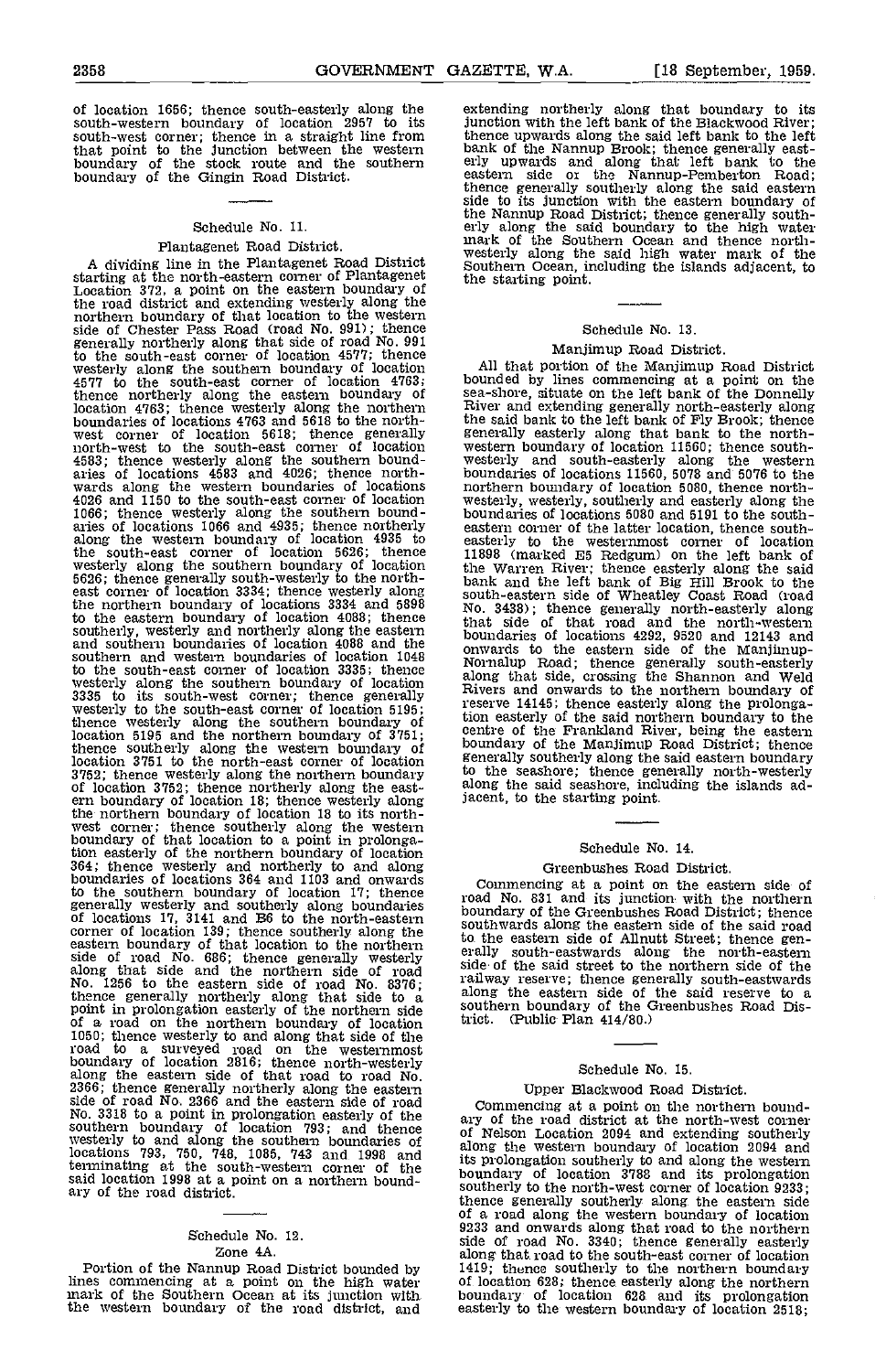eastern side of road No. 2250; thence southerly along that road to the northern side of road No. along that road to the northern side of road No. 3860; thence easterly along that road to the west-<br>3860; thence easterly along that road to the west- of 190<br>ern boundary of location 2317; thence southerly road along that boundary to the south-west corner of location 2317; thence easterly along the southern boundaries of locations 2317, 2817 and 2816 to the south-east corner of location 2816, thence southerly to and along the eastern boundaries of locations<br>2820 and part of 2821 to the northern boundary of<br>a railway reserve passing through location 2821;<br>thence generally easterly along that boundary to Com its Intersection with the prolongation northerly of the easternmost boundary of location  $11987$ ; thence  $Avo$ south-westerly and southerly along boundaries of ea that location to the northern boundary of location 2548, thence easterly, southerly and westerly along boundaries of that location to the prolongation northerly of the eastern boundary of location 2555; the weakened thence southerly to and along that boundary and corner the eastern boundaries of locations 9550, 2807, 2676 wester.<br>and 11717 to the south-east corner of location prolon. 11717; thence westerly along the southern bound-<br>ary of location 11717 to the prolongation northerly orly a<br>of the eastern boundary of location 10874; thence that southerly along the eastern boundary of that location and the eastern boundaries of locations 1252, 2659 and part of 1953 to a northern boundary of location 3613; thence easterly along that northern bother boundary and southerly along the eastern bound-<br>aries of locations 3613, 3972 and 3971 to the erly a morthern side of road No. 2421; thence south-<br>easterly across that road to the north-east corner thence<br>of location 8284; thence south-easterly and south-<br>erly along the eastern boundary of that location to eastern erly along the eastern boundary of that location to its south-east corner; thence generally southerly along the western side of road No. 4029 to the south-east corner of location 9257; thence easterly, south-east corner of location 9257; thence easterly, 27452<br>northerly, again easterly and generally southerly road o along boundaries of location 8553 to its south-east corner; thence generally southerly along a surveyed road on the western boundaries of locations  $7345$ ,<br>11558,  $7542$ ,  $7346$ ,  $7348$ ,  $7349$  and  $9836$  to the<br>northern side of the Boyup Brook-Cranbrook Road;<br>thence south-easterly along that road to the south-<br>ern boundary

### Schedule No. 16.

### Plantagenet Road District.

Commencing at a point on the northern bound-<br>ary of the road district at its junction with the menti eastern side of road No. 991 (Chester Pass Road) and extending generally southerly along that road and extending generally southerly along that road<br>to the Kalgan River; thence onwards along the left<br>bank of the river to the road district boundary at the north-west corner of Plantagenet location 54.

### Schedule No. 17.

### Beverley Road District.

Commencing at a point on the northern boun- dary of the road district at the north corner of Avon Location 5169 and extending south-easterly along the north-eastern boundaries of locations<br>5169 and 2806 and part of the south-western boun-<br>dary of location 1159 to the south corner of locaeastern boundaries of locations 1159, 108 and again 1159 to the easternmost corner of location 1159; thence south-easterly along the north-eastern the university of locations 8798 and 17866 through the formulations of the transformation of the transformation of the transformation of the transformation of the transformatio location 17866 and along the north-eastern boun-<br>dary of location 21280 to the easternmost corner Mt.<br>of location 21280; thence south-westerly, south-<br>casterly and again south-westerly along boundaries War<br>of location 2128 that boundary to the south corner of location 23; thence north-easterly along part of the south-east- ern boundary of location 23 to the east corner of location 3920; thence south-easterly along part of the south-western boundary of location 3920 to the prolongation north-easterly of the north-western boundary of location 10784; thence south-westerly, to and along the northern boundary of location

thence generally southerly along the western 10784 to its junction with road No. 6363 and on-<br>boundaries of locations 2518, 2517 and 774 to the wards to the north-eastern boundary of location 10784 to its junction with road No. 6363 and on- wards to the north-eastern boundary of location 3718; thence south-easterly along the north-east- ern boundaries of locations 3718, 21177 and part of 19090 to its junction with the northern side of road No. 2294; thence generally south-westerly along road Nos. 2294, 692, 2050 and 2067 to the junction of the road No. 2067 with the southern boundary of the road district.

### Schedule No. 18. York Road District.

Commencing at a point on the northern boun-<br>dary of the road district at the north corner of<br>Avon Location 27718 and extending generally southlocations 27718, 27720, 9386, 14446, 5201, 6347, 3025, 6495 and 7971 to Talbot Road at the east corner of location 7971; thence generally southerly along the western side of road No. 3979 to the east corner of location 5803; thence westerly and north- westerly along boundaries of location 5803 to the prolongation easterly of the southern side of a surveyed road through location 11293; thence west- erly and south-westerly along the southern side of that surveyed road to the north corner of location 10680; thence south-westerly along the north- eastern boundary of location 10680 and the south- ern side of a surveyed road through location 13163 to the north-east corner of location 7753; thence westerly, southerly, again westerly and again south-<br>erly along boundaries of locations 7753 and 7752 and<br>onwards to the north corner of location 13864; thence generally south-easterly along the south- western side of a surveyed road along the north- eastern boundaries of locations 13864, 27451 and 3452 through part of location 27452 and along the northern and north-eastern boundaries of locations 27452 and 2412 to the southern boundary of the road district.

### BUSH FIRES ACT, 1954-1958.

### Prohibited Burning Times.

Bush Fires Board,<br>Perth, 16th September, 1959.

Corres. No. 21/55.<br>HIS Excellency the Governor in Executive Council HIS Excellency the Governor in Executive Council has been pleased to declare, under section 17 of the Bush Fires Act, 1954-1958, that it shall be unlawful to set fire to the bush in the following road districts and municipalities during the periods mentioned:

Black Range, Laverton, Leonora and Wiluna Road Districts; 1st October, 1959, to the 31st March, 1960 (inclusive).

Boulder and Kalgoorlie Municipalities and Cool-<br>gardie, Cue, Kalgoorlie and Mt. Magnet Road<br>Districts; 1st October, 1959, to the 30th April, 1960<br>(inclusive).

(inclusive).<br>
A. SUTHERLAND,<br>
Secretary,<br>
Bush Fires Board.

### BUSH FIRES ACT, 1954-1958.

Appointment of Bush Fire Control Officers.

Bush Fires Board, Perth, 16th September, 1959.

IT is hereby notified for general information that the undermentioned road boards have appointed the following persons as bush fire control officers for their road district:

Mt. Marshall: S. C. Davies.

Dowerin: N. Jones. Wanneroo: C. Darch. Bunbury Municipality: H. H. Stuchbury.

The following appointments have been can-<br>celled:—

Dowerin: W. Gething, A. Lee.<br>Mt. Marshall: G. F. W. Walker.<br>Swan: W. G. Holding.<br>Victoria Plains: W. A. Smith.

A. SUTHERLAND,<br>Secretary,<br>Bush Fires Board.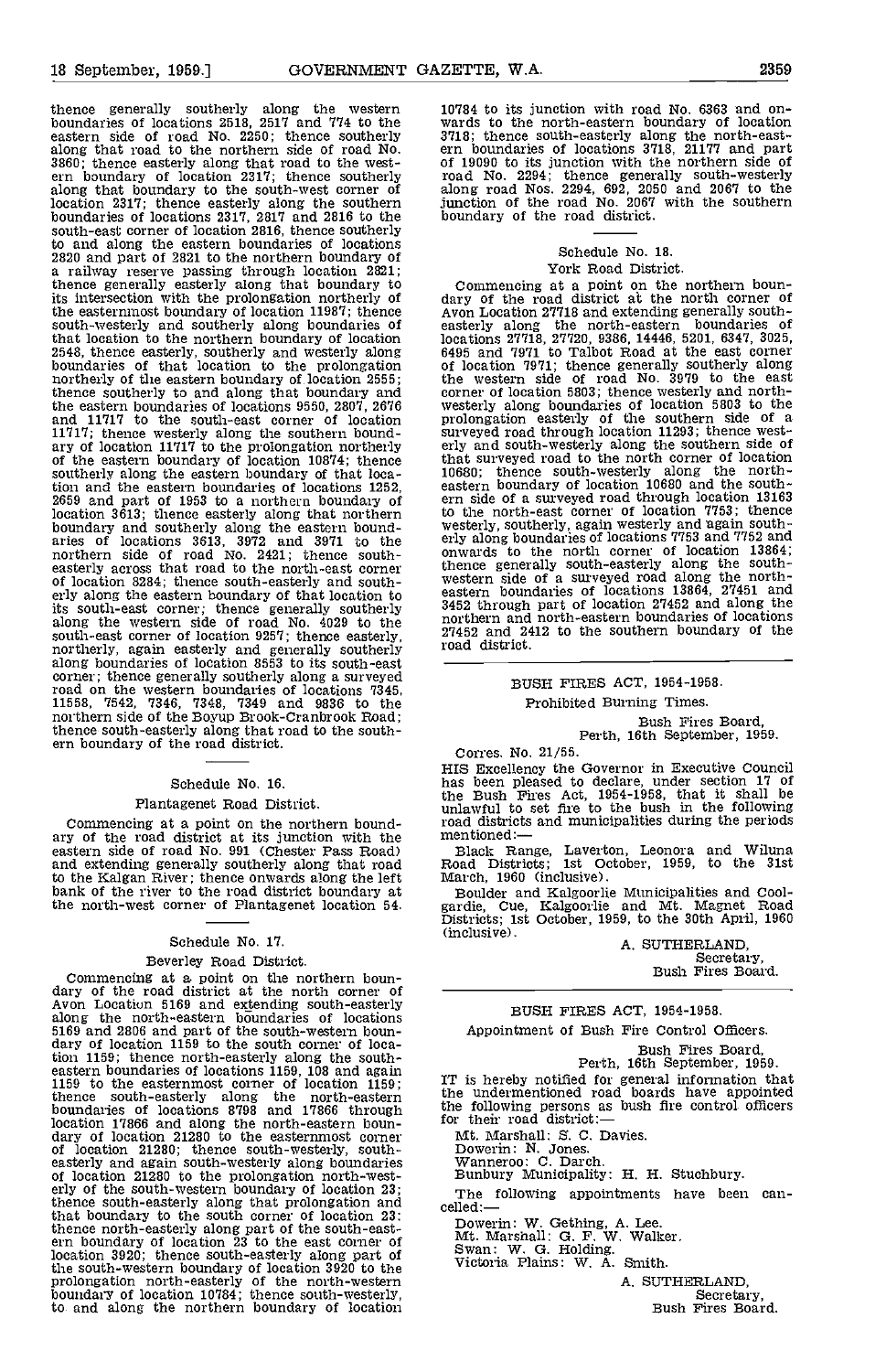### LAND OPEN FOR SELECTION

Perth Land Agency

Department of Lands and Surveys, Perth, 18th September, 1959.

IT is hereby notified, for general information, that the areas scheduled hereunder are available for selection under Part V of the Land Act, 1933–1958, and the regulations appertaining thereto, subject to the provisions of the said Act.<br>Applications must be lodged at the Department of Lands and Surveys, Perth, not later than the date specified,

All applications lodged on or before such date will be treated us having been received on the closing day, and if there are more applicants than one for any block, the application to be granted will be determined by the Land Board. Should any lands remain unselected such will continue available until applied for or otherwise dealt with.

If a Land Board sitting becomes necessary, the applicants for the blocks will be duly notified of the date, time, and<br>place of the meeting of the Board, and there shall be an interval of at least seven days between the clo sitting of the Board.

All indigenous marketable timber, including sandalwood and mallet, is reserved to the Crown, subject to the provisions of clause 14 of the Regulations.

### OPEN ON AND AFTER WEDNESDAY, 14th OCTOBER, 1959

| Location                                  |          | Area      |             |              | Price per Acre   |               | Plan                                 |                               | Corres. No. Classification File | Deposit<br>Required |      |
|-------------------------------------------|----------|-----------|-------------|--------------|------------------|---------------|--------------------------------------|-------------------------------|---------------------------------|---------------------|------|
|                                           |          | a. r.     |             | р.           | £                | s. d.         |                                      |                               |                                 | £                   | s d. |
| Boyanup A.A. $215(a)$                     | $\cdots$ | 264       | $\bf{0}$    | $\mathbf{0}$ | $\mathbf{11}$    | 6             | 414A/40 A. B. 1                      | 3185/56                       | $439/41$ p. 27                  | 2                   | 5    |
| Fitzgerald 233 (a)                        | $\cdots$ | 976       |             | 19           | 5                | 9             | $392/80$ A. B. 2, 3                  | 1344/56                       | $\cdots$                        | 3<br>0              | 9    |
| 297(a)<br>$^{\bullet}$                    | $\cdots$ | 1,042     | 2           | 17           | 5                | 9             | $, \, \,$                            | $^{\bullet}$                  | 1.11                            | 3<br>4              | 9    |
| 354 (a)<br>$, \,$                         |          | 962       |             | 20           | $\bf 5$          | 9             | $, \, \,$                            | $, \, \cdot$                  |                                 | 0<br>3              | 9    |
| 355 (a)<br>55                             |          | 963       |             | 19           |                  |               |                                      |                               |                                 | 3<br>0              | 9    |
| Jilbadji 721 (b) (c)                      |          | 647       | 3           | 38           | $\frac{5}{5}$    | $\frac{9}{3}$ | $23/80$ <sup>"</sup> F. 1,<br>19/300 | 6091/27                       | 5204/28 p. 11                   | 2 13                | 8    |
| Melbourne $3742(a)$                       | $\cdots$ | $4,225$ 0 |             | 4            |                  | 9             | 62/80 C. 1, 2                        | 2845/57                       | $3711/56$ p. 12                 | 5<br>6              | 5    |
| Nelson $12586(d)$                         | $\cdots$ | 250       | $\mathbf 0$ | $\mathbf 0$  | $\frac{4}{7}$    | 9             | 453C/40 E. 4                         | 2199/58                       | $\cdots$                        | $\mathbf{3}$<br>12  | 9    |
|                                           |          |           |             |              | (ex. Survey fee) |               |                                      |                               |                                 |                     |      |
| Ninghan 3135 $(c)$ $(e)$                  |          | 3,571     | 2           | 2            | 3                | 6.            | 66/80 F 1                            | 6234/51                       | 5967/27 p. 43                   | Б.<br>Ι.            | 8    |
| Plantagenet 2086 (a)                      |          | 155       | 2           | 9            | 8                | 0             | 456B/40 D. 1                         | 667/42                        | $667/42$ p. 36                  | 16                  | 9    |
| Victoria $10322(c)$                       | $\cdots$ | 3,828     |             | 30           |                  | 6             | $62/80$ F. 1                         | 5187/54                       | $5187/54$ p. 7                  | 1<br>Б              | 8    |
| 5095(a)<br>Williams                       | $\cdots$ | 380       |             | 0            | $\frac{4}{15}$   | 3             | 385C/40 F. 4                         | 4093/51                       | $4516/26$ p. 12                 | 6<br>2              | Б    |
| 5142 (a)<br>$, \, \cdot$                  |          | 160       |             | 0            | 18               | 0             |                                      |                               |                                 | 16                  | 9    |
| 11713, 2557                               | (a)      | 847       | $\Omega$    | 20           | 8                | $\Omega$      | $, \, \,$                            | $, \, \cdot$                  | $4093/51$ p. 55                 | 3<br>20             | Ω    |
| $, \,$<br>$(d)$ $(f)$ $(g)$               |          |           |             |              | (ex. Survey fee) |               | $, \, \,$                            | 55                            |                                 |                     |      |
| 12750(a)                                  |          | 179       | 3           | 0            | 17               | 0             |                                      |                               | 4093/51 p. 46                   | $1\,18$             | 5    |
| $, \, \cdot$<br>15069<br>$\left(a\right)$ |          | 2,884     |             | 15           | 10               | $\mathbf 0$   | 387/80 <sup>"</sup> A. B. 3          | $^{\bullet\bullet}$<br>177/57 | $2760/53$ p. 15                 | 4 10                | Б    |
| $^{\bullet\bullet}$                       | 1.11     |           |             |              |                  |               |                                      |                               |                                 |                     |      |

### SCHEDULE I

### SCHEDULE II

| Location                                                  | Description                                                                                                                                                                                                                                                        | Plan          | Corres. No. | Deposit<br>Required                                                                                 |
|-----------------------------------------------------------|--------------------------------------------------------------------------------------------------------------------------------------------------------------------------------------------------------------------------------------------------------------------|---------------|-------------|-----------------------------------------------------------------------------------------------------|
| Roe (about 9 miles<br>south-east of Hyden)<br>$(g)$ $(h)$ | All that land comprising about 1,214 acres and bordered<br>on the south by Location 1507; on the west by Location<br>830; on the north by Location 2275; and on the east<br>by a one-chain road proceeding in a south-easterly direc-                              | 375/80 B.C. 1 | 6370/24     | $\begin{array}{cc} \texttt{f} & \texttt{s. d.} \\ \texttt{3} & \texttt{8} & \texttt{0} \end{array}$ |
| Swan (about 6 miles<br>west of Gingin) $(f)$              | tion from the south-eastern corner of Location 2775 to<br>the north-east corner of Location 1507<br>Swan Locations 3465 to 3469 inclusive, as one holding<br>containing a total area of 836 acres 3 roods 4 perches, at<br>13s. 6d. per acre, including Survey fee | 28/80 A. B. 1 | 5089/54     | 2 18 5                                                                                              |

(a) Exempt from Road Board rates for two years from date of approval of application.

(6) Subject to mining conditions.

(t) Subject to paymeat for improvements.

 $(d)$  Subject to survey.

(e) Subject to Rural and Industries Bank indebtedness.

 $(f)$  To be selected as one holding.

(g) Subject to the provision of necessary roads.

 $(h)$  Subject to pricing.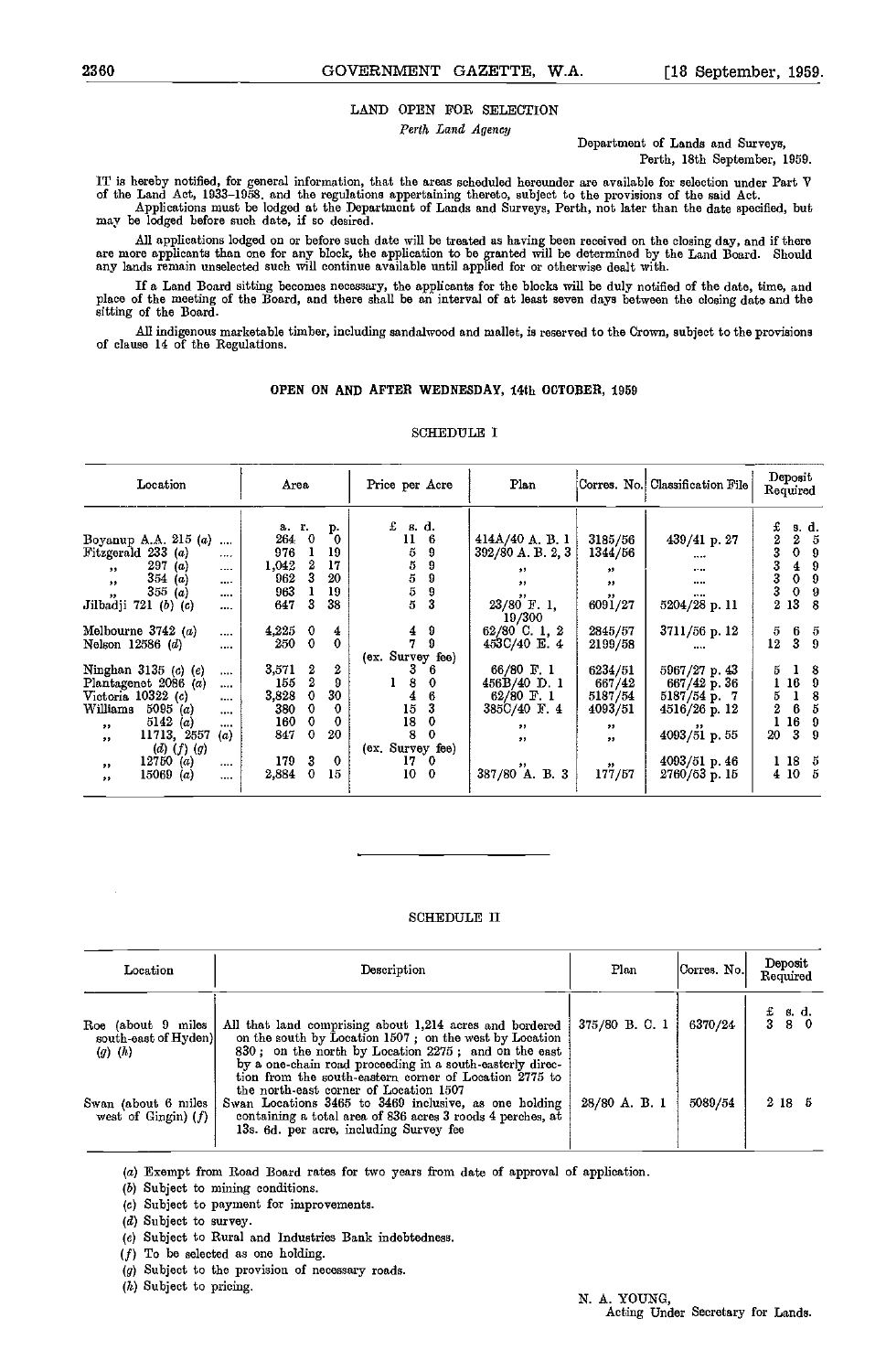### ERRATUM.

Department of Lands and Surveys, Perth, 7th September, 1959. Corres. 2702/59.

IN Government Gazette (No. 69), dated 4th September, 1959, at page 2262, under land open for (d) selection, Tuesday, 6th October, 1959, Esperance Avenus Location 1582 was erroneously shown as open for  $10t$  41 selection. selection. All reference to this location is hereby cancelled.

N. A. YOUNG,<br>Acting Under Secretary for Lands.

### ROAD DISTRICTS ACT, 1919-1956.

### Closure of Road.

THE State Housing Commission, being the owner of land over or along which the portion of road hereunder described passes, has applied to the Canning Road Board to close the said portion of road, viz.: road, viz.:—<br>Canning.<br>Corr. 1045/57.

C. 557. All that portion of Bungaree Road (road Closure of Road.<br>No. 8268) bounded by lines starting from the inter-<br>section of the south-western side of that road and I, DAVID BRUCE FORREST, being the owner of<br>the north-w the north-western side of Teaguer Street and extending north-westerly along the south-western side of Bungaree Road aforesaid to the prolongaside of Benderich bundaries of lots<br>
via:<br>
Ta to 76 inclusive of Canning Location 1, as shown<br>
on Land Titles Office Deposited Plan 7293; thence<br>
easterly along that prolongation to the north-east-<br>
C5 ern side of Bungare Road; thence southerly and<br>south-easterly along that side to the western side<br>of a road passing along western boundaries of lots<br>76 and 68 of location 1, as shown on Land Titles<br>Office Deposited Plan 72 Ome Deposited Plan 7293 aloresaid, thence south-<br>erly along a prolongation of that side to its inter-<br>section with the prolongation north-easterly of the<br>north-western side of Teaguer Street aforesaid;<br>thence south-westerl the starting point. (Plan  $F13-4$ .)

A. RICHARDSON,<br>Property Officer,<br>for State Housing Commission.

I, Joseph W. Cole, on behalf of the Canning Road Board, hereby assent to the above application to close the road therein described.

JOSEPH W. COLE, Chairman, Canning Road Board 7th September, 1959.

### ROAD DISTRICTS ACT, 1919-1956.

### Closure of Roads.

THE Perth Road Board, being the owner of land scribed extend, has applied to close the said portions of roads, viz.:-

Perth.

Corr. 1386/37.

P. 477. (a) That portion of road No. 5888 (Boulton Street) bounded by lines starting at the south are corner of lot 22 of Swan Location  $X$  (L.T.O. Plan b 1576) and extending 135 degrees 8 minutes 4 chains<br>
70.3 links; thence 90 degrees 8 minutes 4 2.4 links; And<br>
thence 225 degrees 8 minutes 1 chain 60 links; than 1<br>
thence 8 minutes 42.4 links; thence 315 degrees right 1<br> Location X; thence 198 degrees 12 minutes 42.4 links; thence 135 degrees 8 minutes 4 chains 22.7

links to the starting point. (b) That portion of road No. 11306 (Bathurst Street) comprising the truncation abutting the northern corner of lot 24 of Swan Location X (L.T.O. Plan 1576 and Lands and Surveys Diagram 64224).

That portion of road No. 9830 (Woodrow Avenue) comprised in the south-eastern severance of lot 18 of Swan Location  $X$  (L.T.O. Plan 1576) and containing an area of 22.5 perches as shown

on Original Plan 5259.<br>(d) That portion of road No. 9830 (Woodrow Avenue) comprised in the southern severance of lot 41 of Swan Location W (L.T.O. Plan 158) and containing an area of 35.3 perches as shown on<br>Original Plan 5259.

(Plans Tuart Hill 79 and Morley Park 80.)

I, Herbert H. Robinson, on behalf of the Perth Road Board hereby assent to the closure of the roads herein described.

HERBERT R. ROBINSON, Chairman, Perth Road Board. 10th September, 1959.

### ROAD DISTRICTS ACT, 1919-1956.

### Closure of Road.

I, DAVID BRUCE FORREST, being the owner of under described passes, have applied to the Capel<br>Road Board to close the said portion of road, viz.:---<br>Capel.

Corr. 1802/59.

C559. All that portion of the two-chain road shown on Land Titles Office Deposited Diagram 21021, situate south-easterly of the south-eastern alignment of road number 1291 and containing 34.6 perches. (Plan 413B/40, El.)

D. B. FORREST.

I, Norman Roy Payne, on behalf of the Capel Road Board, hereby assent to the above application to close the road therein described.

N. R. PAYNE,<br>Chairman, Capel Road Board.

11th September, 1959.

TRANSFER OF LAND ACT, 1893-1950.

Application 880/1959.

TAKE notice that Lancelot Shaw of Middleton Road Albany Retired Pastoralist has made applica-tion to be registered under the Transfer of Land Act 1893-1950 as the proprietor of an estate in fee simple in possession in the following parcel of land situate in the Albany District and being:-

Albany Town Lot 151 containing 3 roods 7.2 perches and being the subject of Diagram 11784. Bounded on the west by the eastern bound- ary of lot 150 measuring 5 chains 2.1 links on the north by part of the southern boundary of Earl Street measuring 1 chain 58.2 links on the east by part of the western boundary of Spencer Street measuring 5 chains 2 5 links and on the south by part of the northern boundary of Frederick Street measuring 1 chain 58.4 links.

And further take notice that all persons other than the applicant claiming to have any estate right title or interest in the above parcel of land and desiring to object to the said application are hereby required to lodge in this office on or before the 26th day of October next a caveat forbidding the said land being brought under the operation of the said Act.

## R. C. BUCHANAN,<br>Registrar of Titles.

Office of Titles, Perth, this 8th day of September, 1959.

Hudson, Henning, Goodman & Clarke, Solicitors,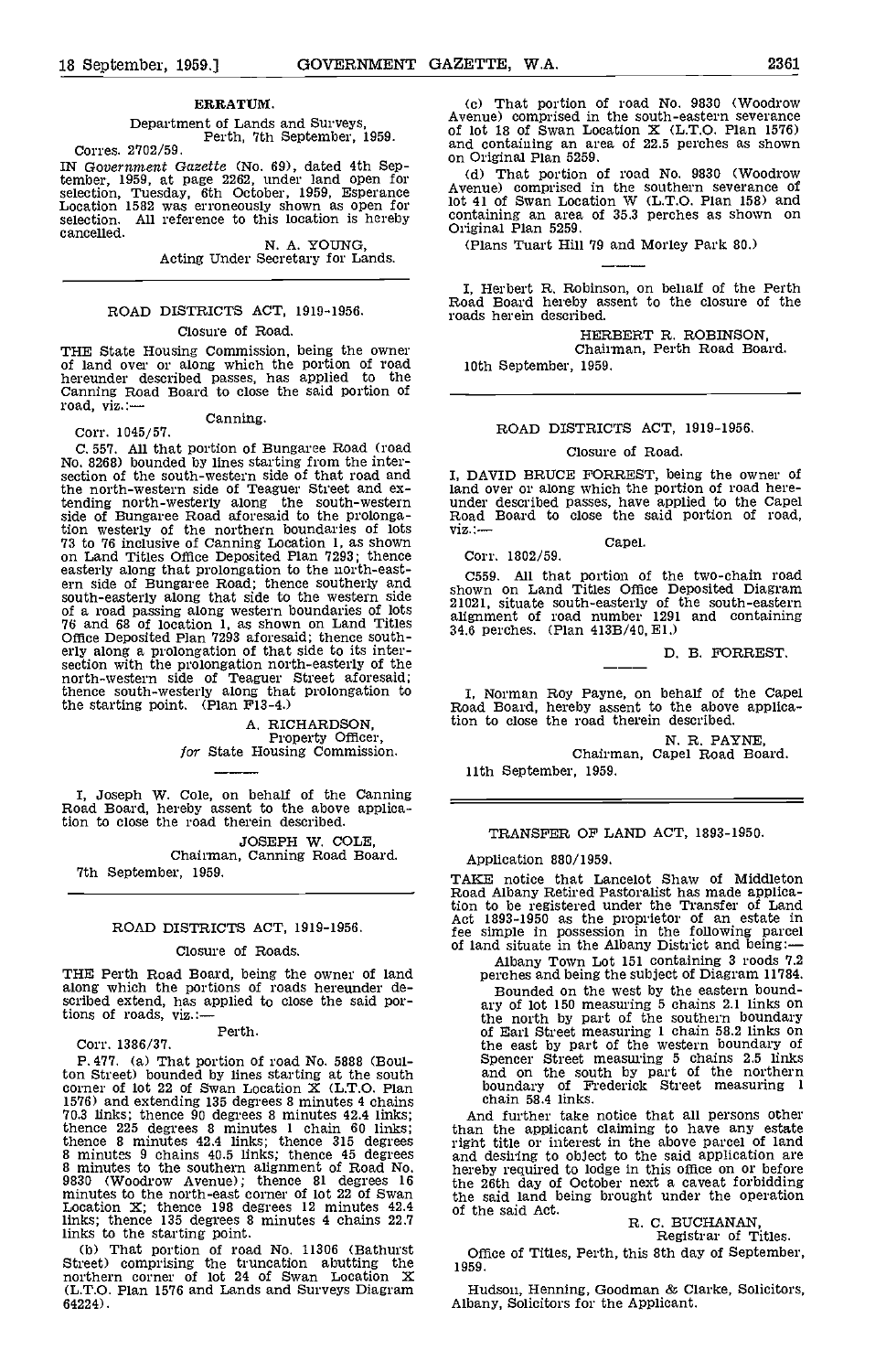TRANSFER OF LAND ACT, 1893-1950.

Application 1037/1959.

TAKE notice that Pietro Capararo of 77 Lockyer <sup>Fonce</sup><br>Avenue Albany Contractor has made application and to be registered under the Transfer of Land Act, Mt<br>1893-1950 as the proprietor of an estate in fee Dome simple in possession in the following parcel of land situate in the Albany District and being: -

Portion of Albany Town Lot 184 containing 1959. I rood 14.2 perches.

Bounded on the north by part of the southern boundary of Grey Street West measuring 75.3 links on the east by the western boundaries of lots 12 and 13 on Diagram 16303 measuring together 450 links on the south by part of t

And further take notice that all persons other Se than the applicant claiming to have any estate Contr right title or interest in the above parcel of land on an and desiring to object to the said application are hereby required to lodge in this office on or before the 26th day of October next a caveat forbidding Contraction and being brought under the operation 15th S of the said Act.

R. C. BUCHANAN, Registrar of Titles.

Office of Titles, Perth, this 8th day of September, may be seen at the Confractor's Room,<br>1959.

Hudson, Henning, Goodman & Clarke, Solicitors, Albany, Solicitors for the Applicant.

### PUBLIC WORKS TENDERS.

TENDERS closing at Perth, 2.30 p.m., on dates mentioned hereunder, are invited for the following. All tenders to be on a firm basis. Rise and Fall Clause will not apply.

Brentwood School-Additions (13767); 22nd September, 1959; conditions may be seen at the Con-<br>tractors' Room, P.W.D., Perth, on and after 1st<br>September, 1959.

Spearwood School—Additions, Repairs and Reno-<br>vations (13770); 22nd September, 1969; conditions may be seen at the Contractors' Room, P.W.D., Perth, on and after 1st September, 1959. Naval

Dumbleyung School and Quarters—Additions, Re-<br>pairs, Renovations and Septic Tank Installation (13769); 22nd September, 1959; conditions may be seen at the Contractors' Room, P.W.D., Perth and Narrogin, and at Police Station, Dumbleyung, on and after 1st September, 1959.

Queen's Park School—Additions (13776); 22nd  $G_1$ September, 1959; conditions may be seen at the Contractors' Room, P.W.D., Perth, on and after at the Sth September, 1959.

Eden Hill School—Additions (13772); 22nd Sep-<br>tember, 1959; conditions may be seen at the  $\frac{1}{\sqrt{2}}$ Contractors' Room, P.W.D., Perth, on and after both September, 1959.

Harbours and Rivers Branch Building—Night Watching Contract (13788); 22nd September, 1959; conditions may be seen at the Contractors' Room, P.W.D., Perth.

Perth Parliament House—Interior Marble Facing Pert to First Section (13796); 22nd September, 1959;<br>conditions may be seen at the Contractors' Room, p.<br>P.W.D., Perth, on and after 15th September, 1959.

Welshpool Main Roads Department—New Work-<br>
September, 1959; conditions may be seen at the Contractors' City Beach<br>
1959; conditions may be seen at the Contractors' Cotober, 1959; co<br>
Room, P.W.D., Perth, on and after 8th S 1959.

Piawaning School and Quarters - Erection (13775); 29th September, 1959; conditions may be seen at the Contractors' Room, P.W.D., Perth, Police Station, Calingiri, and at Courthouse, Moora, on and after 8th September, 1959.

Mt. Helena School—New Manual Training and Domestic Science Rooms (13773); 29th September, 1959; conditions may be seen at the Contractors' Room, P.W.D., Perth, on and after 8th September,

Corrigin School-Additions (13768); 29th September, 1959; conditions may be seen at the Con-<br>tractors' Room, P.W.D., Perth and Merredin, and<br>Police Station, Corrigin, on and after 1st September, 1959.

Osborne Park SchoolAdditions (13783); 29th September, 1959; conditions may be seen at the Contractors' Room, P.W.D., Perth, on and after 15th September, 1959.

Mukinbudin School—Additions (13781); 29th<br>September, 1959; conditions may be seen at the<br>Contractors' Room, P.W.D., Perth and Merredin,<br>on and after 15th September, 1959.

Millen Primary SchoolAdditions (13780), 29th September, 1959; conditions may be seen at the Contractors' Room, P.W.D., Perth, on and after 15th September, 1959.

Midland Junction Mortuary—Purchase and Re-<br>moval (13784); 29th September, 1959; conditions<br>may be seen at the Contractors' Room, P.W.D.,

Morley Park (Gosnells-Beechboro C.A. Road),<br>lot 1036, Walter Road—Purchase and Removal<br>(13786); 29th September, 1959; conditions may be seen at the Contractors' Room, P.W.D., Perth, on and after 15th September, 1959.

East Perth (Town Planning Board), Nos. 167 and 169, Brown Street-Purchase and Removal; (13785); 29th September, 1959; conditions may be seen at 29th September, 1959; conditions may be seen at<br>the Contractors' Room, P.W.D., Perth, on and after 15th September, 1959.

Belmont (Gosnells-Beechboro C.A. Road), lots 140-144, Sperry Road—Purchase and Removal (13787); 29th September, 1959; conditions may be seen at the Contractors' Room, P.W.D., Perth, on and after 15th september, 1959.

Coolbinia School—Additions (13779); 6th October, 1959; conditions may be seen at the Contractors'<br>Room, P.W.D., Perth, on and after 15th Septem-

Naval Base School — Erection (13793); 6th<br>October, 1959; conditions may be seen at the Contractors' Room, P.W.D., Perth.

Moora Main Roads Department—New Office,<br>Store and Amenities Building (13792); 6th<br>October, 1959; conditions may be seen at the Contractors' Room, P.W.D., Perth and Geraldton, and at Clerk of Courts, Moora.

Wooroloo Sanatorium—Extensions to Drainage System (13778); 22nd September, 1959; conditions may be seen at the Contractors' Room, P.W.D., Penovations (13791); 6th October, 1959; conditions may be seen at the Contractors' R Kojonup Police Station Quarters—Repairs and Renovations (13791); 6th October, 1959; conditions may be seen at the Contractors' Room, P.W.D., Perth and Narrogin, and at the Kojonup Police Station.<br>Station. Gnowangerup Schoo

Gnowangerup School — Extensive Additions<br>
(13790); 6th October, 1959; conditions may be seen<br>
at the Contractors' Room, P.W.D., Perth and Albany,<br>
and Police Station, Gnowangerup.

Roleystone School Quarters—Repairs and Reno-<br>vations, and Septic Tank Installation (13794); 6th<br>October, 1959; conditions may be seen at the Contractors' Room, P.W.D., Perth.

Coorow School and Quarters—Repairs and Reno-<br>vations (13789); 6th October, 1959; conditions may<br>be seen at the Contractors' Room, P.W.D., Perth<br>and Geraldton, and Police Station, Carnamah.

Pertli Traffic Office—Accident Report Section,<br>James Street—Purchase and Removal (13795); 6th<br>October, 1959; conditions may be seen at the Contractors' Room, P.W.D., Perth, on and after 22nd September, 1959.

City Beach School-Additions (13798); 13th October, 1959; conditions may be seen at the Con-tractors' Room, P.W.D., Perth, on and after 29th September, 1959.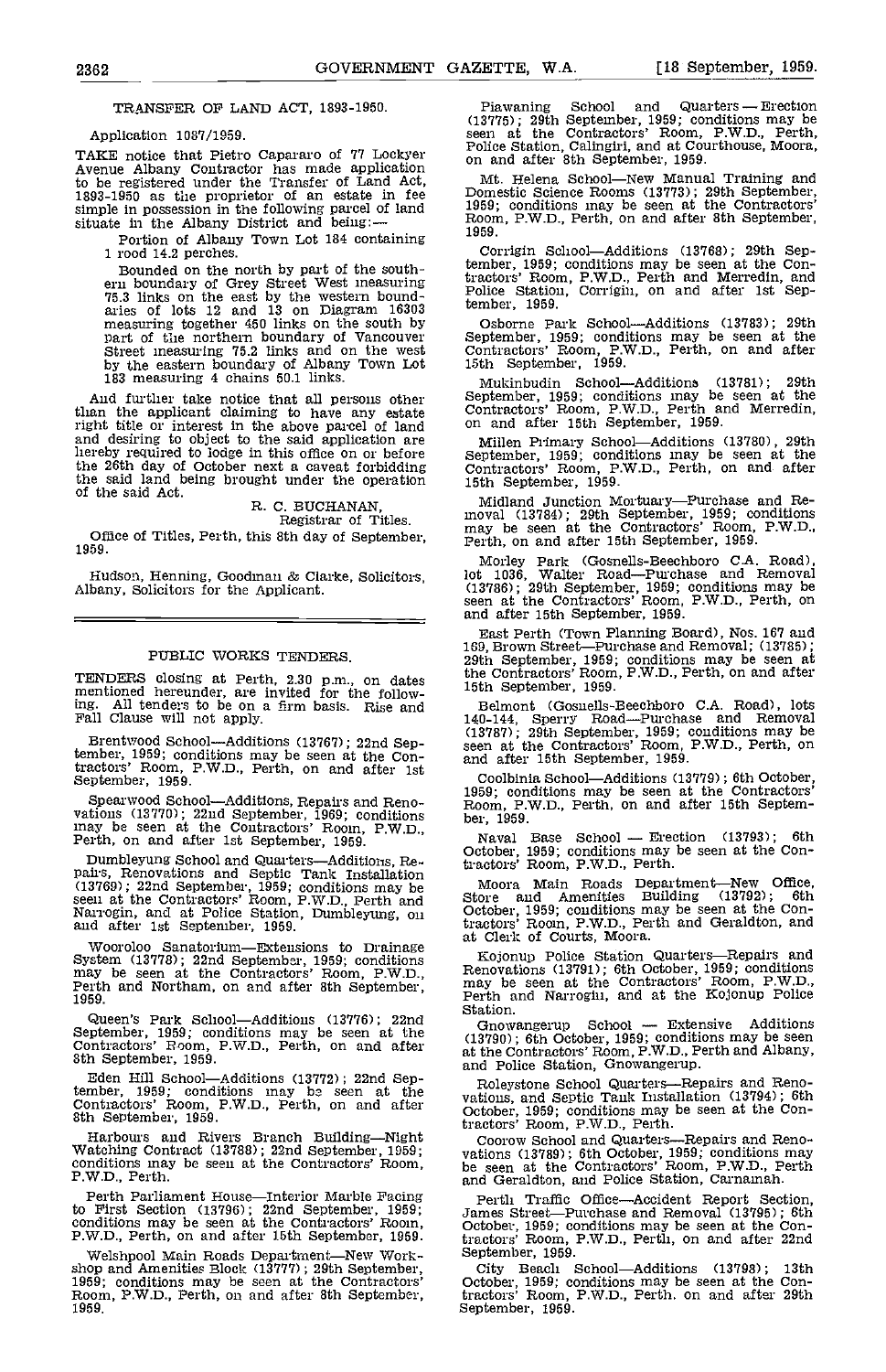Mt. Barker School-Repairs and Renovations The (13799); 13th October, 1959; conditions may be seen at the Contractors' Room, P.W.D., Perth and Albany, and Court House, Mt. Barker, on and after 29th september, 1959,

South Kalgoorlie SchoolExternal Repairs and Renovations (13800); 13th October, 1959; conditions may be seen at the Contractors' Room, P,W.D., Perth and Kalgoorlie, on and after 29th September, 1959.

Bunbury Main Roads Department—New Offices and (13801); 13th October, 1959; conditions may be seen at the Contractors' Room, P.W.D., Perth and Said is<br>Bunbury, on and after 29th September, 1959. Centre

Tenders are to be addressed to "The Hon. the point Minister for Works, Public Works Department, The darie<br>Barracks, St. George's Place, Perth," and must be Stree indorsed "Tender." The highest, lowest or any along indorsed "Tender." The highest, lowest or any tender will not necessarily be accepted.

By order of the Hon. Minister for Works.

G. COCK,<br>Under Secretary for Works. 18th September, 1959.

## THE RURAL AND INDUSTRIES BANK OF the the western australia.

### (Carnamah).

### (Contract 13197,)

TENDERS are invited for alterations to the Carnamah Branch of the Rural and Industries Bank.

Tenders will be received up to 2.30 p.m. on Tues-<br>day, 13th October, 1959, and should be addressed Street to "The Hon. Minister for Works, Perth, Western Street,<br>Australia," and marked "Tender for Carnamah R. along<br>& I. Bank." bound:

Drawings and specifications may be seen at the  $^{86-87}$ <br>Contract Office, Public Works Department, Perth  $^{86-87}$ and Geraldton, and at the Carnamah Branch of No the Bank, on and after 29th September, 1959.

The lowest or any tender not necessarily accepted.

A. E. CLARE, Principal Architect.

### COUNTRY TOWNS SEWERAGE.

P.W.W.S. 288/59.

NOTICE is hereby given of the intention of the bound<br>Minister for Water Supply, Sewerage and Drain-<br>age to undertake the construction of the works and i<br>hereinafter described by virtue of the powers contained under the provisions of the Country Towns Sewerage Act, 1948-1951.

Country Towns Sewerage.

Albany—Extension to Reticulation Area No. 10.

Description of Proposed Works.<br>(a) Nine inch, six inch, and four inch diameter

(b) A brick and tile ejector station and rein-<br>forced concrete wells, together with a four-inch diameter reinforced concrete rising main and all other apparatus connected therewith.

The Locality in Which the Proposed Works will be Sections and Specifications may be inspected.<br>Constructed. At the office of the Minister for Water Supply,

(a) Portion of the Municipality of Albany between Sewe<br>Pioneer Road and Edward Street, and Chester Place<br>Pass Road and Lion Street, within the boundaries Alban as described hereunder and as shown shaded on Plan P.W.D., W.A. No. 37734.

Portion of the Municipality of Albany in the most southern portion of lot 284, North Road, and along the route of the rising main as shown in blue on Plan P.W.D., WA. No. 37734.

### The Purpose for Which the Proposed Works are to be constructed.

For the disposal of sewerage and to connect premises to the main sewer.

## The Lccality and the Parts of Which are to be Drained.

Nine inch, six inch, and four inch diameter<br>
(a) Nine inch, six inch, and four inch diameter and its prolongation to the centre of Pioneer Road;<br>
reticulation pipe sewers with manholes and all<br>
other apparatus connected th Commencing at a point in the centre of North Road on the prolbngation of the western boundary of lot 88, North Road, and proceeding north to and along the said boundary to the northern boundary of the said lot 88: thence east along the said north boundary and its prolongation to the centre of Leslie Street; thence in a north-easterly direction along the centre of Leslie Street to a point on the prolongation of the southern boun- daries of lot 71, Leslie Street, and lot 110, William Street; thence in a north-westerly direction to and along the said southern boundaries and their prolongation to the centre of William Street; thence in a north-easterly direction along the centre of William Street to a point on the prolongation of the southern boundaries of lot 114, William Street, and lot 24, Chester Pass Road; thence in a north- westerly direction to and along the said southern boundaries and their prolongation to the centre of Chester Pass Road; thence in a north-easterly direction along the centre of Chester Pass Road to a point opposite the centre of Bevan Street; thence in a north-westerly direction to and along the centre of Bevan Street to a point on the prolongation of the north-western boundaries of lots 46 and 4'?, Chester Pass Road; thence in a north- easterly direction to and along the said boundaries to the north-eastern boundary of the said lot 47; thence in a south-easterly direction along the said north-eastern boundary and its prolongation to the<br>centre of Chester Pass Road; thence in a south-<br>westerly direction along the centre of Chester Pass<br>Road to a point opposite the centre of Edward<br>Street; thence in a south along the centre of Edward Street to the eastern boundary alignment of lot 36, Leslie Street; thence south to and along the eastern boundaries of lots<br>36-37, Leslie Street, lots 38-47 and part lot 48,<br>Minerva Street, to the northern boundary of lot 1,<br>North Road; thence east along the northern bounboundaries of lots 4 and 5, North Road, to the eastern boundary of the said lot 5; thence south along the said boundary and its prolongation to the centre of North Road; thence west along the centre centre of North Road; thence west along the centre of North Road to a point opposite the centre of Lion Street: thence south to and along the centre of Lion Street to a point on the prolongation of the southern boundaries of lots 284-283, North Road; thence west to and along the said southern boundaries to the eastern boundary of lot P. 21, North Road; thence south along the said boundary and its prolongation to the centre of Pioneer Road; thence in a north-westerly direction along the centre of Pioneer Road to a point on the prolonga-tion of the western boundary of the said lot P.21; thence north to and along the said boundary to the southern boundary of lot 280, North Road; thence west along the said boundary to the south-eastern boundary of lot 279, North Road: thence in <sup>a</sup> south-westerly direction along the said boundary and its prolongation to the centre of Pioneer Road; thence in a north-westerly direction along the centre of Pioneer Road and its prolongation to the centre of North Road; thence west along the centre of North Road to the point of commencement as shown shaded on Plan P.W.D., WA,, No. 37734.

The Times When and Places at Whioh Plans, Sections and Specifications may be Inspeoted.

Sewerage and Drainage, the Barracks, St. George's Place, Perth, and the office of the Town Clerk, Albany, for one month on and after the 21st day of September, 1959, between the hours of 10 a.m.

and 3.30 p.m. (Sgd.) G. P. WILD,<br>Minister for Water Supply,<br>Sewerage and Drainage.

8th September, 1959.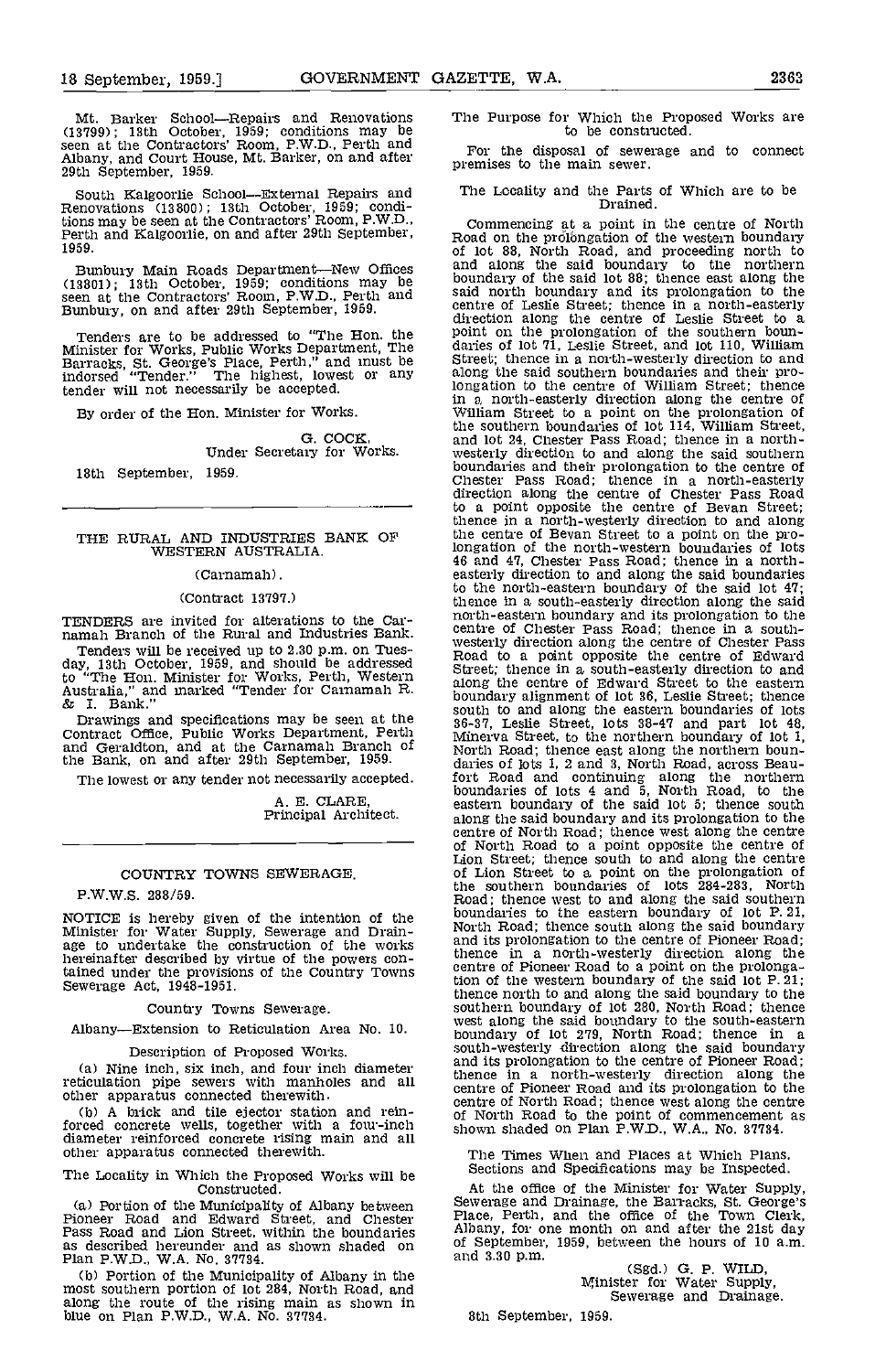### 2364 GOVERNMENT GAZETTE, W.A. [18 September, 1959.

P.W. 2355/54

### Public Works Act, 1902-1956; Main Roads Act, 1930-1955

NOTICE OF INTENTION TO RESUME LAND

### Kwinana Freeway (Controlled Access Road)

THE Minister for Works hereby gives notice, in accordance with the provisions of section 17 (2) of the Public Works Act, 1902-1956, that it is intended to take or resume, under section 17 (1) of that Act, the land described in the Schedule hereto, for a public work, namely, Controlled Access Road (Kwinana Freeway) and that the said land is delineated and shown coloured<br>green on Plan P.W.D., W.A. 37797, which may be inspected at the Office of the Minister for Works,

### SCHEDULE

| No. on P.W.D.<br>W.A., Plan | Owner or Reputed<br>Owner              | Occupier or Reputed<br>Occupier | Description                                                                                                                                                              | Area        |
|-----------------------------|----------------------------------------|---------------------------------|--------------------------------------------------------------------------------------------------------------------------------------------------------------------------|-------------|
|                             | Perth<br>Road<br>South<br>Board        | Vacant<br><br>                  | Portion of Perth Suburban Lot 71 and being<br>Lot 16 on L.T.O. Diagram 4705 (Certificate<br>of Title Volume 862, Folio 163)                                              | a. r.<br>р. |
| $\boldsymbol{2}$            | Malcolm<br>Alexander<br>Clement Fraser | Vacant<br>10000<br>1.111        | Portion of Perth Suburban Lot 71 and being<br>the rounded corner coloured brown on<br>L.T.O. Diagram 4705 and contained in<br>Certificate of Title Volume 740, Folio 146 | 0.9<br>0.   |

Dated this 17th day of September, 1959.

0. P. WILD, Minister for Works.

M.R.D. 687/53

### Main Roads Act, 1930-1955; Public Works Act, 1902-1956

### NOTICE OF INTENTION TO TAKE OR RESUME LAND

THE Minister for Works hereby gives notice, in accordance with the provisions of section 17 (2) of the Public Works Act<br>1902–1956, that it is intended to take or resume, under section 17 (1) of that Act, the pieces or parc the Schedule hereto, and being all in the Nelson District, for the purpose of the following public work, namely, widening<br>Donnybrook-Boyup Brook-Kojonup Road, and that the said pieces or parcels of land are marked off on P 2421, which may he inspected at the Office of the Commissioner of Main Roads, Malcolm Street, Perth.

### **SCHEDULE**

| No. |                     | Owner or Reputed Owner Occupier or Reputed Occupier | Description                                                                      | Агеа                |
|-----|---------------------|-----------------------------------------------------|----------------------------------------------------------------------------------|---------------------|
|     | Frank William Hales | F. W. Hales<br>$\cdots$                             | Portion of Nelson Location 6783 (Certificate<br>of Title Volume 1097, Folio 201) | a.r. p.<br>0 0 11 1 |

Dated this 14th day of September, 1959.

F. PARRICK, Secretary, Main Roads.

M.R.D. 1165/55

### Main Roads Act, 1930-1955; Public Works Act, 1902-1956

### NOTICE OF INTENTION TO TAKE OR RESUME LAND

THE Minister for Works hereby gives notice, in accordance with the provisions of section 17 (2) of the Public Works Act, 1902-1956, that it is intended to take or resume, under section 17 (1) of that Act, the pieces or parcels of land described in the Schedule hereto, and being all in the Murray District, for the purpose of the following public work, namely, widening and<br>deviating Karnet Brook Road, and that the said pieces or parcels of land are marked off on Plan may be inspected at the Office of the Commissioner of Main Roads, Malcolm Street, Perth.

SCHEDULE

| No. |                | Owner or Reputed Owner Occupier or Reputed Occupier | Description                                                                     | Area                          |
|-----|----------------|-----------------------------------------------------|---------------------------------------------------------------------------------|-------------------------------|
|     | Ian Hay Hector | I. H. Hector<br>$\cdots$                            | Portion of Murray Location 385 (Certificate<br>of Title Volume 1104, Folio 728) | 28.6<br>a r.<br>$\frac{1}{2}$ |

Dated this 14th day of September, 1959.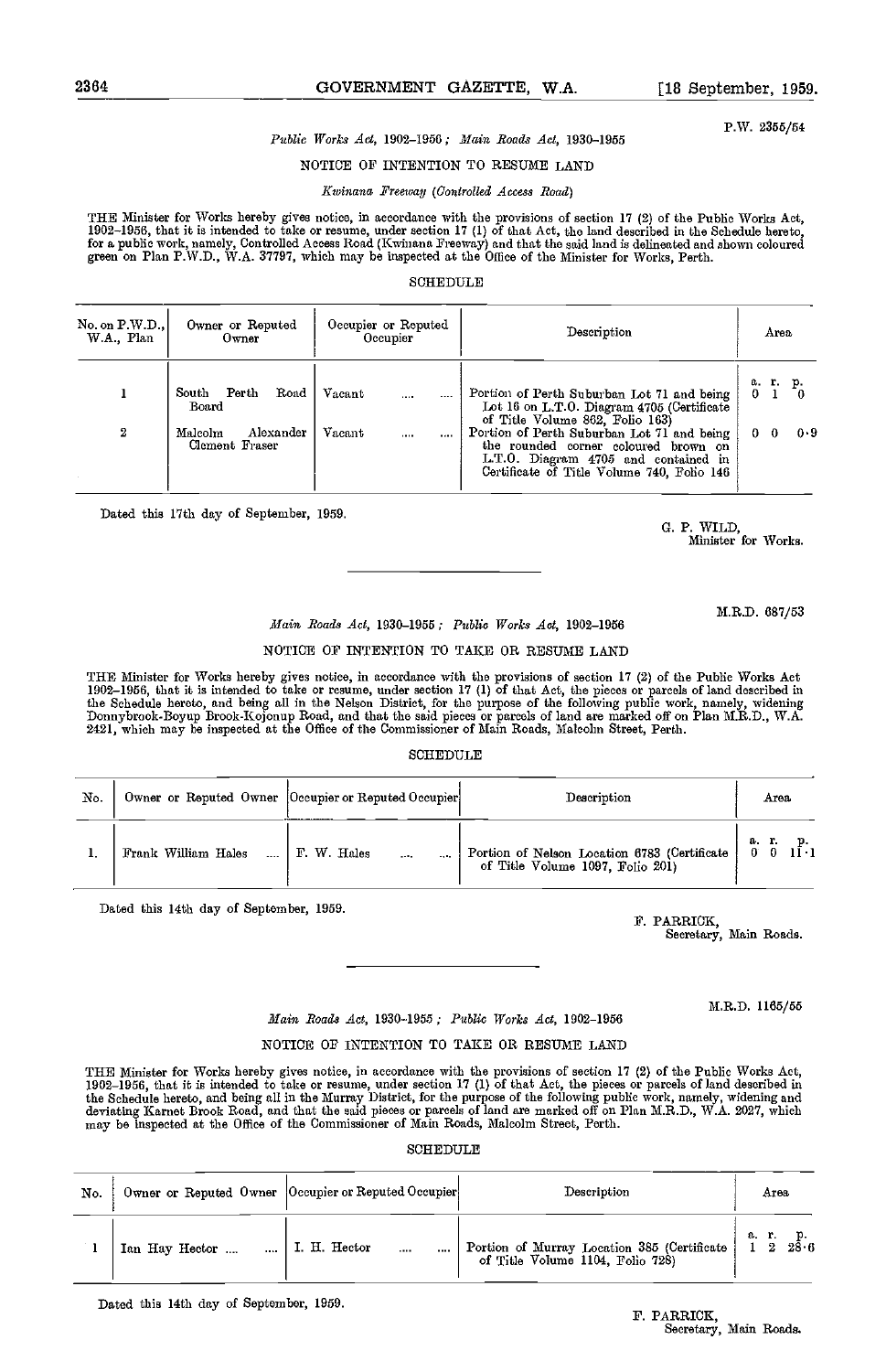### L. & S. 1371/50, 7135/23, 4346/57

### Public Works Act, 1902-1958; Road Districts Act, 1919-1956

### NOTICE OF INTENTION TO TAKE OR RESUME LAND

THE Minister for Works hereby gives notice, in accordance with the provisions of section 17 (2) of the Public Works Act,<br>1902–1956, that it is intended to compulsorily acquire on behalf of the Yilgarn Road Board, under sec the several pieces or parcels of land described in the Schedule hereto and being all in the Jilbadji District for Road Purposes<br>and that the said pieces or parcels of land are marked off on Plan L.S., W.A. 370, 371, 380 an

### **SCHEDULE**

| Owner or Reputed Owner |  | Occupier or Reputed Occupier | Description                                                                                | Area                 |  |  |
|------------------------|--|------------------------------|--------------------------------------------------------------------------------------------|----------------------|--|--|
|                        |  |                              |                                                                                            |                      |  |  |
| George Irving          |  | G. Irring                    | Portion of Jilbadji Location 330 (Certificate of<br>Title Volume 1188, Folio 628)          | a. r. p.<br>0 0 38.7 |  |  |
| Edward Daws            |  | L. F. and W. E. Blakiston    | Portion of Jilbadji Location 336 (Crown Lease<br>151/1949)                                 | $0 \t 0 \t 31.7$     |  |  |
| George Carstairs       |  | G. Carstairs                 | Portions of Jilbadji Locations 76 and 319<br>(Certificate of Title Volume 1188, Folio 902) | $0 \t 0 \t 14 \t 2$  |  |  |
| Benedetto Panizza      |  | B. Panizza<br>$\cdots$       | Portion of Jilbadji Location 423 (Certificate of<br>Title Volume 1161, Folio 616)          | - 25<br>8 1          |  |  |
| John Oreste Panizza    |  | J. O. Panizza<br>$\cdots$    | Portion of Jilbadji Location 405 (Certificate of<br>Title Volume 1198, Folio 558)          | $5-2$<br>$0\quad 0$  |  |  |
|                        |  |                              |                                                                                            |                      |  |  |

Dated this 16th day of September, 1959.

N. A. YOUNG,<br>Acting Under Secretary for Lands.

L. & 8. 11285/01

Public Works Act, 1902-1956 ; Road Districts Act, 1919-1956

### NOTICE OF INTENTION TO TAKE OR RESUME LAND

THE Minister for Works hereby gives notice, in accordnnce with the provisions of section 17 (2) of the Public Works Act, 1902–1956, that it is intended to compulsorily acquire on behalf of the Gingin Road Board, under Section 17 (1) of that Act,<br>the scveral pieces or parcels of land described in the Schedule hereto and being all in the Swan the Minister for Lands, Perth, and at the Office of the Gingia Road Board.

### SCHEDULE

| Owner or Reputed Owner | Occupier or Reputed Occupier               | Description                                                            | Area              |
|------------------------|--------------------------------------------|------------------------------------------------------------------------|-------------------|
| William John de Burgh  | $\mid$ W J. de Burgh<br>$\sim$<br>$\cdots$ | Portion of Swan Location 5257 (Conditional<br>Purchase Lease 347/9697) | a.r. p.<br>0 2 30 |

Dated this 16th day of September, 1959.

N. A, YOUNG, Acting Under Secretary for Lands.

L. & 5. 2888/92 V4

Public Works Act, 1902-1956; Road Districts Act, 1919-1956

### NOTICE OF INTENTION TO TAKE OR RESUME LAND

THE Minister for Works hereby gives notice, in accordance with the provisions of section 17 (2) of the Public Works Act,<br>1902–1956, that it is intended to compulsorily acquire on behalf of the Geraldton-Greenough Road Boar of that Act, the several pieces or parcels of land described in the Schedule hereto and being all in the Victoria District for<br>Road Purposes and that the said pieces or parcels of land are marked off on Plan L.S., W.A. 376 the Office of the Minister for Lands, Perth, and at the Office of the Geraldton.Greenough Road Board.

SCHEDULE

| Owner or Reputed Owner | Occupier or Reputed Occupier                    | Description                                                                          | Area                 |
|------------------------|-------------------------------------------------|--------------------------------------------------------------------------------------|----------------------|
| Vincent Thomas Clune   | $\mathsf{V}$ . T. Clune<br>$\cdots$<br>$\cdots$ | Portion of Narra Tarra Estate Lot 8 (Certificate<br>of Title Volume 1220, Folio 328) | a. r. p.<br>0 2 34 5 |

Dated this 16th day of September, 1959.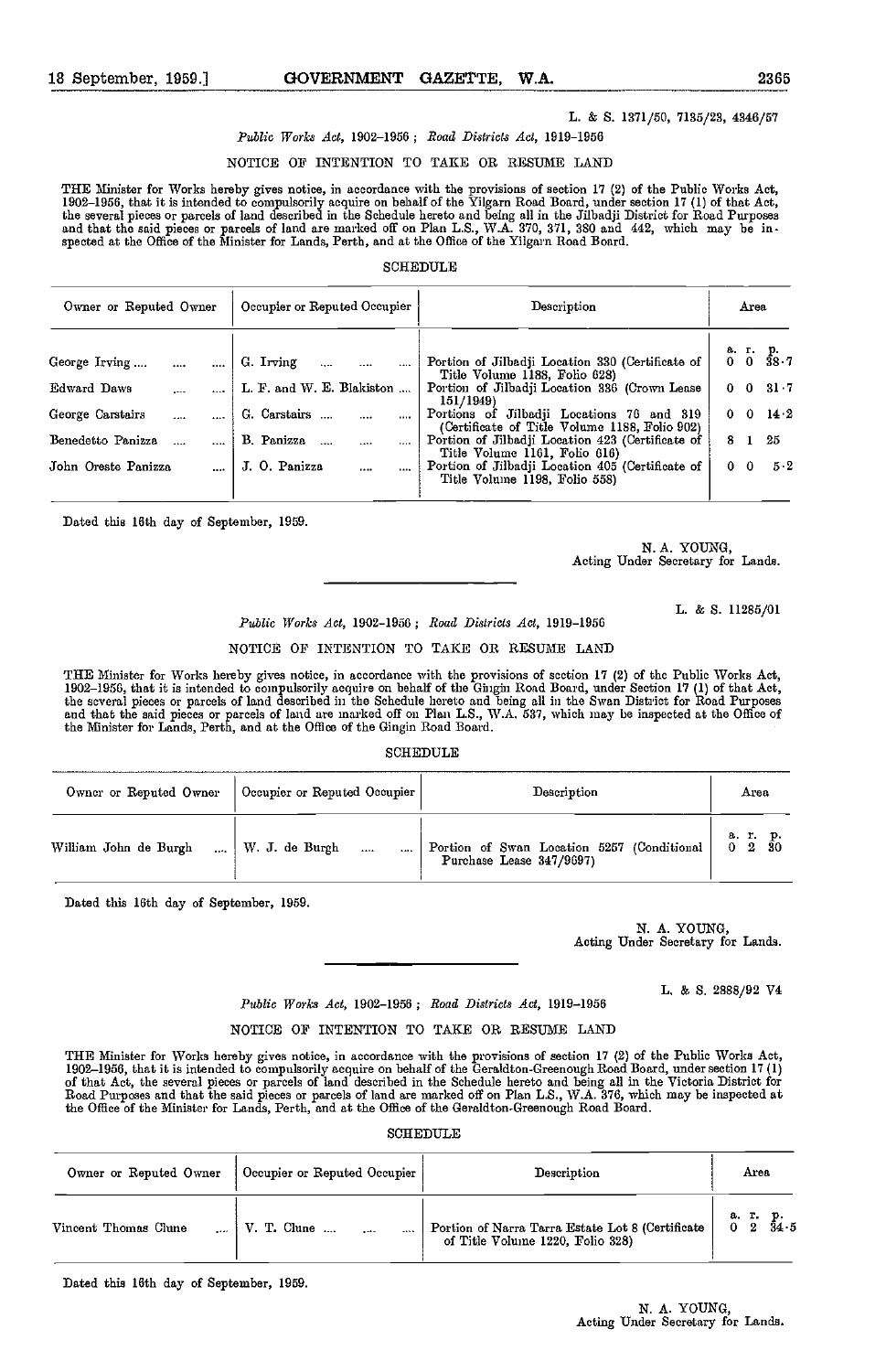L. & 5. 15258/11

### Public Works Act, 1902-1956; Road Districts Act, 1919-1956

### NOTICE OP INTENTION TO TAKE OR RESUME LAND

THE Minister for Works hereby gives notice, in accordance with the provisions of section 17 (2) of the Public Works Act, 1902–1956, that it is intended to compulsorily acquire on behalf of the Northampton Road Board, under section 17 (1) of that<br>Act, the several pieces or parcels of land described in the Schedule hereto and being all in the poses and that the said pieces or parcels of land are marked off on Plan L.S., W.A. 564, which may be inspected at the Office<br>of the Minister for Lands, Perth, and at the Office of the Northampton Road Board.

### SCHEDULE

| Owner or Reputed Owner | Occupier or Reputed Occupier                 | Description                                                                                                        | Arca                         |
|------------------------|----------------------------------------------|--------------------------------------------------------------------------------------------------------------------|------------------------------|
| Minnie Edwena Husbands | M. E. Husbands                               | Portion of Wundi Estate Lot 1 (Certificate of                                                                      | аг. р.<br>2<br>37            |
| Minnie Edwena Husbands | M. E. Husbands                               | Title Volume 1208, Folio 12)<br>Portion of Wundi Estate Lot 3 (Certificate of                                      | $\overline{2}$<br>-9.<br>-36 |
| Ernest Henry Chisholm  | E. H. Chisholm<br>$\mathcal{L}_{\text{max}}$ | Title Volume 1208, Folio 11)<br>Portion of Victoria Location 6151 (Certificate of<br>Title Volume 1114, Folio 668) | 2.8                          |

Dated this 16th day of September, 1959.

N. A. YOUNG, Acting Under Secretary for Lands.

L. & S. 4006/55

### Public Works Act, 1902-1956; Road Districts Act, 1919-1956

### NOTICE OF INTENTION TO TAKE OR RESUME LAND

THE Minister for Works hereby gives notice, in accordance with the provisions of section 17 (2) of the Public Works Act,<br>1902–1956, that it is intended to compulsorily acquire on behalf of the Harvey Road Board, under sect the several pieces or parcels of land described in the Schedule hereto and being all in the Wellington District for Road Pur-<br>poses and that the said pieces or parcels of land are marked off on Plan L.S., W.A. 582, which m

### SCHEDULE

| Owner or Reputed Owner                                 | Occupier or Reputed Occupier                          | Description                                                                                                                                                                  | Area                           |
|--------------------------------------------------------|-------------------------------------------------------|------------------------------------------------------------------------------------------------------------------------------------------------------------------------------|--------------------------------|
| The Conservator of Forests<br>Worsley Timber Pty. Ltd. | The Conservator of Forests<br>Worsley Timber Pty. Ltd | Portion of Wellington Location 2177 (Certificate<br>of Title Volume 1001, Folio 628)<br>Portion of Wellington Location 51 (Certificate of  <br>Title Volume 1224, Folio 512) | a r. p.<br>0 $13.2$<br>14 0 14 |

Dated this 16th day of September, 1959.

N. A. YOUNG, Acting Under Secretary for Lands.

### METROPOLITAN WATER SUPPLY, SEWERAGE AND DRAINAGE DEPARTMENT.

### M.W.S. 1218/59.

NOTICE is hereby given, in pursuance of section 98 of the Metropolitan Water Supply, Sewerage and Drainage Act, 1909-1956, that water mains have been laid in the undermentioned streets in the districts indicated.

districts indicated. 6313/59—Fifth Street, from lot 158 to lot 155<br>City of Perth. 8312/59—Fifth Street, from lot 245<br>8312/59—Hilda Street, from lot 245 to Walcott 8096/59—Doney Street, from Chesson Street to lot<br>79—westerl

City of Subiaco.<br>8125/59—Price Street, from lot 223 to north-east boundary of lot 224—north-easterly.<br>Suitherly Michael Street from Inson Street, from Inson Street, from Inson Street

### Belmont Park Road District.

8394/59—Alexander Street, from Belgravia Street<br>to lot 6—north-easterly.<br>8400/59—Homewood Street, from Gabriel Street to and I

lot 23—north-westerly. The caliform Street to Act, p<br>8322/59—Abernethy Road, from Gabriel Street to to lan

lot 9-north-westerly.

### Canning Road District.

 $8375/59$ —Neil Street, from lot 594 to lot 595—south-<br>erly.

### Cockburn Road District.

 $8294/59$ -Gosch Street, from lot 21 to lot  $19$ westerly.

### Melville Rond District.

- 8108/59-Fifth Street, from Murray Road to lot 132-easterly.
- southerly.
- 8096/59—Doney Street, from Chesson Street to lot 79—westerly.

### Perth Road District.

8379/59—Jason Street, from lot 19 to Michael Street<br>——Southerly. Michael Street, from Jason Street to lot 60—westerly.

And the Minister for Water Supply, Sewerage and Drainage is, subject to the provisions of the Act, prepared to supply water from such mains to lands within rateable distance thereof.

Dated this 18th day of September, 1959.

B. J. CLARSON, Under Secretary.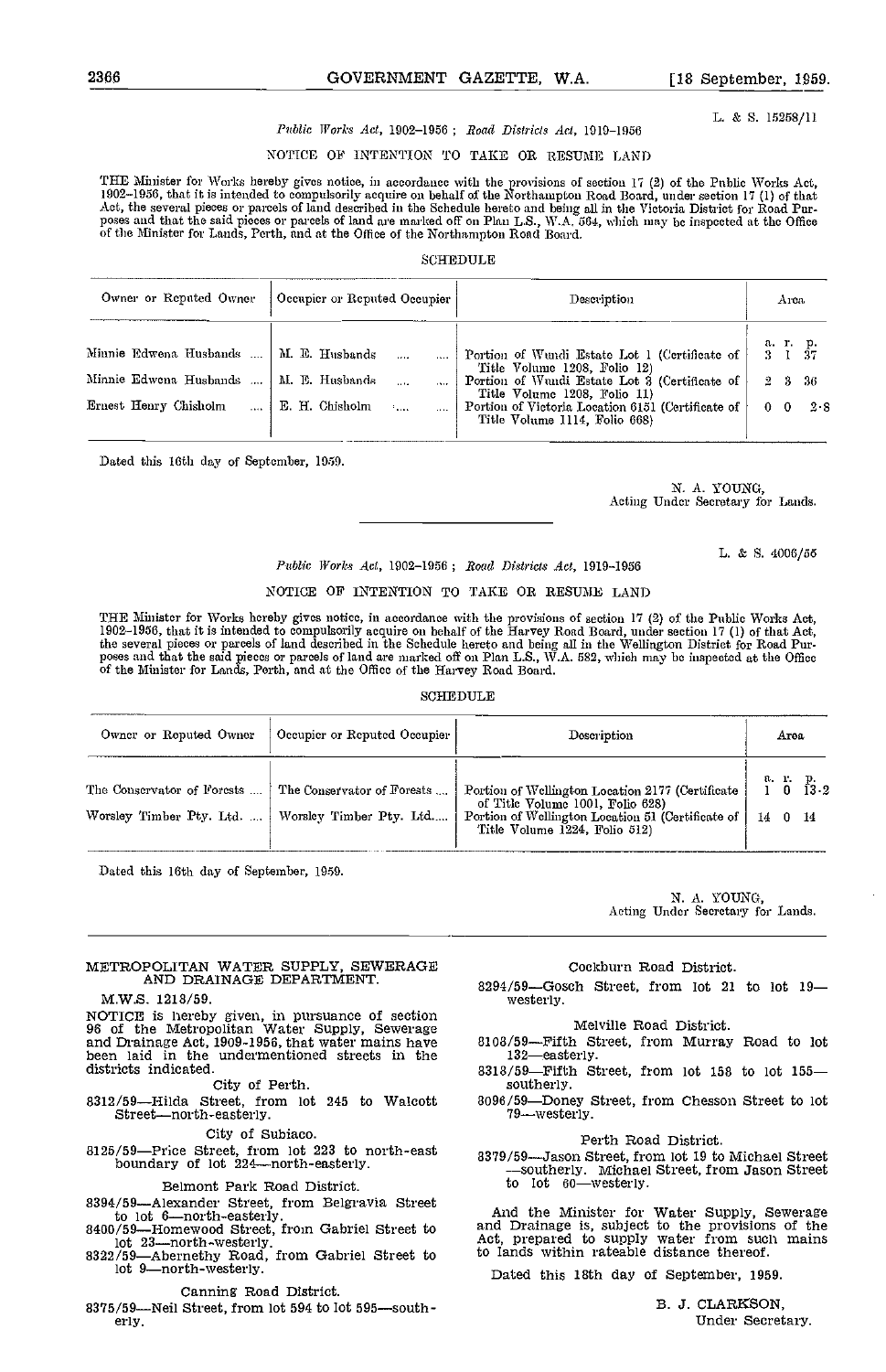## METROPOLITAN WATER SUPPLY, SEWERAGE AND DRAINAGE DEPARTMENT.

18th September, 1959.<br>M.W.S. 657/57.

LICENSED Sanitary Plumbers are hereby notified that the Hon. Minister for Water Supply, Sewerage and Drainage has approved of the issue of a certificate under By-law 58 to the following Working<br>
Plumbers to permit them to carry out actual installations work under the direction of Licensed proper<br>
Sanitary Plumbers in connection with sewerage ment.<br>
installations:—

Barfield, D.<br>Begley, K. J.<br>Boal, N. A.<br>Dewar, G. B.<br>Coode, G. C.<br>Graham, C. E.<br>Haddow, D. McD.<br>Hunt, M. J.<br>Kempin, E. J.<br>King, R. H.<br>Lawn, K. D.<br>Mathews, E. K.<br>Peake, W. J.<br>Peake, W. J.<br>Peake, W. J.<br>Serra, E. R. R. R.<br>Serr

Licensed Sanitary Plumbers are required, in compliance with By-law 58, to employ only men under their direction in connection with sewerage installations who are in possession of a Working Plumber's Certificate issued under such by-laws.

B. 3. CLARKSON, Under Secretary.

### METROPOLITAN WATER SUPPLY, SEWERAGE AND DRAINAGE DEPARTMENT.

M.W.S. File 664,'59.

IN accordance with the provisions of the Metro-<br>politan Water Supply, Sewerage and Drainage Act,<br>1909-1956, it is hereby notified that sewers and<br>other apparatus have been completed, and are now<br>available for use in extens No. 11, Part 1, South Perth, within the boundaries of the City of South Perth, to serve lot 9, Coode Street, and lot 8, Coode Street, corner of Alston Avenue.

The owners of the above properties are hereby M.W. notified that such properties are capable of being connected to the sewer and are required, therefore, the connect their premises to the sewers within  $30$  age to days from date of service of prescribed notice; and are also notified that sewerage rates will, in accord-<br>ance with the by-laws, be enforced from 1st Janu-<br>ary, 1960, if premises not previously connected, and<br>be payable in advance. If premises are connected<br>prior to 1st Ja from date of connection.

A plan of the works to be carried out at each property must first be obtained from the Department.

Dated this 18th day of September, 1959, at the office of the Department, St. George's Place, Perth. (c) Shaftesbury Avenue Drain.

B. J. CLARKSON,

Under Secretary.

### METROPOLITAN WATER SUPPLY, SEWERAGE The LO AND DRAINAGE DEPARTMENT.

M.W.S. File 1171/59.<br>IN accordance with the provisions of the Metro-IN accordance with the provisions of the Metro- politan Water Supply, Sewerage and Drainage Act, 1909-1956, it is hereby notified that sewers and other apparatus have been completed, and are now D.D., W.A. No. 8347.<br>available for use in extension to Reticulation Area (a) Section 1 Morley Park Branch Drain.—Comavailable for use in extension to Reticulation Area (a<br>No. 11, Part 1, South Perth, within the boundaries men<br>of the City of South Perth, to serve lot 10, Coode sout<br>Street. Bedf

The owner of the above property is hereby noti-<br>fled that such property is capable of being con-<br>nected to the sewer and is required, therefore, to across  $(2)-28726$ 

connect his premises to the sewer within 30 days notified that sewerage rates will, in accordance<br>with the by-laws, be enforced from 1st January,<br>1960, if premises not previously connected, and be prior to 1st January, 1960, rates will be charged from date of connection.

A plan of the works to be carried out at the property must first be obtained from the Department.

Dated this 18th day of September, 1959, at the office of the Department, St. George's Place, Perth.

B. J. CLARKSON, Under Secretary.

## METROPOLITAN WATER SUPPLY, SEWERAGE AND DRAINAGE DEPARTMENT.

M.W.S. File No. 1150/SB.

IN accordance with the provisions of the Metro- politan Water Supply, Sewerage and Drainage Act, 1909-1956, it is hereby notified that sewers and other appatatus have been completed and are now available for use in extension to Reticulation Area No. 5, South Perth, within the boundaries of the City of South Perth, to serve lot 6, Ednah Street.

The owner of the above property is hereby noti-<br>fied that such property is capable of being con-<br>nected to the sewer and is required, therefore, to<br>connect his premises to the sewer within 30 days from date of service of prescribed notice; and is<br>also notified that sewerage rates will, in accordance<br>with the by-laws, be enforced from 1st January,<br>1960, if premises not previously connected, and be<br>payable in advance. from date of connection.

A plan of the works to be carried out at the property must first be obtained from the Department.

Dated this 18th day of September, 1959, at the office of the Department, St. George's Place, Perth.

B. 3. CLARKSON, Under Secretary.

METROPOLITAN WATER SUPPLY, SEWERAGE AND DRAINAGE DEPARTMENT

M.W.S. 1557/59.

NOTICE is hereby given of the intention of the<br>Minister for Water Supply, Sewerage and Drain-<br>age to undertake the construction of the works<br>hereinafter described by virtue of the powers contained under the provisions of the Metropolitan Water Supply, Sewerage and Drainage Act, 1909- 1956.

Description of Proposed Works.

Metropolitan Main Drainage.

Morley Park-Bayswater Drainage Area. Bayswater Metropolitan Main Drain.

(a) Section 1 Morley Park Branch Drain

(d) Section 1 Brown's Lake (East) Drain.<br>Construction of pipe and open channel drains. Construction of pipe and open channel drains. The above works, together with compensating basins and all other apparatus necessary for the undertaking.

The Locality in Which the Proposed Works will be Constructed or Provided.

Portion of Bayswater Road District bounded by Catharine and Birkett Streets, Walter and Collier Roads, as more particularly described hereunder and shown in red and blue on Plan M.W.S.S. & D.D., WA. No. 8347.

mencing at a compensating basin situated on the southern corner of Coode and Catharine Streets, Bedford, and proceeding north-westerly through lots 50 to 46 inclusive and lot 85, Coode Street; thence north-easterly through the said lot 85 and<br>across Coode Street; thence north-westerly thence north-westerly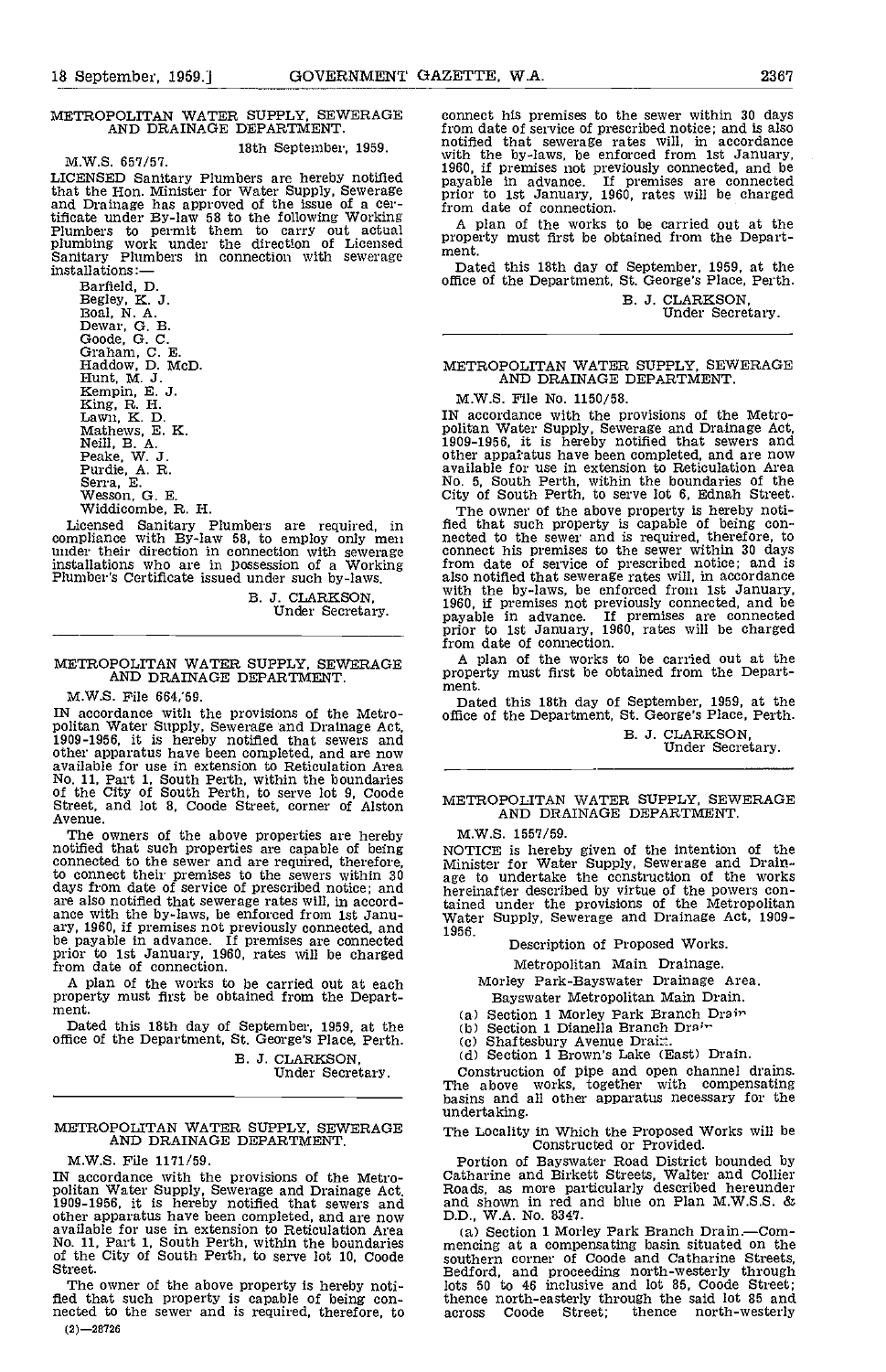through lots 1, 2, and 3, Goode Street, Morley Park, and onwards to lot 21, Coode Street; thence north- easterly through the said lot 21 and through lot 22 and lots 24 and 25, Rudloc Road; thence north-<br>westerly across Rudloc Road and through lots 31 and 32, Rudloc Road, and north-easterly through the said lot 31, to and across Kennedy Road and continuing through lots 30 and 29, Rudloc Road, and across Drake Street and through lot 1130, Rud-<br>and across Drake Street and through lot 1130, Rud-<br>loc Road; thence north-westerly through the said lot 1130 and north-easterly through the said lot 1130 and north-easterly through lot 1131, Drake Street, and lot 1142, Russell Street, to a compensating basin and proposed future pumping station situated within lots 1141 a thence across Russell Street and through lot 1143, Russell Street, to a compensating basin situated within the said lot 1143 and lots 1124 and 1125, Rudloc Road, and lot 1152, Collier Road.

Section 1 Dianella Branch Drain.--Commencing at lot 85, Coode Street, Bedford, on the native<br>previously described drain and proceeding south-<br>westerly through the said lot 85 and north-westerly through lots 6 to 18 inclusive, Lawrence Street, through lots 6 to 18 inclusive, Lawrence Street, of the a compensating basin and proposed future pumping station situated within lots 19 to 25 in- clusive, Lawrence Street.

(c) Shaftesbury Avenue Drain.—Commencing within lot 18, Lawrence Street, on the previously described drain and proceeding south-westerly to Lawrence Street, Bedford, and north-westerly along described drain and proceeding south-westerly to<br>
Lawrence Street, Bedford, and north-westerly to<br>
Lawrence Street; thence south-westerly along by<br>
Lawrence Street; thence south-westerly along by<br>
Lawrence Street and acros lots  $433$ ,  $434$ , and  $435$ , Shaftesbury Avenue, and lots 411, 410 and 409, Birkett Street.

(d) Section 1 Brown's Lake (East) Drain.-Commencing at the compensating basin situated on the southern corner of Catharine Street and Coode Street, Bedford, and proceeding north-east-<br>erly across Coode Street and through lot 80, Coode<br>Street, Morley Park; thence easterly through lot<br>79, Coode Street, to a compensating basin situated<br>within lots 79 and 76

The Purposes for Which the Proposed Works are to be Constructed or Provided.

For drainage in the Bedford and Morley Park areas.

The Times When and Place at Which Plans, Sections and Specifications may be Inspected.

At the office of the Minister for Water Supply, requir Sewerage and Drainage, St. George's Place, Perth, out the for one month on and after the 18th day of Sep-<br>tember, 1959, between the hours of 10 a.m. and 3.30

p.m. (Sgd.) G. P. WILD,<br>Minister for Water Supply,<br>Sewerage and Drainage.

### BUSH FIRES ACT, 1954-1957.

### Upper Blackwood Road Board.

Notice to Owners and Occupiers of Land.

Act all owners and occupiers of land within the Upper Blackwood Road Board District are hereby required, on or before the 20th of October, 1959, required, on or before the 20th of October, 1959, to plough, cultivate, scarify or otherwise clear of all inflammable material a six (6) foot wide fire-break around all cleared and part cleared land owned or occupied by them. Such holdings which total more than 500 acres of cleared or part cleared land shall have a six (6) foot break around every 500 acres of cleared or part cleared land.

All inflammable material shall be cleared from around all buildings and homesteads to a distance of one (1) chain on or before the 15th December, 1959.

Penalty: Minimum, £5; Maximum, £100.

By order of the Board,

L. G. AMEY, Secretary.

### BUSH FIRES ACT, 1954-1957.

(Section 33.)

### Rockingham Road Board.

Notice to Owners and/or Occupiers of Land in the Rural Ward of the Rockingham Road District.

PURSUANT to the powers contained in section 33<br>of the above Act, you are hereby required, on or<br>before the 15th day of November, 1959, to clear<br>of all inflammable material firebreaks, not less<br>than 10 feet wide, inside and

If it is impracticable for any reason to clear firebreaks or to remove inflammable materials from land as required by this notice, the approval of the Road Board or its duly authorised officer must be obtained to providing flrebreaks in an alter- native position, or taking alternative action to abate fire hazards on the land.

Attention is directed to the following provisions of the Bush Fires Act:

The penalty for failing to comply with this order is a fine of not less than £5 nor more than £100 and a person in default is also liable, whether prosecuted or not, to pay to the road board the cost of performing the work directed in this order if it is not carried out by the owner or occupier by the date required by this notice.

If the requirements of this notice are carried out by burning, such burning must be in accord- ance with the relevant provisions of the Bush Fires Act.

Dated this 14th day of September, 1959. By order of the Board,

> 0. E. BLACK, Secretary.

## BUSH FIRES ACT, 1954-1957.

### (Section 33.)

### Mundaring Road Board,

Notice to Owners and Occupiers of Land in the Mundaring Road District.

PURSUANT to the powers contained in section 33 of the Bush Fires Act, 1954-1957, you are hereby required, on or before 31st October, 1959, to carry out the following fire preventive measures:-

- 1. For land not exceeding one acre in area:—<br>(a) Where land is vacant and is not cleared, then all inflammable material shall be re
	- moved from the whole of the land.<br>Where the land is cleared and occupied, Where the land is cleared and occupied,<br>then all buildings shall be immediately sur-<br>rounded by a firebreak cleared of all in-(b) flammable material to a width of three feet and a firebreak, three feet wide, cleared of all inflammable material, shall be con- structed inside and along the whole of the boundaries of the land.
- -Notice to Owners and Occupiers of Land.<br>PURSUANT to section 33 of the abovementioned (a) Where the land is vacant and
- boundaries of the land.<br>
For land exceeding one acre in area:—<br>
(a) Where the land is vacant and is not<br>
cleared or used for agricultural purposes, cleared or used for agricultural purposes, two firebreaks cleared of all inflammable material, each six feet in width and half a chain apart, shall be constructed inside and along the whole of the boundaries of the land.
	- Where the land is occupied and is cleared and/or used for agricultural purposes, a flrebreak cleared of all inflammable mate- rial, not less than six feet wide shall be constructed inside and along the whole of the boundaries of the land.

If it is impracticable for any reason to clear firebreaks or to remove inflammable material from<br>land as required by this notice, the approval of the land as required by this notice, the approval of the Board or its duly authorised officer must be obtained to provide firebreaks in an alternative position or taking alternative action to abate fire hazards on the land.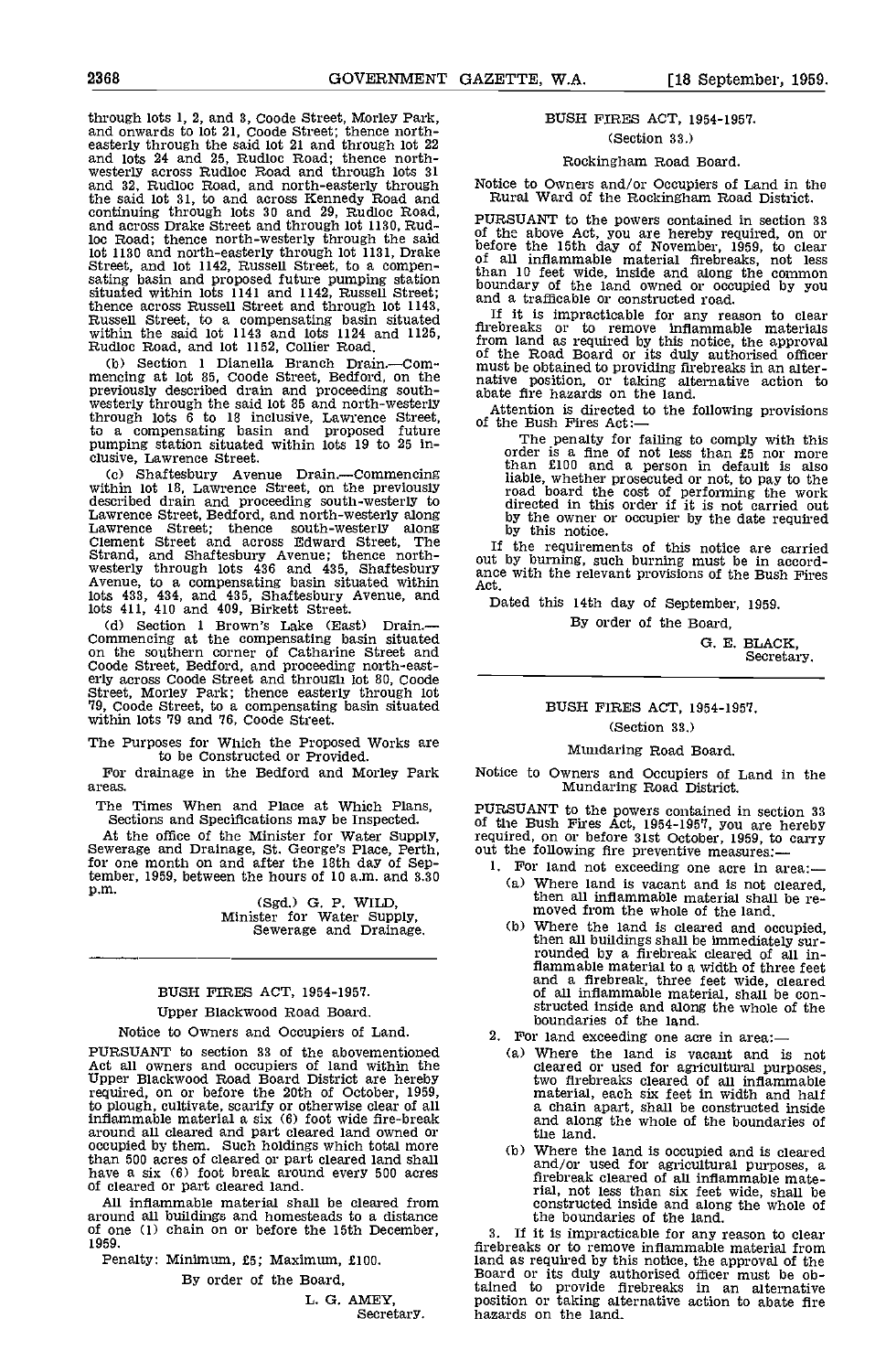The clearing of all inflammable material between the boundary of the property and any constructed road bounding the property shall be deemed to be a sufficient firebreak for that bounary in lieu of firebreaks required in paragraphs 1 (b) and 2 (b) above.

5. The penalty for failing to comply with this  $\frac{1}{10}$  order is a fine of not less than  $\frac{1}{5}$  or more than by bur £100, and a person in default is also liable, whether prosecuted or not, to pay to the Board the cost of performing the work directed in this order if it is not carried out by the owner or occupier by the date required by this notice.

If the requirements of this notice are carried out by burning such burning must be in accord- ance with the relevant provisions of the Bush Fires Act.

Dated this 15th September, 1959.

By order of the Board,

JOHN MOORE, Secretary.

### BUSH FIRES ACT, 1954-1957. (Section 33.)

### Mukinbudin Road Board.

UNDER powers conferred by section 33 of the Bush Fires Act, 1954-1957, each owner and/or occupier of land situated within the Mukinbudin Road Doard District is hereby directed to create and maintain a firebreak, not less 1959.

Failure to comply with this notice constitutes an offence.

For and on behalf of the Mukinbudin Road Board,

T. B. CONWAY. Secretary.

### BUSH FIRES ACT, 1954-1957. (Section 33.)

### Rockingham Road Board.

Notice to Owners and/or Occupiers of Land in all Townsltes of the Rocklngham Road District.

PURSUANT to the powers contained In section 33 of the above Act, you are hereby required, on or before the 15th day of November, 1959, to remove from the land owned or occupied by you all bush or inflammable materials or to clear firebreaks in of cordance with the following: —<br>accordance with the following: —<br>(1) Where the land is vacant and no build-

- ings are erected on It, all bush and Inflam- mable materials shall be removed from the whole of the land.
- If buildings are erected on the land, then<br>the building shall be immediately sur-<br>rounded by a firebreak, cleared of all notice<br>inflammable material to a width of 10 sale of feet, or where the boundary of the land is closer to the building than 10 feet then at £5 for that lesser distance between that bound-<br>for that lesser distance between that bound-<br>ary and the building, and a firebreak, 10 feet wide, shall also be cleared inside and along the whole of the boundaries of the land.

If it is impracticable for any reason to clear the firebreaks or to remove inflammable material from one month and as required by this notice, the approval of Dated the the Road Board or its duly authorised officer must be obtained to provide firebreaks in an alternative position, or to take alternative action to abate fire hazards on the land.

Attention is directed to the following provisions of the Bush Fires Act:

The penalty for failing to comply with this grade<br>order is a fine of not less than £5 nor more will b than £100, and a person in default is also liable, whether prosecuted or not, to pay to the road

board the cost of performing the work directed in this order if it is not carried out by the owner or occupier by the date required by this notice.

'Bush" is defined to include grass, leaves and twigs whether alive or dead.

If the requirements of this notice are carried out by burning, such burning must be in accordance with the relevant provisions of the Bush Fires Act. Dated this 14th day of September, 1959.

By order of the Board,

G. E. BLACK, Secretary.

### AUGUSTA-MARGARET RIVER ROAD BOARD.

THE following appointments are hereby notified for general information:

- Charles Samuel West, Secretary (as from 11th June, 1959).
	- William George Cullum, Dog Inspector, with power to collect dog license fees (as from 10th September, 1959).

G. J. SHERWNGTON, Chairman.

### AUGUSTA-MARGARET RIVER ROAD BOARD.

### Proposed Loan (No. 33) of £6,000.

PURSUANT to section 298 of the Road Districts Act, 1919-1956, the Augusta-Margaret River Road Board hereby gives notice that it proposes to borrow money, by sale of debentures, on the follow-ing terms and for the following purpose: £6,000 for  $15$  years, at  $5\frac{1}{2}$  per cent. interest, payable at the office of the Board, Margaret River, by 30 half-<br>yearly instalments of principal and interest. Pur-<br>pose: Bituminous surfacing of roads in conjunction<br>with Main Roads Department Contributory Bitu-<br>men Scheme.

Plans, specifications and an estimate of cost, together with a statement as required by section 297, are open for inspection at the office of the Board, during usual business hours, for one month after the last publication of this notice.

Dated this 14th day of September, 1959.

G. J. SHERVINGTON, Chairman.

C. S. WEST,<br>Secretary.

### IRWIN ROAD BOARD.

### Notice of Intention to Borrow.

### Proposed Loan No. 6.

PURSUANT to section 293 of the Road District Act, 1919-1956, the Irwin Road Board hereby gives notice that it proposes to borrow money, by the sale of debentures, on the following terms and for<br>the following purposes:  $\pounds 7,027$ , for eight years,<br>at  $\pounds 5$  8s. 9d. per cent. per annum interest, pay-<br>able to the Superannuation Board, Perth, by half-<br>yearly insta spearly instalments of principal and interest. Pur-<br>pose: Purchase of road grader.

Estimates and statements required by section 297 of the Act are open for inspection at the office of the Board, during the usual business hours, for one month after the last publication of this notice. Dated the 9th day of September, 1959.

A. J. GILLAM,

Chairman,

J. PICKERING, Secretary.

Note.—Net income received from the hire of the<br>grader while on Main Road Department works<br>will be used to pay the total principal and interest<br>repayments on the loan. A rate will not, therefore,<br>be levied on the district f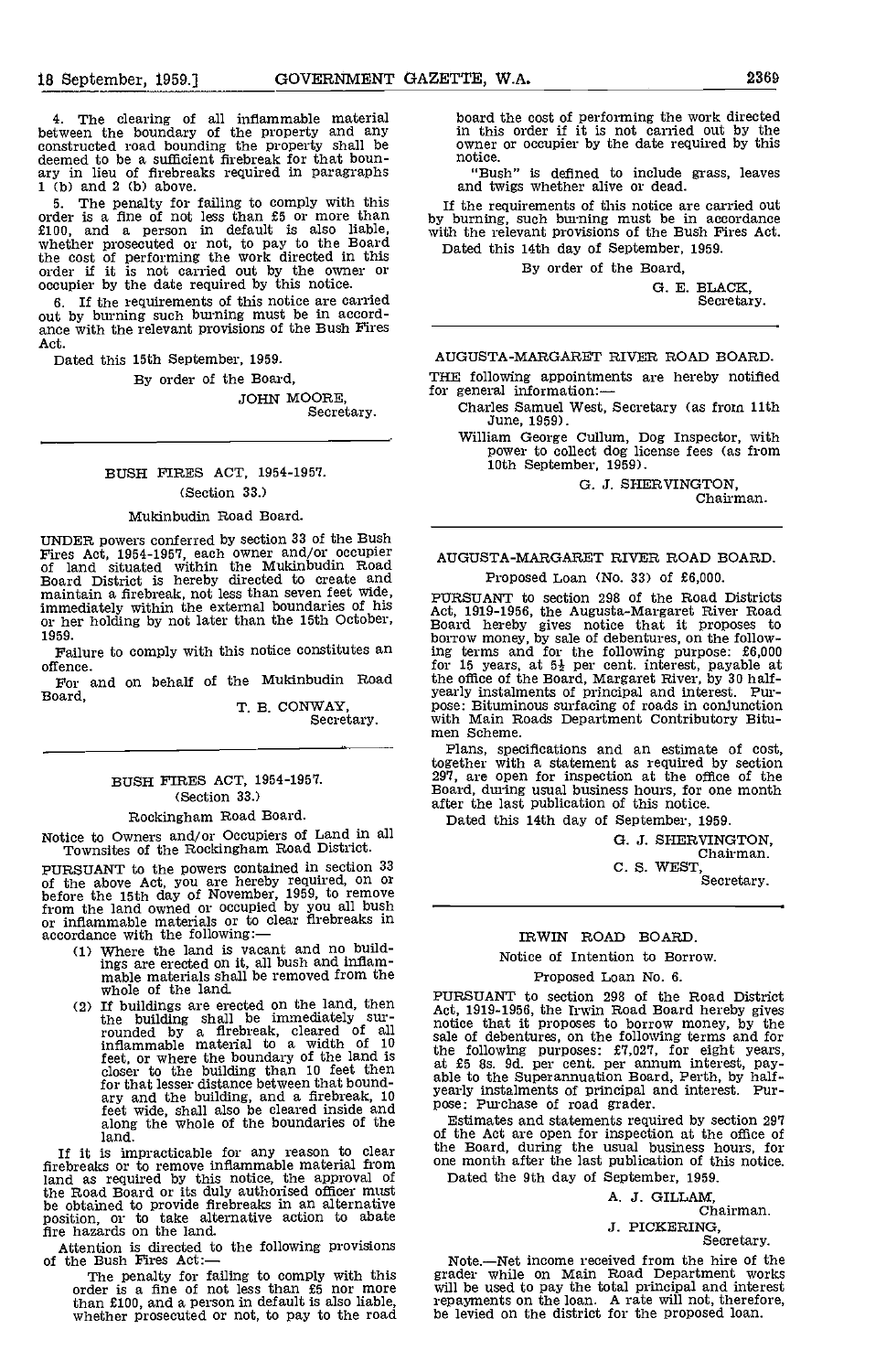### NORTHAM ROAD BOARD.

### Proposed Loan (No. 6) of £4,000.

PURSUANT to section 298 of the Road Districts  ${}^{101}_{1101}$ Act, 1919-1956, the Northam Road Board hereby<br>gives notice that it proposes to borrow money, by<br>sale of debentures, on the following terms for the exceed<br>following purpose: £4,000, for 10 years, at a rate half-ye<br>of intere half-yearly instalments of principal and interest. Dat<br>Purpose: Road surfacing and road construction on a contributory basis of  $\hat{\pounds}$  for  $\hat{\pounds}$  with the Main Roads Department.

Plans, specifications and estimates and the state- ment required by section 287 of the Act are open for inspection at the office of the Board, during \_\_\_\_\_\_\_ usual business hours, for one month after the last publication of this notice.

Dated this 15th day of September, 1959.

ALAN J. ANTONIO,<br>Chairman. C. 0. MOSELEY Secretary.

### ROAD DISTRICTS ACT, 1919-1948.

### Narrogin Road Board.

### Notice of Intention to Borrow.

### Loan No. 11.

NOTICE is hereby given that it is proposed to bor-row the sum of One Thousand Six Hundred Pounds (EI,600) for the erection of depot buildings on lot Nos. 399 and 400, Felspar Street, Narrogin.

The plans and estimated cost of the said works and undertakings and the statement showing pro-<br>posed expenditure of the money to be borrowed, in-<br>cluding cost of flotation and initial expenditure in and in connection with the raising of the loan, may be  $\mathbb{R}^n$ inspected at the office of the Board, Narrogin, during office hours,

The amount of £1,600 is proposed to be raised  $\frac{Board}{1}$ by the issue of debentures, repayable with interest over the rate of £5 's. 6d. per cent. per annum by Date ten (10) half-yearly payments, in lieu of a sink-The amount of the said debenture and interest thereon is to be paid at the office of the Narrogin Road Board, Federal Street, Narrogin.

The above works and undertakings will be of special benefit to the whole of the Narrogin Road Board District and a rate applicable will be levied over the whole of the district.

Dated the 31st day of August, 1959.

### E. W. WIESE,

Chairman. 0. R. MOKEOWN, Secretary.

### ROAD DISTRICTS ACT, 1919-1948.

### Black Range Road Board.

Notice of intention to Borrow.

### Proposed Loan of £6,000.

NOTICE is hereby given that the Black Range Road Board proposes to borrow the sum of  $E6,000$  ment<br>to be expended on works and undertakings in the and in<br>Black Range Road District, the said works and rowing undertakings being the purchase of a new 'Brit- stand 40" medium-heavy grader.

The plans and specifications and the estimates of the cost of the said works and undertakings and estimate statement showing the proposed expenditure of the are or<br>money to be borrowed, including the cost of super-<br>vision and initial expenditure in connection with the de the raising of the loan, are open for inspection bate at the office of the Black Range Road Board, situ- ate Hack Street, Sandstone, for one month from ate Hack Street, Sandstone, for one month from the publication hereof, between the hours of 9 a.m. to 5 p.m. on week days, except Wednesdays, and on Saturdays from 9 a.m. to 5 p.m.

The amount of £6,000 is proposed to be raised by the sale of debentures repayable with interest by 14 equal half-yearly instalments over a period for seven years after the date of issue thereof, in lieu of the formation of a sinking fund.

The debentures shall bear interest at a rate not exceeding £5 8s. 9d. per cent. per annum, payable half-yearly. The amount of the said debentures and interest thereon is to be paid at the Common- wealth Bank of Australia, Perth.

Dated the 12th day of September, 1959.

3. V. ATKINSON, Chairman. R. G. TONKIN,

Secretary.

### ROAD DISTRICTS ACT, 1919-1948. Narrogin Road Board.

### Notice of Intention to Borrow.

### Loan No. 12.

NOTICE is hereby given that it is proposed to bor- row the sum of Five Thousand Two Hundred Pounds (tS,200), for the purchase of an Allis Chalmers road grader for roadworks throughout the District.

The estimated cost of the said works and undertakings and the statement showing proposed ex- penditure of the money to be borrowed, including cost of flotation and initial expenditure in con-<br>nection with the raising of the loan, may be in-<br>spected at the office of the Board, Narrogin, during office hours,

The amount of £5,200 is proposed to be raised by the issue of debentures, repayable with interest at the rate of £5 8s. 9d. per cent. per annum by sixteen (16) half-yearly payments, in lieu of a<br>sinking fund. The amount of the said debenture and interest thereon is to be paid at the office of the Narrogin Road Board, Federal Street, Narrogin.

The above works and undertakings will be of special benefit to the whole of the Narrogin Road Board District and a rate applicable will be levied over the whole of the District.

Dated the 31st day of August, 1959.

E. W. WIESE

Chairman.

0. R. McKEOWN, Secretary.

### BELMONT PARK ROAD BOARD.

### Notice of Intention to Borrow.

Proposed Loan No. 46.

PURSUANT to section 298 of the Road Districts Act, 1919-1956, the Belmont Park Road Board hereby gives notice that it proposes to borrow, by the sale of debentures, money on the following years, with interest at a rate not exceeding £5 lOs. per cent. per annum, repayable by 40 equal half-<br>yearly instalments of principal and interest. Purpose: Portion of cost of erection of hall on lot 124 of Swan Location 31, Leake Street, Belmont.

It is proposed to lease this land to the Returned Soldiers' League for a term of 21 years and repay-<br>ment of the half-yearly instalments of principal<br>and interest and expenses incidental to the bor-<br>rowing of the money wil Sub-Branch of the League. A loan rate should not therefore be necessary in connection with this loan.

A plan and specification of the proposal and the estimates and statement required by section 297 during usual business hours, for one month after the date of the last publication of this notice.

Dated this 9th day of September, 1959.

P. 3. FAULKNER, Chairman. W. G. KLENK, Secretary.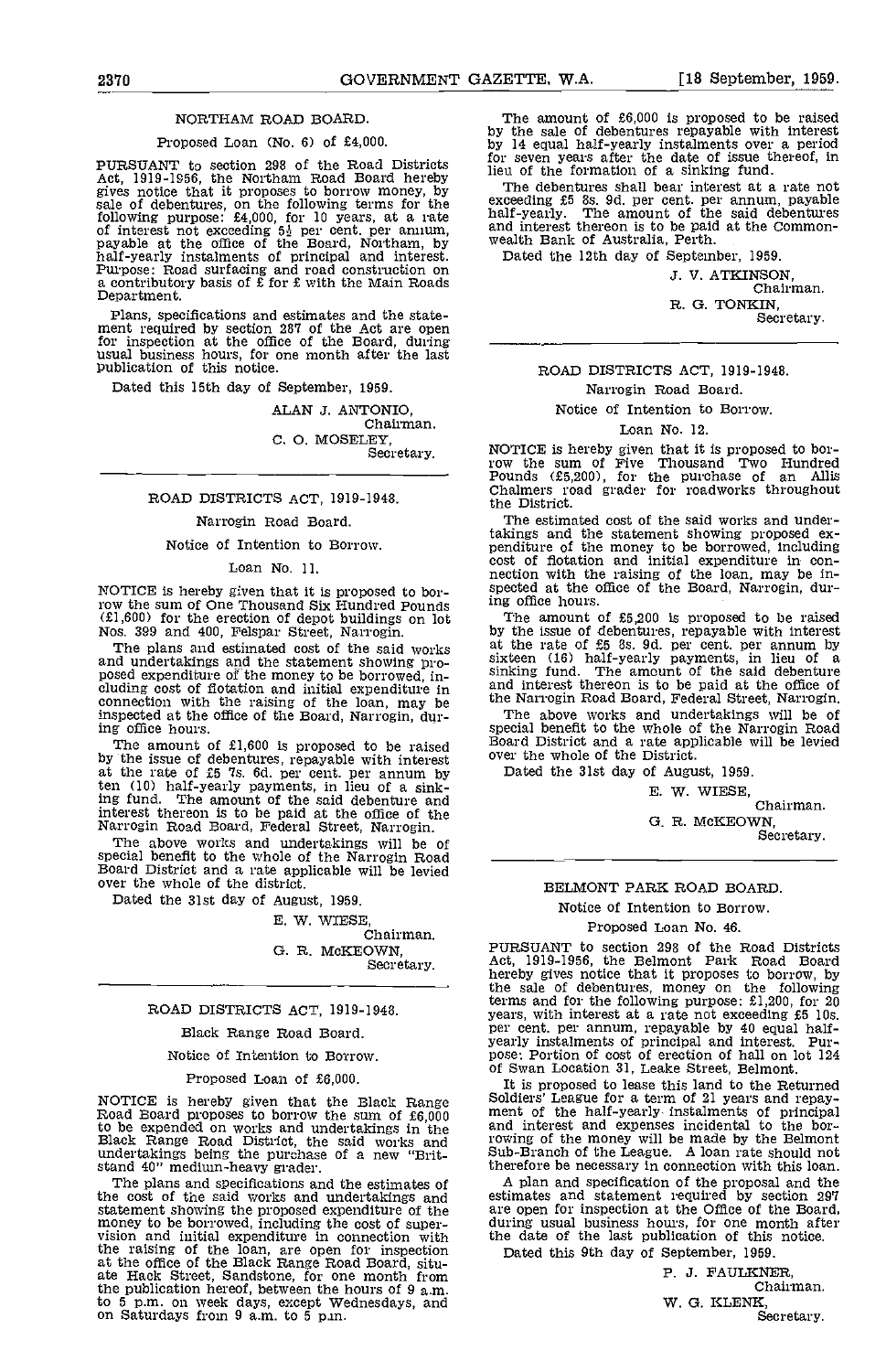### PORT HEDLAND ROAD BOARD.

By-laws for the Control of Dogs.

IT is notified that a pound has been established on reserve number 25387, Port Hedland Lot 362.

R. L. LEGGO, Secretary.

### ROAD DISTRICTS ACT, 1919.

Kwinana and Cockburn Road Districts.

Severance and Annexation of Land.

### Notice of Intention.

Department of Local Government, Perth, 10th Septembe', 1959.

L.G. 105/54, 481/52.

IT is hereby notified for general information that it is the intention of His Excellency the Governor, Mandu under the provisions of the Road Districts Act, 1919, to sever and annex several pieces of land from and to the Kwinana Road District and the from Cockburn Road District respectively to the intent and purpose that the joint boundary between those the  $\frac{1}{10}$ and purpose that the joint boundary between those two road districts shall be adjusted as described in the Schedule hereto.

(Sgd.) L. A. LOGAN, Minister for Local Government.

### Schedule.

Transfer of Territories between Cockburn Road District and Kwinana Road District.

Transfer of territories between Cockburn Road<br>District and Kwinana Road District by the amend-<br>ment of the common boundary between the inter-District and Kwinana Road District by the amend-<br>ment of the common boundary between the inter-<br>section of the southern boundary of late Cockburn<br>Sound Location 14 with the eastern boundary of  $\frac{16 \text{ inc}}{16 \text{ inc}}$ <br>Kwina western side of the Naval Base Road with the easte<br>southern boundary of late location 14 aforesaid. along

The amended common boundary between these<br>points is as follows:—<br>Starting from the intersection of the south-

ern boundary of late Cockburn Sound Location 14 and the eastern boundary of Kwinana Lot N119 and extending south-south-westerly and west-north-westerly along boundaries of lot Ni 19 aforesaid to its south-western corner;<br>thence west-north-westerly to and along the west-s<br>centre line of Hart Parade to the centre line short of<br>of Poole Street; thence south-south-westerly genera along that centre line to the production east-<br>south-easterly of the centre line of Burnett side of<br>Way; thence generally westerly to and along west that centre line and onwards to the western along side of Naval Base Road; and thence north-<br>north-westerly along that side to the southern wester boundary of late location 14 aforesaid. (Public Plan Naval Base)

ROAD DISTRICTS ACT, 1919.

Murchison and Upper Gascoyne Road Districts.

Severance and Annexation of Land.

Notice of Intention.

## Department of Local Government, Perth, 1st September, 1959.

L.G. 402/54, 1203/52.

IT is hereby notified for general information that  $\check{\mathbf{I}}$ it is the intention of His Excellency the Governor,<br>under the provisions of the Road Districts Act. e<br>1919, to sever from the Murchison Road District is<br>and annex to the Upper Gascoyne Road District the whole of Pastoral L

Area of land involved, approximately 72,382 acres. Plan showing the proposed transfer of territory may be perused at the office of the Department of Local Government, Perth.

(Sgd.) L. A. LOGAN, Minister for Local Government.

### ROAD DISTRICTS ACT, 1919.

Mandurah Road Board.

Redivision into Wards.

Notice of Intention.

Department of Local Government, Perth, 9th September, 1959.

 $L.G. 1631/52.$ 

IT is hereby notified for general information that it is the intention of His Excellency the Governor, under the provisions of the Road District Act, 1919, to redivide the Mandurah Road District into three Wards with the names, boundaries and num- ber of members as described in the Schedule hereto.

(Sgd.) L. A. LOGAN, Minister for Local Government.

### Schedule.

Mandurah Road District—Redivision into Wards.<br>Town Ward.

Plan showing the proposed adjusted boundary<br>may be perused at the office of the Department<br>of Local Government, Perth.<br>The perused at the office of the Department<br>and along the north-western side of Fremantle<br>of Local Gove All that portion of land bounded by lines starting from the low water mark of the Indian Ocean at of the north-eastern side of Henson Street (road<br>of the north-eastern side of Henson Street<br>District boundary and extending south-easterly to<br>and along the north-eastern side of Henson Street and along the north-eastern side of Henson Street aforesaid to the north-western side of Fremantle Road; thence easterly to the intersection of the south-eastern side of that road and the north-<br>eastern side of Anstruther Road; thence south-<br>easterly and southerly along the north-eastern and eastern sides of Anstruther Road aforesaid to the<br>north-eastern side of Boundary Road; thence northnorth-eastern side of Boundary Road; thence north-<br>westerly along that side to a point situate in pro-<br>longation easterly of the southern boundary of lot 29 of Cockburn Sound Location 16 as shown on Land Titles Office Deposited Plan 5179; thence<br>westerly to and along that boundary and boundaries of lots 28 to 15 inclusive and lots 25 to<br>16 inclusive and 13 of location 16 as shown on Land<br>Titles Office Deposited Pl along that side to a point situate in prolongation north-easterly of the south-eastern boundary of lot 5 of location 16 as shown on Land Titles Office Deposited Diagram 9464; thence south-westerly to and along that boundary and boundaries of lots 6 to 10 inclusive of location 16 as shown on Land Titles Office Deposited Diagram 9684 and onwards to the eastern shore of the entrance to Peel Inlet; thence generally north-westerly along that shore to the southern side of Mandurah Bridge; thence west-south-westerly along that side to the western short of the entrance to Peel Inlet aforesaid; thence generally southerly along that shore to a point situate east of Survey Mark PS? on the western side of Old Coast Road (road number 797); thence west to that mark; thence generally northerly sue of that mark; thence generally northerly<br>along the western side of that road and generally<br>north-westerly and generally westerly along southnorth-westerly and generally westerly along south-<br>western and southern sides of Leighton Road to a<br>point situate in prolongation southerly of the west-<br>ern side of Hill Street; thence generally north-<br>north-easterly to an to the low water mark of the Indian Ocean aforesaid, a point on the Mandurah Road District boun- dary aforesaid; and thence generally north-easterly along that road district boundary to the starting point, (Three members.) (Public Plan Mandurah.)

### Outer Ward.

All that portion of land bounded by lines starting<br>from the southern extremity Creery Island (portion from the southern extremity Creery Island (portion<br>of reserve 8185), a point on the Mandurah Road<br>District boundary and extending generally north-<br>westerly and generally northerly along south-west-<br>ern and western shores o island, Channel Island and the eastern shore of the entrance to Peel Inlet to a point situate in prolongation south-westerly of the south-eastern boundaries of lots 10 to 6 inclusive of Cockburn Sound Location 16 as shown on Land Titles Office Deposited Diagram 9684; thence north-easterly to and along those boundaries and the south-eastern boundary of lot S of location 16 as shown on Land Titles Office Deposited Diagram 9464 and onwards Titles Office Deposited Diagram 9464 and onwards to the north-eastern side of Leslie Street; thence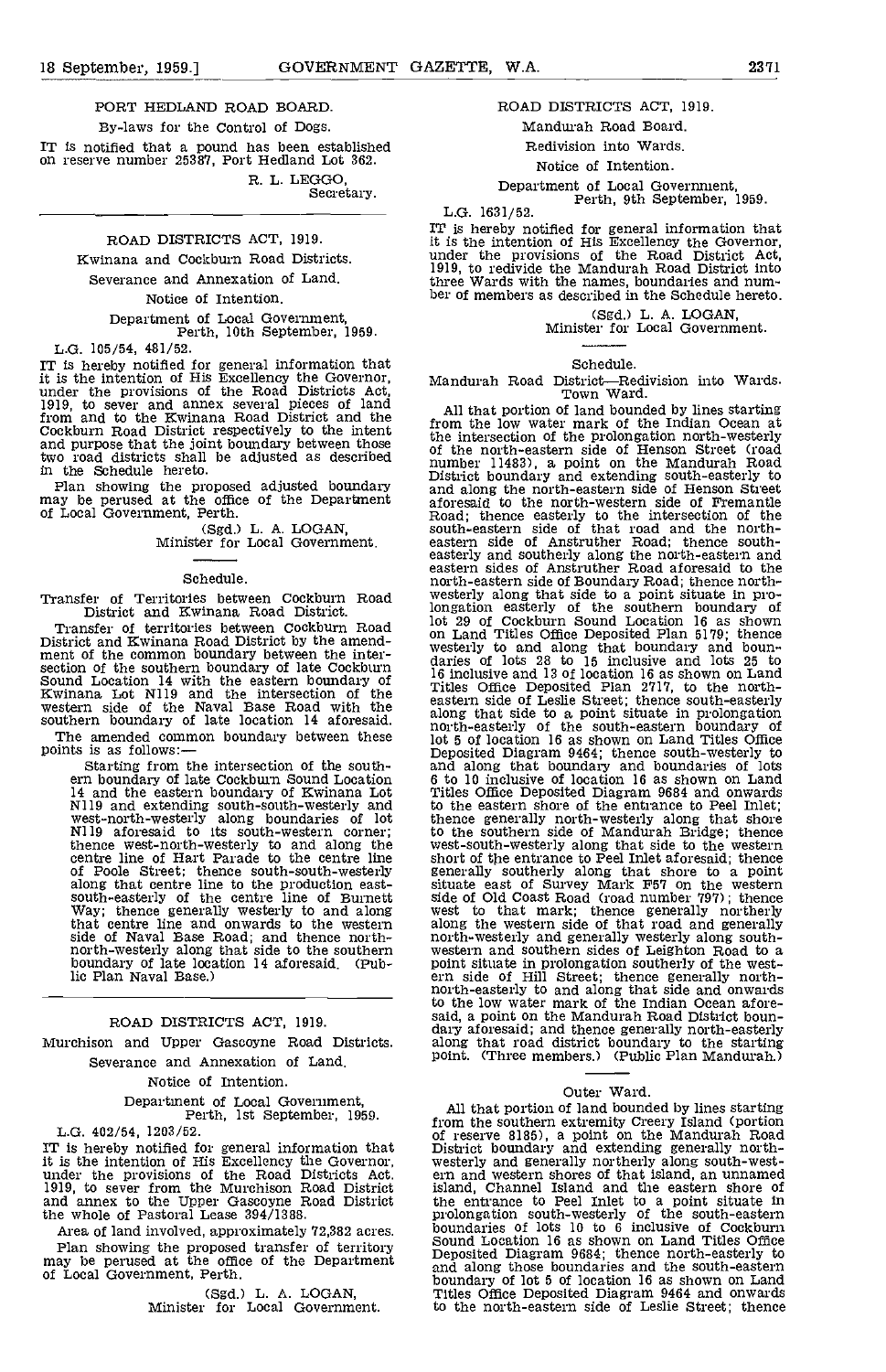north-westerly along that side to the south-western corner of lot 13 of location 16 as shown on Land Titles Office Deposited Plan 2117; thence easterly along southern boundaries of that lot and of lots 16 to 25 inclusive and onwards along southern boundaries of lots 15 to 29 inclusive of location 16 as shown on Land Titles Deposited Plan 5179 and<br>onwards to the north-eastern side of Boundary<br>Road; thence south-easterly along that side to the<br>eastern side of Anstruther Road; thence northerly<br>and north-westerly along t to the junction of the north-western side of that it is the road and the north-eastern side of Henson Street under<br>(road number 11483); thence north-westerly along 1919,<br>the north-eastern side of Henson Street and onwards to the low water mark of the Indian Ocean. those<br>a point on the Mandurah Road District boundary compi aforesaid; and thence generally north-north-east-<br>erly, easterly, generally southerly and generally hole. south-easterly along that road district boundary Area<br>to the starting point. (Two members.) (Public Plans 380A/40, and Mandurah.) Plan

### Coastal Ward.

All that portion of land bounded by lines starting<br>from a point on the low water mark of the Indian<br>Ocean situate in prolongation north-north-east-<br>erly of the western side of Hill Street, a point<br>on the Mandurah Road Dist extending generally south-south-westerly to and along the western side of Hill Street aforesaid and  $F_A$  onwards to the southern side of Leighton Road; thence generally easterly, and generally south-east-<br>erly along southern and south-western sides of that road and generally southerly along the western the K side of Old Coast Road (road number 797) to Septem Survey Mark F57; thence east to the western shore of sect<br>of the entrance to Peel Inlet; thence generally  $1920-19$ of the entrance to Peel Inlet; thence generally 1920-1957, on the question—<br>southerly and generally south-westerly along that<br>shore and the western shore of Peel Inlet to a<br>point situate west of the southern extremity of<br>t

### ROAD DISTRICTS ACT, 1919.

Murray and Mandurah Road Districts. Severance and Annexation of Land.

Notice of Intention.

Department of Local Government, Perth, 9th September, 1959.

L.G. 1630/52, 1382/52.

IT is hereby notified for general information that<br>it is the intention of His Excellency the Governor, under the provisions of the Road Districts Act,  $1919$ , to sever from the Murray Road District and the Murray Road Dis annex to the Mandurah Road District the land described in the Schedule hereto.

Plan showing the proposed transfer of territory may be perused at the office of the Department of Local Government, Perth.

(Sgd.) L. A. LOGAN, Minister for Local Government.

Schedule.

Transfer of Territory from Murray Road District to the Mandurah Road District.

All that portion of land bounded by lines starting from the intersection of the western side of the w Fremantie-Mandurah Road (road number 10984)<br>and the northern boundary of portion of lot 3<br>of Cockburn Sound Location 16 as shown on Land<br>Titles Office Deposited Plan 3064, a point on the of the<br>present Murray Road District tending generally south-south-westerly along the western side of that road to the centre line of road number 11467, a point on the present Murray Road is can<br>District boundary aforesaid, and thence generally notice.<br>north-westerly, generally northerly and easterly along that road district boundary to the starting point. (Public Plan 380A/40.)

ROAD DISTRICTS ACT, 1919.

Mt. Marshall and Dalwallinu Road Districts.

Severance and Annexation of Land.

### Notice of Intention.

## Department of Local Government, Perth, 1st September, 1959.

L.G. 3560/52, 3558/52.

IT is hereby notified for general information that it is the intention of His Excellency the Governor, under the provisions of the Road Districts Act, 1919, to sever from the Mt. Marshall Road District and annex to the Dalwallinu Road District all and annex to the Dalwallinu Road District all<br>those portions of land being the whole of the land<br>comprised within the boundaries of Pastoral Lease 394/1079 and the temporary reserve at Earoo Rock-<br>hole.

Area of land involved, approximately 185,169 acres.

Plan showing the proposed transfer of territory may be perused at the office of the Department of Local Government, Perth.

(Sgd.) L. A. LOGAN, Minister for Local Government.

### FACTORIES AND SHOPS ACT, 1920-1957.

Shop Poll-Kellerberrin Shop District.

NOTICE is hereby given that at a Poll taken in September, 1959, in accordance with the provisions of section 104 of the Factories and Shops Act,

the District shall close at one o'clock p.m. on

551 votes were cast in favour of the resolution and 161 against it. The resolution therefore was carried by a majority of 390.

C. C. PERKINS, Minister for Labour.

Department of Labour,

### FACTORIES AND SHOPS ACT, 1920-1957,

### Shop Poll-Merredin Shop District.

NOTICE is hereby given that at a Poll taken in the Merredin Shop District on Saturday, 5th September, 1959, in accordance with the provisions of section 104 of the Factories and Shops Act, 1920-1957, on the question-

Do you vote that shops generally throughout the District shall close at one o'clock p.m. on Saturdays?

728 votes were cast in favour of the resolution and 567 against it. The resolution therefore was carried by a majority of 161.

C. C. PERKThS, Minister for Labour.

Department of Labour, September, 1959.

### VERMIN ACT, 1918-1958.

Wandering, Collie, Drakesbrook, Harvey and Chittering Vermin Districts.

NOTICE is hereby given pursuant to section 102A<br>of the Vermin Act, 1918-1958, that the prohibition<br>on the taking of rabbits or catching by any means<br>except poisoning in the vermin districts of Wan-<br>dering, Collie, Drakesbr is cancelled from the date of publication of this notice.

0. K. BARON HAY, Chairman, Agriculture Protection Board. 11th September, 1959.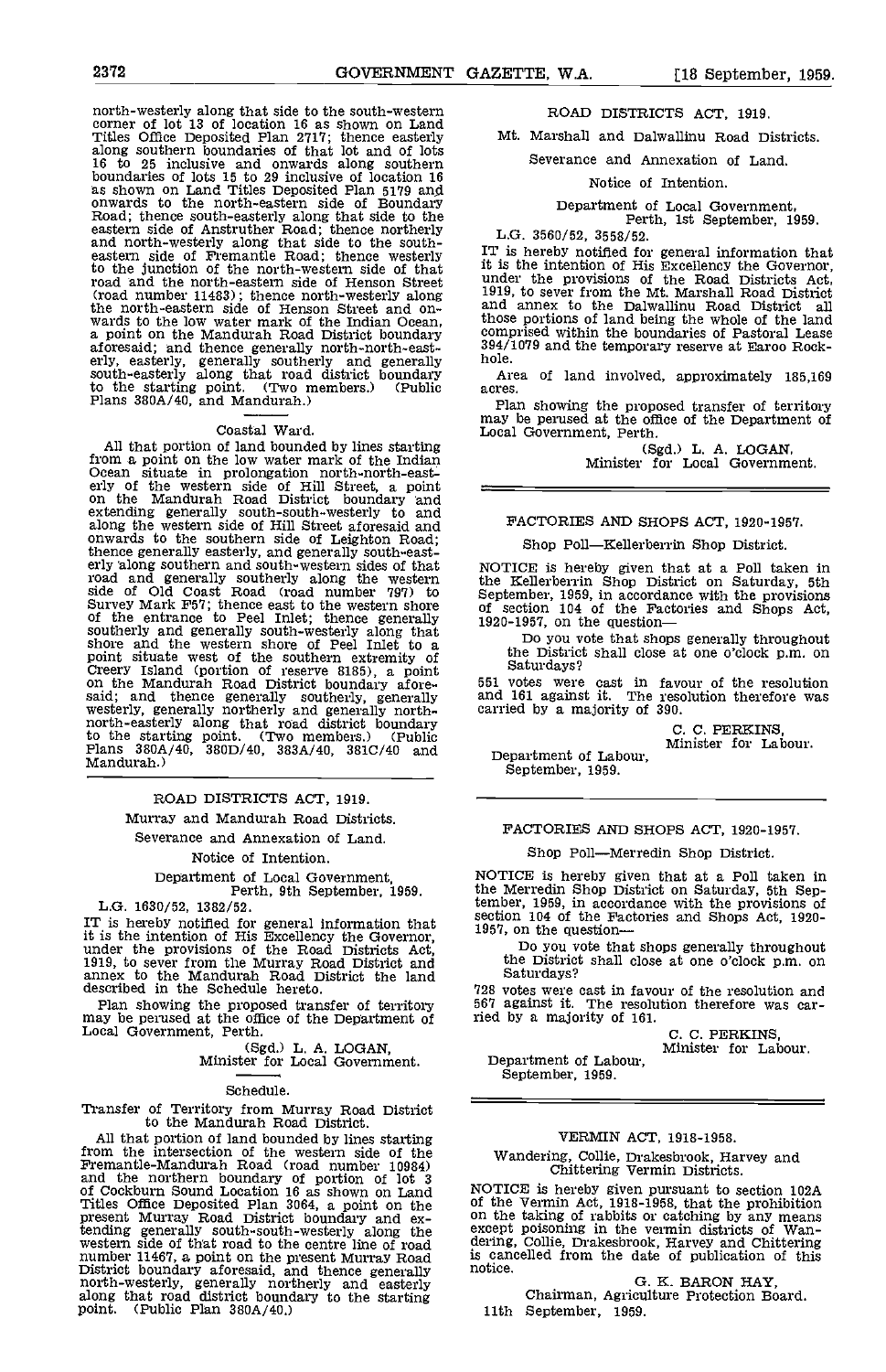### WESTERN AUSTRALIAN GOVERNMENT TENDER BOARD Tenders for Government Supplies

| Date of<br>Advertising | Schedule<br>No. |             | Supplies Required |                                                                                                  |          | Date of<br>Closing |                                                                                                                                                                                                                                                                                                                                                                                                                                                                                                                                                                                  |     |
|------------------------|-----------------|-------------|-------------------|--------------------------------------------------------------------------------------------------|----------|--------------------|----------------------------------------------------------------------------------------------------------------------------------------------------------------------------------------------------------------------------------------------------------------------------------------------------------------------------------------------------------------------------------------------------------------------------------------------------------------------------------------------------------------------------------------------------------------------------------|-----|
| 1959                   |                 |             |                   |                                                                                                  |          |                    | 1959                                                                                                                                                                                                                                                                                                                                                                                                                                                                                                                                                                             |     |
| Aug.                   | -21             | 623A, 1959† |                   | 2 only 1 MVA 3,000/440 Auxiliary Transformers (Specification 23 E.P.)                            |          |                    | Sept. 24                                                                                                                                                                                                                                                                                                                                                                                                                                                                                                                                                                         |     |
| Aug.                   | 21              | 618A, 1959  |                   | Fresh Cream for R.P.H.<br>and the same and the same<br>$\cdots$                                  |          | $\cdots$           | Sept.                                                                                                                                                                                                                                                                                                                                                                                                                                                                                                                                                                            | -24 |
| Aug.                   | 25              | 628A, 1959  |                   | Firewood for Geraldton District and Maternity Hospital                                           |          | $\cdots$           | Sept. 24                                                                                                                                                                                                                                                                                                                                                                                                                                                                                                                                                                         |     |
| Sept.                  | 4               | 669A, 1959  | $\cdots$          | Pneumatic Concrete Vibrator for M.W.S.S. & D. Department                                         | 1.11     |                    | $\operatorname*{Sept.}% \left( \mathcal{N}\right) \equiv\operatorname*{Set.} \left( \mathcal{N}\right) \equiv\operatorname*{Set.} \left( \mathcal{N}\right) \equiv\operatorname*{Set.} \left( \mathcal{N}\right) \equiv\operatorname*{Set.} \left( \mathcal{N}\right) \equiv\operatorname*{Set.} \left( \mathcal{N}\right) \equiv\operatorname*{Set.} \left( \mathcal{N}\right) \equiv\operatorname*{Set.} \left( \mathcal{N}\right) \equiv\operatorname*{Set.} \left( \mathcal{N}\right) \equiv\operatorname*{Set.} \left( \mathcal{N}\right) \equiv\operatorname*{Set.} \left$ | 24  |
| Sept.                  | 4               | 670A, 1959  | $\cdots$          | Laundry Machinery, Albany Regional Hospital<br>المنتجات المنتقل المارات                          |          |                    | Sept.                                                                                                                                                                                                                                                                                                                                                                                                                                                                                                                                                                            | 24  |
| Sept.                  | 4               | 674A, 1959  |                   | Supply and Delivery Propeller Meter, Liveringa Rice Project                                      | $\cdots$ |                    | Sept.                                                                                                                                                                                                                                                                                                                                                                                                                                                                                                                                                                            | 24  |
| Sept.                  | 8               | 677A, 1959  | $\cdots$          | Sawn and Dressed Jarrah and Karri                                                                |          |                    | Sept.                                                                                                                                                                                                                                                                                                                                                                                                                                                                                                                                                                            | 24  |
| Sept.                  | 11              | 687A, 1959  | $\cdots$          | Supply and Delivery of Jarrah Piles, Busselton Jetty<br>$\cdots$                                 |          |                    | Sept.                                                                                                                                                                                                                                                                                                                                                                                                                                                                                                                                                                            | 24  |
| Sept.                  | 11              | 691A, 1959  |                   | 10.000 cubic vards Gravel Ballast for Robbs Jetty<br>$\cdots$                                    |          |                    | Sept.                                                                                                                                                                                                                                                                                                                                                                                                                                                                                                                                                                            | 24  |
| Sept.                  | -15             | 695A, 1959  | $\cdots$          | Prefabricated Assay Room for Lake Darlot Cyanide Plant                                           |          |                    | Sept.                                                                                                                                                                                                                                                                                                                                                                                                                                                                                                                                                                            | 24  |
| Sept.                  | 15              | 697A, 1959  |                   | Electric Fans for Government Departments and Institutions                                        |          |                    | Oct.                                                                                                                                                                                                                                                                                                                                                                                                                                                                                                                                                                             |     |
| Sept.                  | 15              | 698A, 1959  | $\cdots$          | Petrol Engine-driven Centrifugal Pumping Units<br>$\cdots$<br>                                   | 1.7.1.1  | $\cdots$           | Oct.                                                                                                                                                                                                                                                                                                                                                                                                                                                                                                                                                                             |     |
| Sept.                  | 15              | 699A, 1959  | $\cdots$          | Workshop Equipment and Garage Equipment<br>$\cdots$<br>1.111                                     | 1.111    |                    | Oct.                                                                                                                                                                                                                                                                                                                                                                                                                                                                                                                                                                             |     |
| Sept.                  | 15              | 700A, 1959  |                   | Spray Painter's Booth<br>$\mathbf{r}$ and $\mathbf{r}$<br>$\sim$ $\sim$ $\sim$                   | $\cdots$ | 1.011              | Oct.                                                                                                                                                                                                                                                                                                                                                                                                                                                                                                                                                                             |     |
| Sept.                  | 15              | 701A, 1959  | $\cdots$          | Bicycles (4) for the Police Department<br>Jarrah Electric Light Poles<br><b>CARD</b><br>$\cdots$ | $\cdots$ |                    | Oct.                                                                                                                                                                                                                                                                                                                                                                                                                                                                                                                                                                             |     |
| Sept.                  | 15              | 702A, 1959  | $\cdots$          | $\cdots$<br>                                                                                     |          |                    | Oct.                                                                                                                                                                                                                                                                                                                                                                                                                                                                                                                                                                             |     |
| Sept.                  | 15              | 703A, 1959  | $\cdots$          | $\sim$<br>$\cdots$                                                                               |          |                    | Oct.                                                                                                                                                                                                                                                                                                                                                                                                                                                                                                                                                                             |     |
| Sept.                  | 15              | 704A, 1959  | $\cdots$          | Limestone Rubble Base Course Material<br>$\cdots$<br>$\cdots$<br>                                |          |                    | Oct.                                                                                                                                                                                                                                                                                                                                                                                                                                                                                                                                                                             |     |
| Sept.                  | 15              | 705A, 1959  | $\cdots$          | Quartz Sand for Serpentine Main Dam Filter<br>$\cdots$<br>$\cdots$                               |          |                    | Oct.                                                                                                                                                                                                                                                                                                                                                                                                                                                                                                                                                                             |     |
| Sept.                  | 18              | 715A, 1959  |                   | Engraving of Branding Hammers<br>$\mathbf{r}$<br>$\cdots$                                        |          |                    | Oct.                                                                                                                                                                                                                                                                                                                                                                                                                                                                                                                                                                             |     |
| Aug.                   | 21              | 631A, 1959  | $\cdots$          | 2 only High Tension 22,000 V Switchboards<br>$\cdots$                                            |          | $\cdots$           | Oct.                                                                                                                                                                                                                                                                                                                                                                                                                                                                                                                                                                             | 8   |
| Aug.                   | 21              | 622A, 1959† | $\cdots$          | Supply of 132 KV Switchgear, Spec. No. 40/BUN. Documents chargeable                              |          |                    |                                                                                                                                                                                                                                                                                                                                                                                                                                                                                                                                                                                  |     |
|                        |                 |             |                   | $\overline{a}t$ $\overline{t}l$ 1s, first set and 5s, 3d, each subsequent issue<br>$\ddotsc$     | $\cdots$ | $\cdots$           | Oct.                                                                                                                                                                                                                                                                                                                                                                                                                                                                                                                                                                             | 15  |
| Sept.                  | 15              | 706A, 1959  | $\cdots$          | Cast Steel Bogies for R.C.A. Wagons<br><b>STATION</b><br>$\sim 0.01$                             |          |                    | Oct.                                                                                                                                                                                                                                                                                                                                                                                                                                                                                                                                                                             | 15  |
| Sept.                  | 15              | 696A, 1959  | $\sim 0.001$      | Supply of Firefighting Hose and Couplings<br>$\mathbf{r}$ and $\mathbf{r}$<br>$\cdots$           |          |                    | Nov.                                                                                                                                                                                                                                                                                                                                                                                                                                                                                                                                                                             | 5   |
| Aug.                   | 11              | 587A, 1959† | $\mathbf{r}$      | $\sim 10^{-1}$<br>Capacitors $(5,000$ KVA and $3,000$ KVA $)$<br>                                |          |                    | Nov.                                                                                                                                                                                                                                                                                                                                                                                                                                                                                                                                                                             | 12  |
| Sept.                  | 4               | 671A, 1959  | $\cdots$          | 440 Volt 2,000 KVA Feeder Voltage Regulator<br>$\ddotsc$<br>                                     |          |                    | Dec.                                                                                                                                                                                                                                                                                                                                                                                                                                                                                                                                                                             | 3   |

\* Documents also available from Agent General for Western Australia, 115 The Strand, London W.C. 2.

t Documents available for inspection only at W.A. Government Liaison Offices, Melbourne and Sydney.

Addresses-Liaison Offices-

WA. Government Liaison Office, Room 25, 2nd Floor, M.L.C. Buildings, 305 Collins Street, Melbourne. WA. Government Liaison Office, Room 105, 82 Pitt Street, Sydney. Agent General for W.A., 115 The Strand, London, W.C. 2.

### For Sale by Tender

| Date of<br>Advertising | Schedule<br>For Sale<br>No. |                      |                                                                                                                                                                             |                   |  |  |  |
|------------------------|-----------------------------|----------------------|-----------------------------------------------------------------------------------------------------------------------------------------------------------------------------|-------------------|--|--|--|
| 1959                   |                             |                      |                                                                                                                                                                             | 1959              |  |  |  |
| 8<br>Sept.             | 676A, 1959                  | $\cdots$             | Kitchen Refuse and Waste Food from Wooroloo Hospital<br>Indian and Harley Davidson Motor Cycles and Spare Parts for International                                           | Sept. 24          |  |  |  |
| Sept. 11               | 680A, 1959                  |                      | TD9 Tractor<br>$\mathbf{r}$<br>$\mathbf{r}$<br>$\mathbf{r}$<br>$\cdots$<br>$\cdots$<br><b>SALE</b><br>$\cdots$<br><br>                                                      | Sept. 24          |  |  |  |
| Sept. 11               | 684A, 1959                  | $\cdots$             | Diesel Engines (2) and Spare Parts<br>$\mathbf{1}$<br>$\cdots$<br><br>$\cdots$<br><br>                                                                                      | Sept. 24          |  |  |  |
| Sept. 11               | 685A, 1959                  | $\cdots$             | Secondhand International Crawler Tractor with P.C.U., Dozing Units and                                                                                                      | Sept. 24          |  |  |  |
|                        |                             |                      | Tree-pushing Arm<br><b>Allen Committee</b><br>$\cdots$<br>$\cdots$<br>$\cdots$<br><br>$\cdots$<br><br>Secondhand Diesel Engine, also Switchboard and Alternator ex Gnangara | 24<br>Sept.       |  |  |  |
| Sept. 11<br>-11        | 688A, 1959<br>689A, 1959    |                      | 2 Ford 3 ton Trucks, 1942 and 1943, Landrover, 1950 model, ex Gnangara                                                                                                      | 24<br>Sept.       |  |  |  |
| Sept.<br>- 8<br>Sept.  | 678A, 1959                  | $\cdots$             | Secondhand 1943 model Ford 3 ton Truck (WAG 960) ex Manjimup<br>                                                                                                            | Oct.              |  |  |  |
| 11<br>Sept.            | 679A, 1959                  | $\cdots$<br>$\cdots$ | Secondhand Logging Winch, Steel Joists, Drag and Circular Saws<br>$\cdots$                                                                                                  | Oct.              |  |  |  |
| Sept. 11               | 681A, 1959                  | $\cdots$             | International TD Tractor, Allis-Chalmers Grader and Drag Saw ex Harvey                                                                                                      | Oct.              |  |  |  |
| Sept. 11               | 686A, 1959                  | $\cdots$             | Secondhand Woodworking Machinery ex W.A.G.R., Midland Junction<br>$\sim$                                                                                                    | Oct.              |  |  |  |
| Sept. 11               | 692A, 1959                  | $\cdots$             | Buildings at Land Settlement, South Stirling<br>$\cdots$<br>$\cdots$                                                                                                        | Oct.              |  |  |  |
| 11<br>Sept.            | 693A, 1959                  | $\cdots$             | Nissen Huts and Timber-framed Building at Bluff Point, Geraldton<br>                                                                                                        | Oct.              |  |  |  |
| 11<br>Sept.            | 694A, 1959                  | $\cdots$             | Buildings at Chidlow, Mundaring Weir and Wanneroo areas<br>$\cdots$<br>$\cdots$                                                                                             | Oct.              |  |  |  |
| 15<br>Sept.            | 707A, 1959                  |                      | 1954 model Landrover<br>$\cdots$<br>$\cdots$<br><br><b>Address Contract</b><br>$\cdots$<br>$\cdots$<br><br>                                                                 | Oct.              |  |  |  |
| 18<br>Sept.            | 709A, 1959                  | $\cdots$             | 1952 Ford 15 cwt. Utility (WAG 579)<br>$\cdots$<br>$\cdots$<br>$\cdots$<br><br>                                                                                             | Oct.              |  |  |  |
| 18<br>Sept.            | 710A, 1959                  |                      | 1952 International Utility (WAG 1278)<br>$\cdots$<br>$\cdots$<br><br>$\cdots$<br>                                                                                           | Oct.              |  |  |  |
| 18<br>Sept.            | 711A, 1959                  | $\cdots$             | 1956 Ford F100 15 cwt. Utility (WAG 3707)<br>$\cdots$<br>$\cdots$<br><br>                                                                                                   | Oct.              |  |  |  |
| 18<br>Sept.            | 712A, 1959                  | $\cdots$             | Ingersoll Rand Air Compressor<br>$\mathbf{1}$<br><br>1.111<br>                                                                                                              | Oct.              |  |  |  |
| -18<br>Sept.           | 713A, 1959                  | $\cdots$             | Malcolm Moore Front End Loader (PW 19)<br>$\cdots$<br>1.111<br>$\cdots$<br>1.1.1                                                                                            | Oct.              |  |  |  |
| Sept. 18               | 714A, 1959                  | $\cdots$             | Secondhand Motor Vehicles ex M.W.S., Joondanna<br>$\cdots$<br>1.111<br>$1 - 10$                                                                                             | Oct.<br>8         |  |  |  |
| -11<br>Sept.           | 690A, 1959†                 | $\cdots$             | Surplus Steel Sections ex W.A.G.R., Midland Junction<br>$\cdots$<br><br>$1 + 1 +$                                                                                           | Oct.<br>8<br>Oct. |  |  |  |
| Sept. 18               | 716A, 1959                  | $\ddotsc$            | 15 cwt. capacity Oil or Tar-fired Rotary Furnace<br><br><br>                                                                                                                |                   |  |  |  |

Tenders addressed to the Chairman, Government Tender Board, 74 Murray Street, Perth, will be received for the above-<br>mentioned supplies until 10 a.m. on the dates of closing.<br>Tenders must be properly indorsed on envelopes

No Tender necessarily accepted.

t Documents available for inspection only at W.A. Government Liaison Offices, Melbourne and Sydney.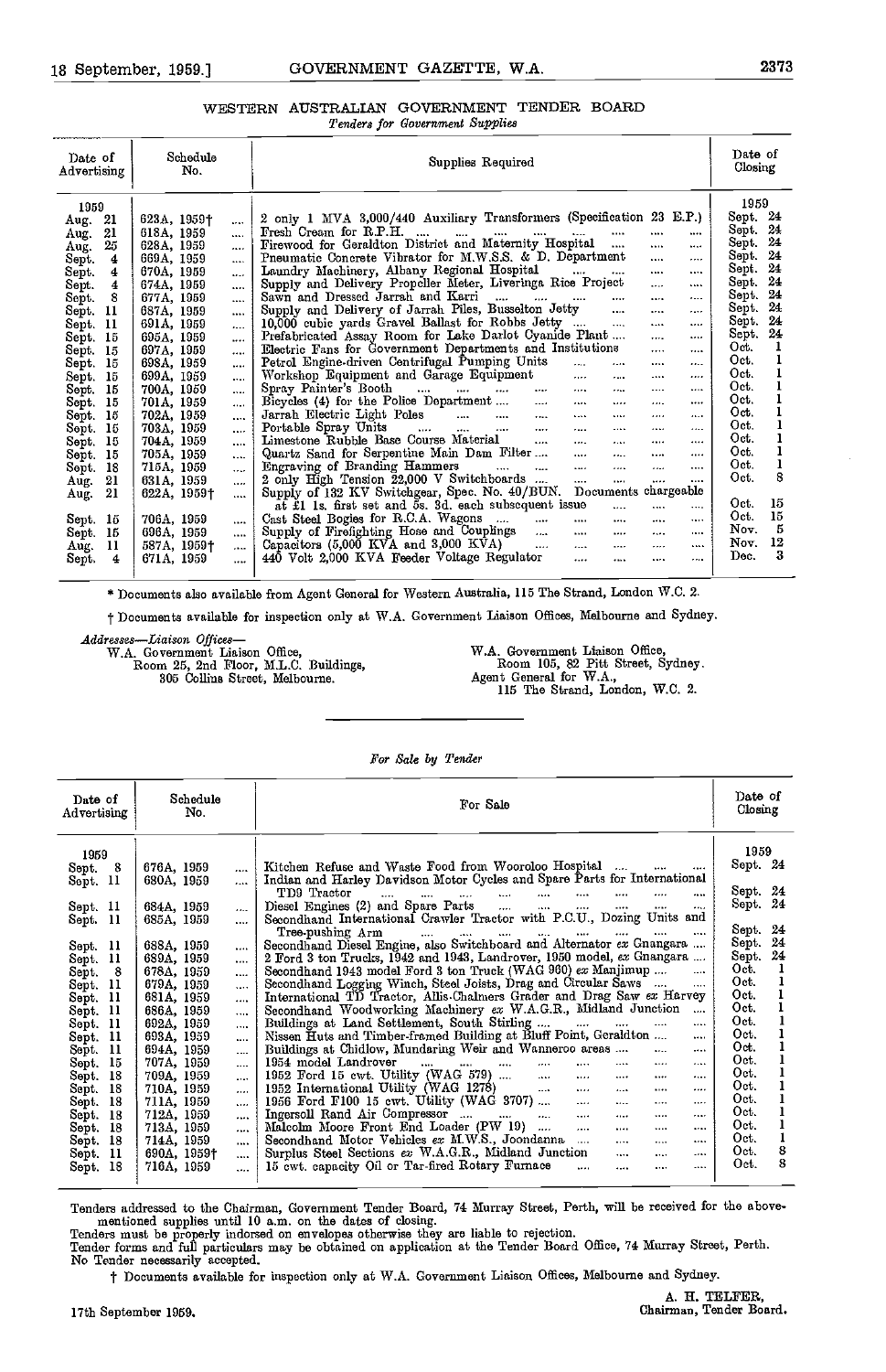### WESTERN AUSTRALIAN GOVERNMENT TENDER BOARD-continued

Accepted Tenders

| Tender<br>Board<br>No. | $_{\rm Dato}$    | Contractor                                                                            | Sched-<br>ule<br>No.         | Particulars                                                                                                                                                                          | Department<br>Concerned                   | Rate                       |
|------------------------|------------------|---------------------------------------------------------------------------------------|------------------------------|--------------------------------------------------------------------------------------------------------------------------------------------------------------------------------------|-------------------------------------------|----------------------------|
| 943/59                 | 1959<br>Sept. 10 | B. Tobia<br>.<br>.                                                                    | 555А,<br>1959                | Firewood, Dry (in 1 ft. lengths),<br>stacked where directed at<br>Kalgoorlie District Hospital,<br>during the period 1st October.                                                    | Medical<br>$\cdots$                       | $£3$ 19 $_8$ , ton.        |
| 1006/59                | Sept.<br>7       | Millars Timber & Trad-<br>ing Co. Ltd.                                                | 601A,<br>1959                | 1959 to 30th September, 1960<br>Sawn and Dressed Jarrah, as<br>per Items 1 to 13, inclusive                                                                                          | Main Roads<br>                            | Rates on applica-<br>tion. |
| 879/59                 | Sept. 10         | Harris Scarfe & Sand-<br>overs Ltd.                                                   | 513A,<br>1959                | 1 only Multi-purpose Autoclave<br>and High Pressure Steriliser,                                                                                                                      | Public Works<br>$\cdots$                  | £1,081 12s. 6d.            |
| 939/59                 | do.              | Boans, Ltd.<br>$\cdots$                                                               | 556A,<br>1959                | as per Item 1<br>Supply and sticking down of<br>paper felt and Nairns A grade<br>linoleum at Wooroloo Sana-<br>torium                                                                | Public Works                              | $£1,503$ 6s. 9d.           |
| 1058/59                | do.              | S. Boulden & Sons                                                                     | 624A,<br>1959                | Planting grass at approaches to<br>Narrows Bridge and Kwinana<br>Freeway, as per Items 1, 2 and<br>3, for the sum of $-$                                                             | Main Roads<br>$\cdots$                    | £2,700.                    |
| 955/59                 | do.              | P. Genovesi & E. Bara-<br>iolo                                                        | 554.A,<br>1959               | Boiler Firewood (in 5 ft. 6 in.<br>lengths)<br>stacked<br>where<br>directed at the Kalgoorlic<br>District Hospital during the<br>period 1st October, 1959 to<br>30th September, 1960 | Medical<br>$\cdots$                       | $\pounds3$ $9s$ ton.       |
| 950/59                 | do.              | The Adelaide Timber<br>Co. Pty. Ltd.                                                  | 566А,<br>1959                | Purchase and removal of Mal-<br>colm Moore grader powered<br>by Fordson Tractor (No.<br>$_{\rm MR03)}$                                                                               | Public Works<br>$\sim$ $\sim$             | £220.                      |
| 971/59                 | do.              | J. A. Taylor<br>$\cdots$                                                              | 564A,<br>1959                | Purchase and removal of 1952<br>Austin<br>Hereford<br>Utility,<br>WAG.1093                                                                                                           | Public Works                              | £161.                      |
| 972/59                 | do.              | Garvey Motors<br>$\cdots$                                                             | 565А,<br>1959                | Purchase and removal of 1954<br>International Utility, WAG.<br>3231                                                                                                                  | Public Works                              | £228.                      |
| 953/59                 | do.              |                                                                                       | 558A,<br>1959                | Purchase and removal of Ma-<br>terials cx Government Stores,<br>Surplus Stores Deposit, as<br>$follows :=$                                                                           | Government Stores                         | Rates on applica-<br>tion. |
|                        |                  | A. W. Miguel<br>$\cdots$<br>W. A. Spencer<br><br>Western Trading Co.<br>S. H. Lydiate | <br>$\cdots$<br><br>$\cdots$ | Item 20<br>Items 21, 22, 25 and 32<br>Items 23, 24 and 27<br>Item 31                                                                                                                 |                                           |                            |
| 970/59                 | do.              | Belmont Park Roads<br>Board                                                           | 562A,<br>1959                | Purchase and removal of Inter-<br>national TD9 Diesel Crawler<br>Tractor MR221                                                                                                       | Main Roads<br>$\cdots$                    | £450.                      |
| 1024/59                | do.              | C. R. Sweetman<br>                                                                    | 594A,<br>1959                | Purchase and removal of 1954<br>Dodge Sedan Car                                                                                                                                      | Premiers<br>$\sim 10$                     | £587 10s.                  |
| 1024/59                | do.              | William Wood<br>.                                                                     | 594A,<br>1959                | Purchase and removal of 1953<br>Dodge Sedan Car                                                                                                                                      | Premiers<br>                              | £426.                      |
| 921/59                 | do.              | N. M. Vino<br>$\cdots$                                                                | 598A,                        | Purchase and removal of Dodge                                                                                                                                                        | Prisons<br>                               | £278.                      |
| 920/59                 | do.              | $\sim$ $\sim$<br>                                                                     | 1959<br>532A,<br>1959        | 5 ton truck, WAG.1684<br>Purchase and removal of Type  <br>writers ex Government Stores<br>Surplus Stores Depot, as fol-<br>$lows -$                                                 | R. & I. Bank $\dots$                      | Rates on applica-<br>tion. |
|                        |                  | H. J. Heaton<br><br>Frances Bros.<br>$\cdots$                                         | $\cdots$<br>$\cdots$         | Item 12<br>Item 16                                                                                                                                                                   |                                           |                            |
|                        |                  | D. Cunningham<br>                                                                     | $\cdots$                     | Items 1, 4, 5, 7, 9, 10, 11,<br>13 and 15                                                                                                                                            |                                           |                            |
|                        |                  | R Moore<br><br>$\cdots$<br>Merton Scott & Co.                                         |                              | Items 6 and 8<br>Items 2, 3 and 14                                                                                                                                                   |                                           |                            |
| 952/59                 | do.              | $\cdots$<br>$\cdots$<br>.<br>.                                                        | <br>551A,<br>1959            | Purchase and removal of Build-<br>ings from the Land Settle-<br>ment Depot, Somerset Hill,<br>Denmark, as follows -                                                                  | Settlement<br>Land                        | Rates on applica-<br>tion. |
|                        |                  | J. Sutton, Sm.<br>$\ldots$<br>P Greatorex                                             | $\ldots$                     | Items 1, 3 and 8<br>Items 5, 6 and 10                                                                                                                                                |                                           |                            |
| 969/59                 | do.              | $\cdots$<br>Soltoggio Bros.<br>$\cdots$                                               | $\cdots$<br>560A.            | Purchase and removal of Moore                                                                                                                                                        | Main Roads<br>                            | £136.                      |
| 949/59                 | do.              | The Adelaide Timber<br>Co. Pty. Ltd.                                                  | 1959<br>568A,<br>1959        | front end loader, MRD433<br>Purchase and removal of Inter-<br>national T.D.14 Diesel Crawl-                                                                                          | Public Works<br>$\ddotsc$                 | £850.                      |
| 1031/59                | do.              | J. Krasnosteh<br>$\cdots$                                                             | 611A,<br>1959                | er Tractor, MR134<br>Purchase and removal of 50 tons<br>scrap steel from M.W.S.S. and<br>D., West Subiaco                                                                            | Metropolitan Water<br>Supply              | £1,007.                    |
| 945/59                 | do.              | The Adelaide Timber<br>Co. Pty. Ltd.                                                  | 571A,<br>1959                | Purchase and removal of Champ-<br>ion 3} cub. ft. concrete mixer,                                                                                                                    | Public Works<br>$\ddotsc$                 | ±50.                       |
| 973/59                 | do.              | K. S. Cooper<br>                                                                      | 589A,<br>1959                | PW46<br>Purchase and removal of 1954<br>Austin Countryman Van, Reg.<br>No. 41-398                                                                                                    | Child Welfare<br>$\overline{\phantom{a}}$ | £306.                      |
| 973/59                 | do,              | N. M. Vinc<br>$\cdots$                                                                | 589A,<br>1959                | Purchase and removal of 1953<br>Vauxhall Sedan, Reg. No.<br>27–208                                                                                                                   | Child Welfare                             | £303.                      |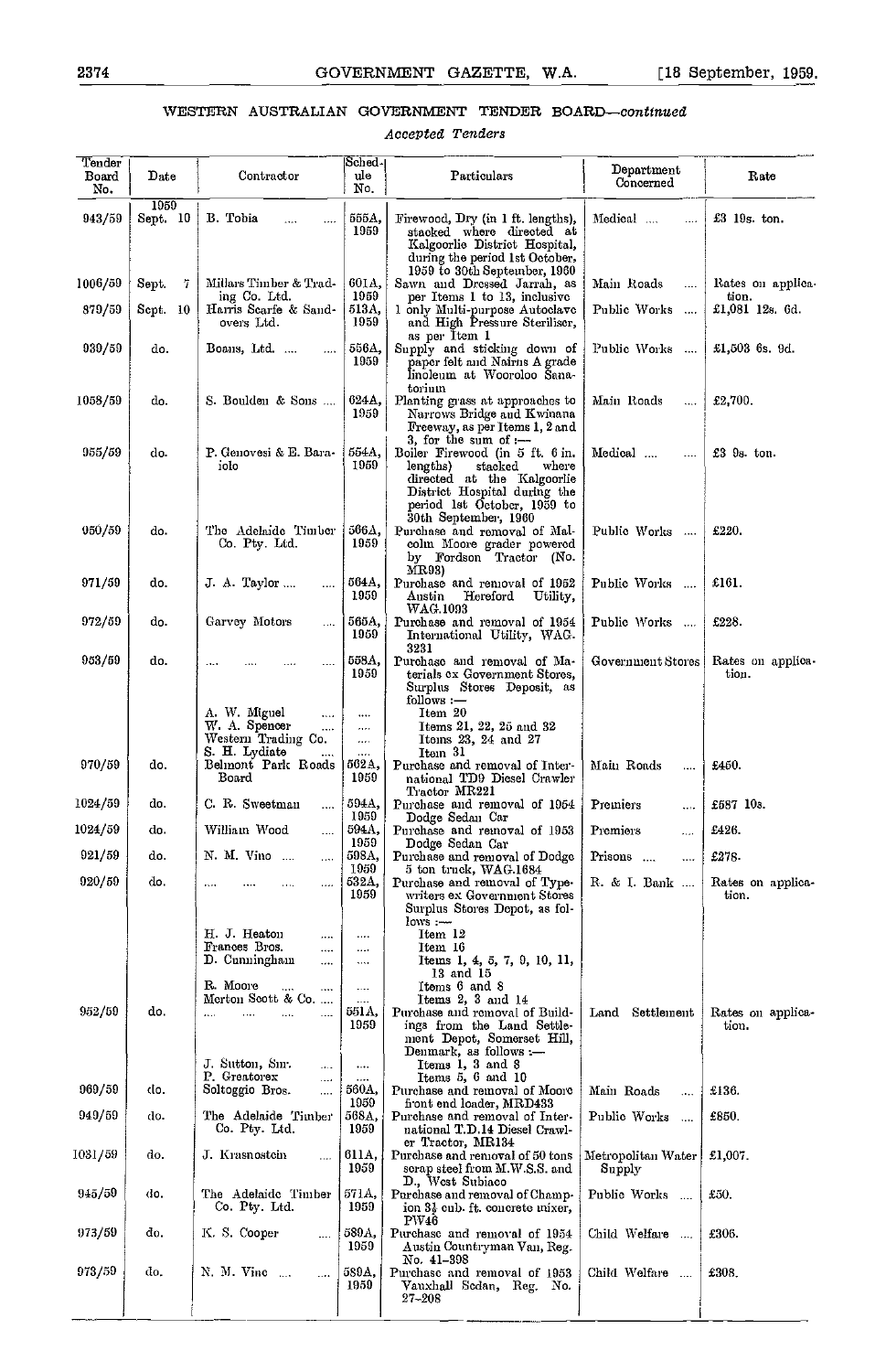## (Under Section 6 of the Registration of Births, Deaths and Marriages Act, 1894-1956.)

Registrar General's Office, Perth, 16th September, 1959.

THE following appointments have been approved:-

R.G. No. 177/57.—Constable Edward Herbert<br>arthelmeh, as Assistant District Registrar of Barthelmeh, as Assistant District Registrar of Births and Deaths for the Blackwood Registry District, to maintain an office at Pemberton, during appoir the absence on leave of Constable Clement Raymond<br>Rafferty; appointment to date from 22nd August, Right 1959.

R.G. No. 172/57.—Constable Morris Stirling Sin-<br>nott, as Assistant District Registrar of Births and<br>Deaths for the Blackwood Registry District, to maintain an offloe at Nannup, during the absence on leave of Constable Kenneth Johnson; appointment to date from 31st August, 1959.<br>R.G. No. 190/57.—Constable Daniel

R.G. No. 190/57.—Constable Daniel Joseph and Coffey, as Assistant District Registrar of Births and of M<br>Deaths for the Williams Registry District; to main-<br>date tain an office at Williams, during the absence on leave of Constable Frederick William Matson; appointment to date from 22nd August, 1959.

R.G. No. 173/57.—Constable Laurie Thomas<br>Keown, as Assistant District Registrar of Births<br>and Deaths for the Merredin Registry District, to<br>maintain an office at Narembeen, during the<br>absence on leave of Constable Edward W maintain an office at Narembeen, during the<br>absence on leave of Constable Edward William<br>Joseph Hearnden; appointment to date from 22nd<br>August, 1959.

R.G. No. 198/59.—Constable Neil Robert Stewart Martin, as Assistant District Registrar of Births and Deaths for the Northam Registry District, to maintain an office at Wongan Hills, during the absence on leave of Constable

absence on leave of Constable Ernest Roy Pegler;<br>appointment to date from 17th August, 1959.<br>R.G. No. 107/57.—Mr. Ronald John Gething, as<br>District Registrar of Births, Deaths and Mar-<br>riages for the Murchison Registry Dis

R.G. No. 100/57. Mr. Norman Neil Houston, as District Registrar of Births, Deaths and Marriages for the Plantagenet Registry District, to maintain an office at Albany, during the absence on leave of Mr. Hugh Patrick Hardiman; appointment to of Mr. Hugh Patrick Hardiman; appointment to date from 8th September, 1959.

C. A. OCKERBY, Acting Registrar General.

## MINING ACT, 1904-1957<br>Department of Mines,

Perth, 16th September, 1950.

IT is hereby notified that, in accordance with the provisions of the Mining Act, 1904–1957, His Excellency the Governor in<br>Executive Council has been pleased to deal with the undermentioned Applications for Leases, Tailing Reserves as shown below.

(Sgd.) A. H. TELFER, Under Secretary for Mines.

The undermentioned applications for Gold Mining Leases were approved, subject to survey :-

| Goldfield            |                   |           |            |       | District                        |             |                   |                |              | No. of Application                                                                                                  |
|----------------------|-------------------|-----------|------------|-------|---------------------------------|-------------|-------------------|----------------|--------------|---------------------------------------------------------------------------------------------------------------------|
| Murchison            | $\cdots$          |           | 1.1.7      |       | Mt. Magnet<br>Mcckathana        |             | $\cdots$          |                |              | $1606M^*$ , $1608M^*$ , $1609M^*$ , $1612M^*$ , $1613M^*$ ,<br>$1616M*$ and $1617M*$ .<br>$1987N^*$ and $1988N^*$ . |
| North Coolgardie     |                   | $\cdots$  | 1.1.1      | 1.111 | Menzies                         | $\cdots$    | $\cdots$<br>1.1.1 | 1.187<br>1.111 | .<br>.       | 5782Z*.<br>600P.                                                                                                    |
| Peak Hill<br>Yilgaru | 1.11<br>$- - - -$ | 3.413<br> | 1.0000<br> | <br>  | 1.7.1.1<br>1.1.1<br><br>2.7.1.4 | 1.2.1.5<br> | 1994<br>          | 1.1111<br>     | 1.11<br>1.11 | 4432*, 4433 and 4434*.                                                                                              |

\* Conditionally.

The undermentioned application for a License to Treat Tailings or Mining Material was approved conditionally :-

| No.               | Corres. No. | Licensec                   | Goldfield           | Locality |          |       | Period                                                   |
|-------------------|-------------|----------------------------|---------------------|----------|----------|-------|----------------------------------------------------------|
| <br>1423H (2Z/59) | 805/59      | Robert Henry Ben-<br>netts | North<br>Coolgardie | Menzics  | $\cdots$ | 1.111 | Twelve<br>the<br>months<br>from<br>lst<br>October, 1959. |

The undermentioned Temporary Reserves have been approved conditionally  $:=$ 

| No.   | Corres. No. | Occupier                        | 'Ferm                                   | Locality                                                                  |  |  |  |
|-------|-------------|---------------------------------|-----------------------------------------|---------------------------------------------------------------------------|--|--|--|
| 1731H | 680/59      | Metals Exploration No Liability | Six months from the 4th August,<br>1959 | Namine in the Meckatharra Dis-<br>trict of the Murchison Gold-<br>field.  |  |  |  |
| 1732H | 680/59      | Metals Exploration No Liability | Six months from the 4th August,<br>1959 | Nannine in the Meekatharra Dis-<br>trict of the Murchison Gold-<br>field. |  |  |  |

### The authority to occupy conditionally the imdermentioned Temporary Reserve has been extended :-

| No.   | Corres, No. | Occunier                                                                                                       | Term | Locality  |
|-------|-------------|----------------------------------------------------------------------------------------------------------------|------|-----------|
| 1339H |             | 1163/52   Norseman Gold Mines No Liability   Six months from the 23rd Angust,   Sonth-East of Norseman, Dundas | 1959 | Goldfield |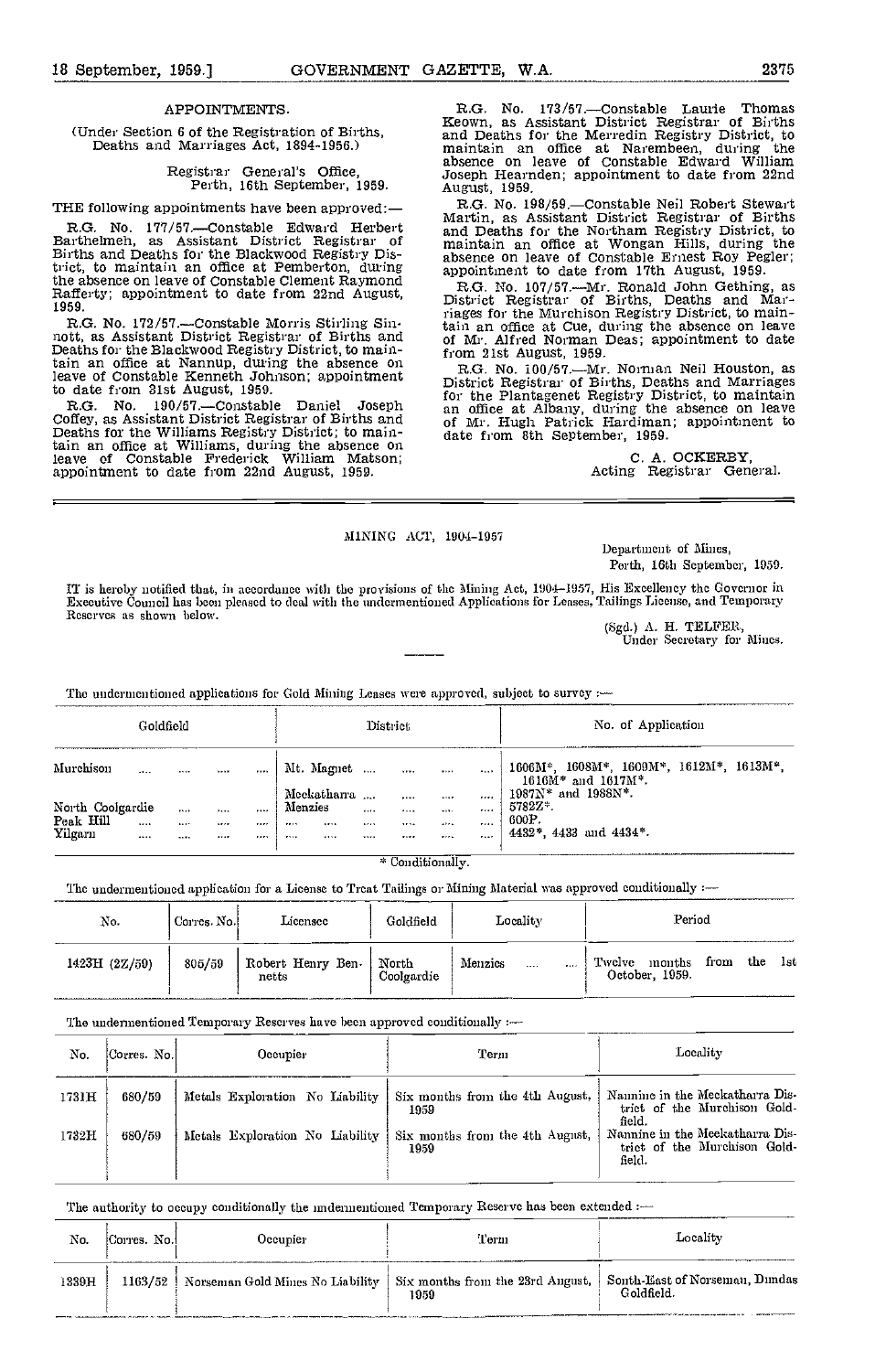### WESTERN AUSTRALIAN GOVERNMENT RAILWAYS.

IT is notified for general information that with the approval of the Minister, as required by section 22 of the Government Railway Act, 1904-1948, the following alterations and additions have been made to the Scales of Charges: Schedules, etc., now appearing in the Goods Rates Book dated 1st May, 1951, and the Coaching Rates Book dated 1st December, 1941.

### Goods Rates Book.

Tariff 1, page 21, from 11/7/59.—General Classification of Goods.—Borax. Add: and borax glass. (Two places.)

Tariff 3, page 14, from  $11/7/59$ . Paragraph 4—Exemptions from Inter-system Rates.—Add to list: Jars—plastic.

Tariff 3, page 14, from 11/7/59.—Paragraph 4.—Exemption from Inter-system Rates.—Add to list: Bedding, pillows and cushions filled with orlon synthetic fibre.

Tariff 3, page 14, from 8/8/59.—Paragraph 4—Exemptions from Inter-<br>system Rates,—Add to list: — Motor parts, plastic.

Straws, drinking,

Tariff 3, page 14, from 15/8/59.—Paragraph 4—Exemptions from Inter- system Rates,—Insert after Ebonite (expanded): "Onazote" and "Isolite."

Tariff 4, page 7, from  $8/8/59$ . Shunting Charges, Subiaco. Delete all reference to Bunning Bros. Pty. Ltd.

Tariff 4, page 7, from  $8/8/59$ . Shunting Charges, Subiaco.—Delete all reference to R. A. & C. F. Sheppard.

Tariff 4, page 10, from  $25/7/59$ .—Shunting Charges.—Between East Northam and Goomalling, insert:—

Noggojerring ....  $\ddagger$  Main Roads Department .... 72 .... 4s. 6d.

Tariff 4, page 10, from 8/8/59.—Shunting Charges, Bencubbin.—Shell Co. of Australia Ltd.: Delete all reference to Sublease Vacuum Oil Co. Pty. Ltd.

Tariff 4, page 12, from 15/8/59.—Shunting Charges, Esperance.—Insert:<br>Vacuum Oil Company Pty. Ltd. .... 590 .... 4s. 6d. minimum<br>£1 5s. per shunt.

Tariff 4, page 18, from 8/8/59.—Shunting Charges, Greenhills.—Delete all reference.

Tariff 4, page 18, from  $22/8/59$ . Shunting Charges. Insert: Tambellup Livestock trucking yards ... 252 .... 4s. 6d. Footnote.-See paragraph 2, page 4.

Tariff 4, page 21, from 22/8/59.—Shunting Charges, Geraldton.—† Timber<br>Industries Co. (A. Pinder). Insert:—<br>Sublease R. Marsh & Son .... 306 .... 4s. 6d.

Tariff 4, page 21, from 15/8/59.—Shunting Charges, Geraldton.—Co-operative Bulk Handling Ltd. (Bulkheads), insert:—

Sublease H. C. Miller .... 306 .... 15s. 9d. 2 miles to be added to rate.

Tariff 6, page 5, from  $18/7/59$ . Delete all reference to Bradley's.

Tariff 6, page 9, from 18/7/59.—Delete all reference to Grants.

Tariff 6, page 18, from 18/7/59.—Delete all reference to Wolla Wolla.

Tariff 6, page 19, from 18/7/59.—Delete all reference to Yaloginda.

Tariff 6, page 35, from 18/7/59.—Northern Lines—Geraldton-Wiluna.—<br>Delete all reference to Grants, Wolla Wolla and Yaloginda.

Tariff 6, page 36, from 18/7/59.—Walkaway-Narngulu.—Delete all reference to Bradley's.

Tariff 7, page 4, from  $10/7/59$ .—Inwards Cargo.—Amend the increase to be<br>added to the handling charges in accordance with Regulation 9 (d) to read 18%.

Tariff 7, page 7, from 10/7/59.—Outwards Cargo.—Amend the increase<br>to be added to the handling charges in accordance with Regulation 9 (d) to read 18%.

Tariff 7, page 9, from 27/7/59.—Jetty Regulation 6—Australian Steve-doring Industry Authority Surcharge.—Delete surcharge of 15% and insert in lieu  $12\frac{1}{2}\%$ .

Tariff 7, page 14, from  $10/7/59$ .—Esperance Jetty.—Amend the increase to be added to the handling charges to read 18%.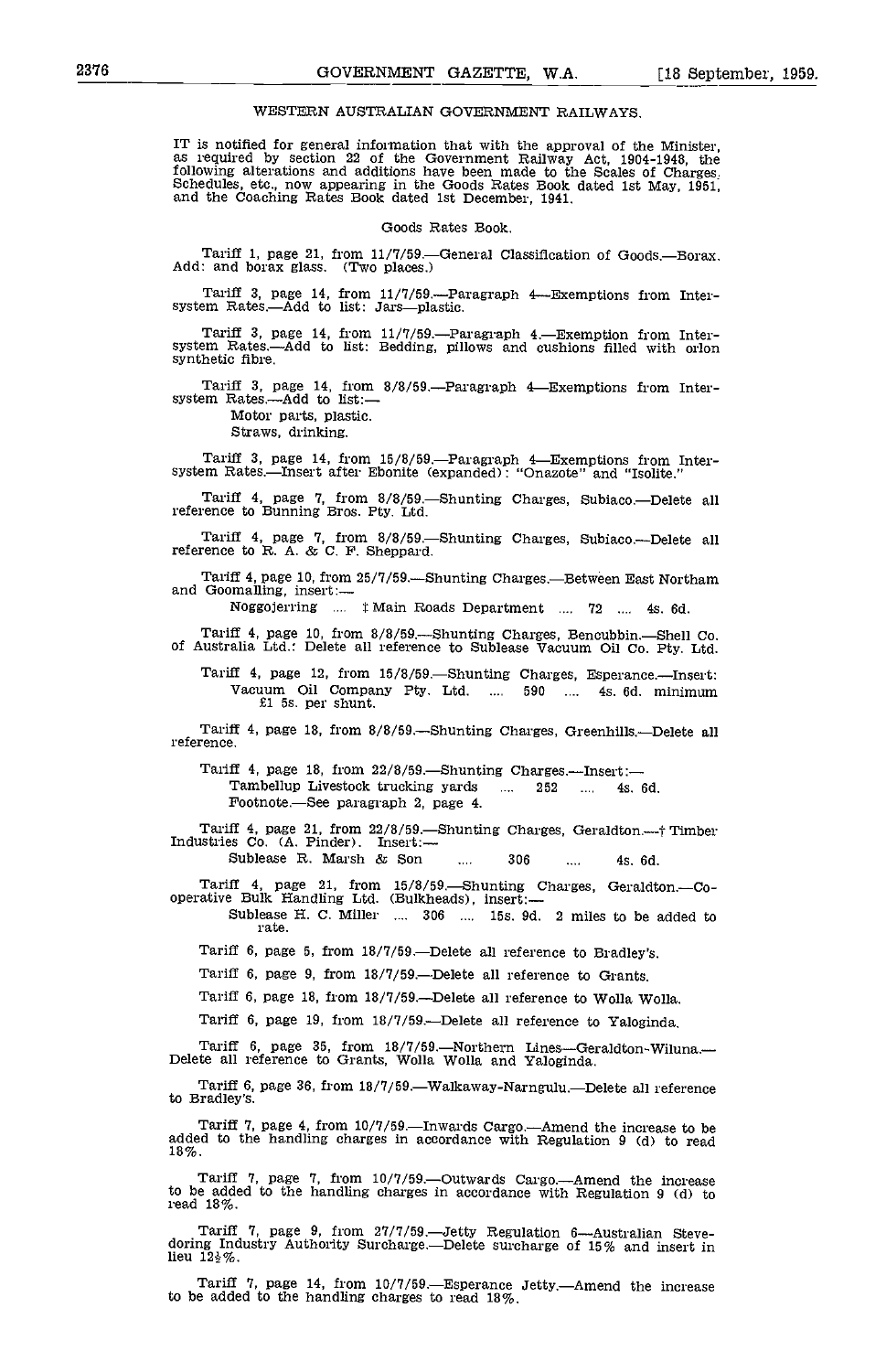### Coaching Rates Book.

Page 17, from 1/9/59.—Regulation 31.—Delete this regulation and insert<br>in lieu: One Class Fare.—Second class tickets only shall be issued within the area bounded by Fremantle, Chidlow and Byford, except where a passenger travels to or from a country station within this area, when first or second class country fares, vide pages 21-30, shall be charged for the actual mileage travelled.

Page 18, from  $1/9/59$ .—Paragraph 2—Availability of Tickets.—Delete all reference to the Outer Suburban Area.

Page 20, from 1/9/59.—Delete all matter under the headings, Suburban Mileage, Fare Table and Outer Suburban Fare Table, and insert in lieu:—

### Suburban Mileage Fare Table.

1. This schedule is for use in the calculation of fares to cover entire journeys within the Suburban Area, suburban lines being those between Fremantle-Bellevue and Ferth-Armadale.

| 2. |       |           |       | Fares for Single Tickets shall be:- |       |                |                                           |
|----|-------|-----------|-------|-------------------------------------|-------|----------------|-------------------------------------------|
|    | Miles | One Class |       |                                     | Miles |                | One Class                                 |
|    |       |           | s. d. |                                     |       |                | s. d.                                     |
|    |       |           | 5     |                                     | 17    | 2              | $\frac{2}{3}$                             |
|    | 2     |           |       |                                     | 18    | 2              |                                           |
|    | 3     |           | 8     |                                     | 19    | 2              | 4                                         |
|    | 4     |           | 10    |                                     | 20    | 2              | 6                                         |
|    | 5     |           |       |                                     | 21    | 2              | 7                                         |
|    | 6     |           |       |                                     | 22    | $\overline{2}$ | 8                                         |
|    | 7     |           | 2     |                                     | 23    | 2              | 10                                        |
|    | 8     |           | 3     |                                     | 24    | 2              | 11                                        |
|    | 9     |           | 4     |                                     | 25    | 3              |                                           |
|    | 10    |           | 5     |                                     | 26    | 3              | 2                                         |
|    | 11    |           | 6     |                                     | 27    | 3              | $\frac{4}{5}$                             |
|    | 12    |           | 7     |                                     | 28    |                |                                           |
|    | 13    |           | 8     |                                     | 29    | $\frac{3}{3}$  | 7                                         |
|    | 14    |           | 9     |                                     | 30    |                | $\begin{smallmatrix}8\9\end{smallmatrix}$ |
|    | 15    |           | 11    |                                     | 31    |                |                                           |
|    | 16    | 2         | 0     |                                     |       |                |                                           |

3. Fares for Return Tickets shall be double the fares for Single Tickets.

Page 33, from 1/9/59.—Week-end Excursions.—Delete all reference to the Outer Suburban Area.

Pages 33, 34 and 35, from  $1/9/59$ . Computation of Passenger Fares. Delete all matter under this heading and insert in lieu:-

- 1. Passenger fares shall be computed as follows:
	- For journeys covering mileages entirely within the suburban area-by charging the mileage as per scale shown on page 20.
	- For journeys covering mileages in the country area (all Gov-ernment lines excluding Fremantle-Bellevue and Perth-Armadale)—by charging the mileage as per scales shown on pages 21-30.
	- (c) For journeys covering mileages both in the country and sub-<br>urban areas—by charging the total mileage as per scales shown on pages 21-30.
	- (d) For journeys covering mileages on the Midland Railway Com-<br>pany's line—by charging the mileage as per scales shown on pages 21-23.
	- Ce) For journeys covering mileages both on the Midland Railway Company's line and Government lines (either country or sub- urban)by charging the Midland Railway mileage as per scales shown on pages 21-23 and the total Government Railway mile-<br>age as per scales shown on pages 21-30. (Note: In computing<br>the fares between West Midland and stations on the Midland<br>Railway Company's line, the Government fare shall be added to the Midland Railway Company's fare.)

Page 36, from 1/9/59.—Round Trip or Circle Fares.—The fares quoted in examples 1, 2 and 3 are subject to amendment in accordance with the new suburban fare schedules.

Page 38, from  $1/9/59$ . Blind Persons. Delete all reference to the Outer Suburban Area.

Page 44, from 1/9/59.—Retired Railway Employees.—Delete all reference to the Outer Suburban Area.

Page 44, from 1/9/59.—Concession Fares—Pensioners.—Aged, Invalid and Widows, Wives of Invalid Pensioners, Service Old Age Pensioners, Service Permanently Unfit for Employment, and Tuberculosis cases: Delete all matter unde

Concession tickets at half rates shall be issued as follows:

Wholly within Suburban Area-Single tickets only.

Country, and combined Country and Suburban Area-Single or return tickets.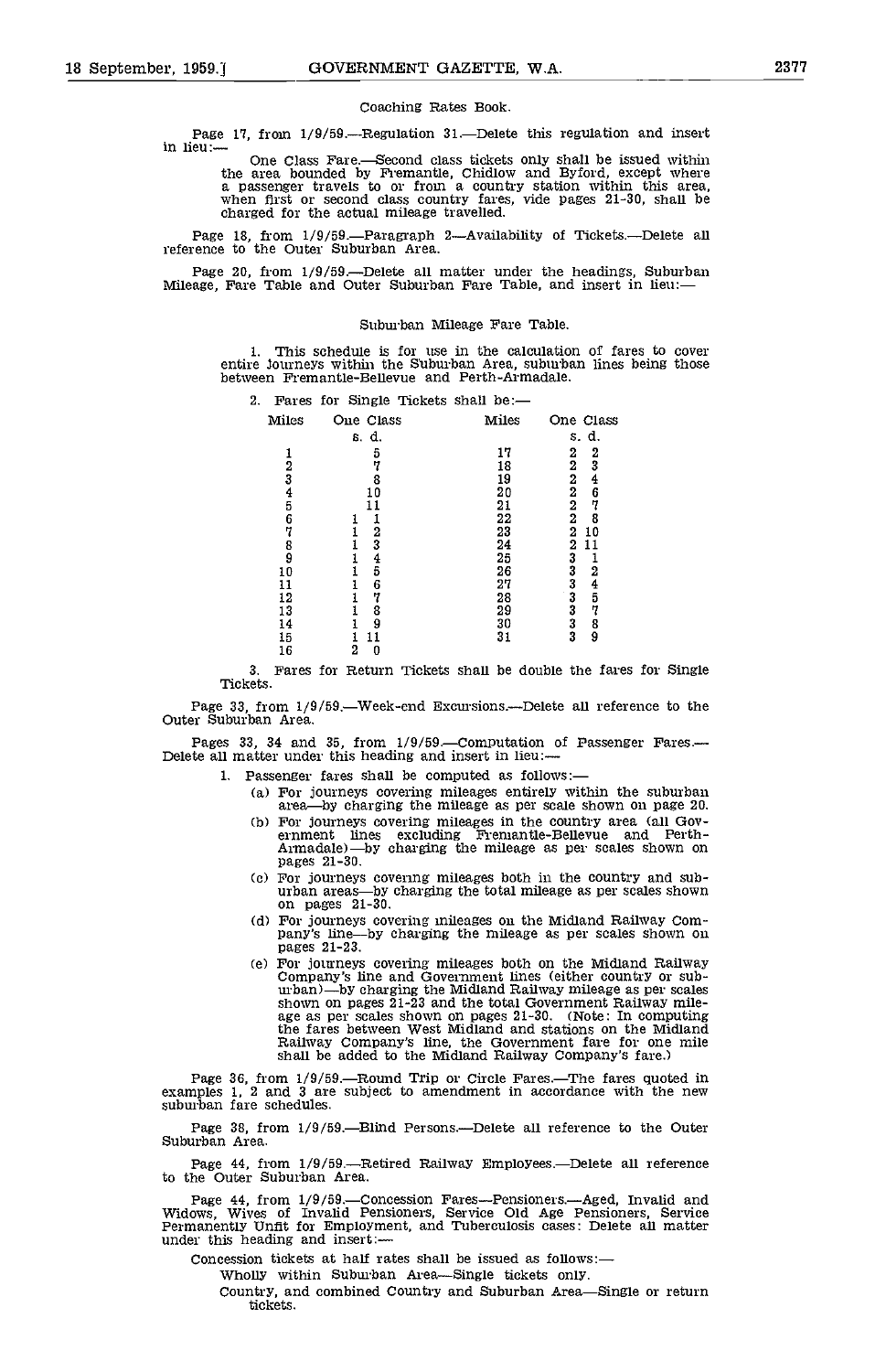The tickets will be issued for Rail travel on or over both the Midland Railway and Government Lines, and will also be available for road bus travel<br>in areas where no rail service exists. When no other accommodation is pro-<br>vided other than ZA Brakevans attached to Goods Trains, the section co

Concession tickets shall be issued on presentation of Pensioner's Identity<br>Card, and all tickets which include country travel are to be endorsed<br>"Pensioner, Identity Card No.........................."

Concession tickets, single and return, for country travel shall be available at all times on ordinary trains, but are not available for travel by Picnic Excursion, Hired or Guaranteed Special, Race Train, or for Interstate

Concession single tickets for suburban travel shall not be issued or be available for travel during the following periods:—

Monday to Friday—Before 9.30 a.m. and between 4.30 p.m. and 6.30 p.m. Saturday—Before 9.30 a.m. Sunday—No restrictions.

Page 50, from 1/9/59.—Suburban Racecourse Fares.—Delete the fares shown and insert in lieu:— Belmont Park Helena Vale

| Stations                               |           |              |                   |              |                | Racecourse<br>(At Goodwood) |                | Racecourse       |  |
|----------------------------------------|-----------|--------------|-------------------|--------------|----------------|-----------------------------|----------------|------------------|--|
|                                        |           |              |                   |              |                | One Class Return            |                | One Class Return |  |
|                                        |           |              |                   |              | s.             | d.                          | S.             | d.               |  |
| South Beach                            | $\cdots$  | $\cdots$     | $\cdots$          | $\cdots$     | 5              | 0                           | 7              | 0                |  |
| Fremantle                              | $\cdots$  | $\cdots$     | $\cdots$          | $\cdots$     | 4              | 6                           | 6              | 6                |  |
| North Fremantie                        |           | $\cdots$     | $\cdots$          | $\cdots$     | 4              | 6                           | 6              | 3                |  |
| Leighton                               |           | $\cdots$     | .                 | $\cdots$     | 4              | 6                           | 6              | 3                |  |
| Victoria Street                        | $\sim$    | $\cdots$     |                   |              | 4              | 3                           | 6              | 0                |  |
| Mosman Park                            | $\ddotsc$ | $\mathbf{r}$ | $\cdots$          | $\ddotsc$    | 4              | 3                           | 6              | 0                |  |
| Cottesloe                              | .         | $\cdots$     | $\cdots$          | $\cdots$     | 4              | 0                           | 5              | 9                |  |
| Grant Street                           |           | $\cdots$     | $\ldots$          | $\cdots$     | 4              | 0                           | 5              | 6                |  |
| Swanbourne                             | $\cdots$  | $\cdots$     | $\cdots$          | $\cdots$     | 4              | 0                           | 5              | 6                |  |
| Claremont                              | $\cdots$  | $\cdots$     | $\cdots$          | $\cdots$     | 3              | 9                           | 5              | 3                |  |
| Loch Street                            | .         |              |                   |              | 3              | 6                           | 5              | 0                |  |
| Kairakatta                             |           | $\cdots$     | $\cdots$          | $\cdots$     | 3              | 6                           | 5              | 0                |  |
| Shenton Park                           | $\cdots$  | $\cdots$     |                   | $\cdots$     | 3              | 3                           | 4              | 9                |  |
| Daglish                                | $\cdots$  | $\cdots$     | $\cdots$          |              | 3              | 0                           | 4              | 9                |  |
| $\cdots$<br>Subiaco                    | .         | $\ldots$     | $\ldots$          | $\cdots$     | $\overline{2}$ | 9                           | 4              | 6                |  |
| $\cdots$<br>West Leederville           | $\cdots$  | $\cdots$     | $\ldots$          | $\cdots$     | 2              | 9                           | 4              |                  |  |
|                                        |           | $\cdots$     | $\cdots$          |              | 2              |                             | 4              | 6                |  |
| West Perth                             | .         | $\sim$       | $\ldots$          | $\ldots$     |                | 9                           | 4              | 6                |  |
| Perth<br>$\ldots$                      | .         | $\cdots$     | $\ddotsc$         |              | 2              | 6                           |                | 6                |  |
| East Perth                             | $\cdots$  | $\cdots$     | $\cdots$          |              | 2              | 0                           | 4              | 3                |  |
| Mount Lawley                           | .         | $\cdots$     |                   | $\cdots$     | 2              | 9                           | 4              | 0                |  |
| Maylands                               | $\cdots$  | $\ldots$     | $\ldots$          | $\cdots$     | 3              | 0                           | 3              | 9                |  |
| Meltham                                |           | $\cdots$     |                   | .            | 3              | 3                           | 3              | 6                |  |
| <b>Bayswater</b>                       | $\cdots$  | $\cdots$     | $\ddots$          | .            | 3              | 3                           | 3              | 6                |  |
| Ashfield<br>$\ldots$                   | .         | $\ldots$     |                   |              | 3              | 6                           | 3              | 3                |  |
| Bassendean                             | $\cdots$  | $\cdots$     | $\ldots$          | $\cdots$     | 3              | 9                           | 3              | 0                |  |
| Guildford                              |           | $\cdots$     | $\overline{a}$    | $\cdots$     | 4              | 0                           | $\overline{2}$ | 9                |  |
| East Guildford                         |           | $\ldots$     | $\cdots$          |              | 4              | 3                           | $\overline{2}$ | 9                |  |
| West Midland                           | $\ddotsc$ | $\mathbf{r}$ | $\sim 100$        | $\cdots$     | 4              | 6                           | 2              | 6                |  |
| Midland Junction                       |           | $\cdots$     | $\sim$ and $\sim$ | $\cdots$     | 4              | 6                           | $\overline{2}$ | 6                |  |
| Bellevue<br>$\sim$                     |           | $\cdots$     | $\sim$ $\sim$     | .            | 4              | 6                           | $\overline{2}$ | 0                |  |
| Rivervale                              | .         | $\ldots$     | $\cdots$          | $\cdots$     | 2              | 0                           | 4              | 9                |  |
| Victoria Park                          | $\cdots$  | $\cdots$     | $\cdots$          | $\cdots$     | 2              | 3                           | 5              | 0                |  |
| Lathlain                               | .         | $\cdots$     | $\cdots$          | $\cdots$     | 2              | 6                           | 5              | 3                |  |
| Carlisle<br>$\ldots$                   | $\cdots$  | .            | .                 |              | 2              | 6                           | 5              | 3                |  |
| Oats Street                            | $\cdots$  | $\ldots$     | $\ldots$          | $\cdots$     | 2              | 9                           | 5              | 6                |  |
| Welshpool                              | $\cdots$  | $\cdots$     | $\cdots$          | $\cdots$     | 2              | 9                           | 5              | 6                |  |
| Queens Park                            | $\cdots$  | $\cdots$     | $\cdots$          |              | 3              | 0                           | 5              | 9                |  |
| Cannington                             | $\ddotsc$ | $\cdots$     | $\cdots$          | .            | 3              | 3                           | 5              | 9                |  |
| Higham<br>$\sim$                       | $\ddotsc$ | $\ddotsc$    | $\cdots$          | $\cdots$     | 3              | 6                           | ĥ              | 0                |  |
| Kenwick                                | .         | $\sim$       | $\cdots$          | $\mathbf{A}$ | 3              | 9                           | 6              | 0                |  |
| Maddington                             |           | $\cdots$     | $\cdots$          | $\cdots$     | 4              | 0                           | 6              | 3                |  |
| Stokely<br>                            | $\cdots$  | $\cdots$     | $\ldots$          | $\cdots$     | 4              | 3                           | 6              | 6                |  |
| Gosnells<br>$\mathcal{L}_{\text{max}}$ | $\cdots$  | $\cdots$     | $\cdots$          | .            | 4              | 6                           | 6              | 9                |  |
| Seaforth                               | $\cdots$  | $\cdots$     | $\cdots$          |              | 4              | 9                           | 7              | 0                |  |
| Kelmscott                              | .         | .            | $\cdots$          | .            | 5              | 0                           | 7              | 6                |  |
| Armadale                               | $\cdots$  | $\cdots$     | $\cdots$          | $\cdots$     | 5              | 6                           | 8              | 0                |  |

Combined Rail and Admission Tickets (issued at Perth).

|       |                                                        |          |          |          | Gentlemen |     |   | Ladies |  |
|-------|--------------------------------------------------------|----------|----------|----------|-----------|-----|---|--------|--|
|       | W.A.T.C. Behnont Park Racecourse<br>$(G00d$ wood $)$ — |          |          |          | s. d.     |     |   | s. d.  |  |
|       | Grandstand                                             | $\cdots$ | $\cdots$ | $\cdots$ | 15        | - 9 | 7 | -8     |  |
|       | Leger<br>$\ddotsc$                                     |          | $\cdots$ | .        | 6         | -3  | 4 | -6     |  |
| Helen | Vale<br>Racecourse<br>Vale) —                          |          | (Helena  |          |           |     |   |        |  |
|       | Grandstand                                             | $\cdots$ | $\cdots$ | $\cdots$ | 17        | -9  | 9 | -8     |  |
|       | Leger<br>1.111                                         | 1.11     | $\cdots$ | .        | 8         | 3   | 6 | 6      |  |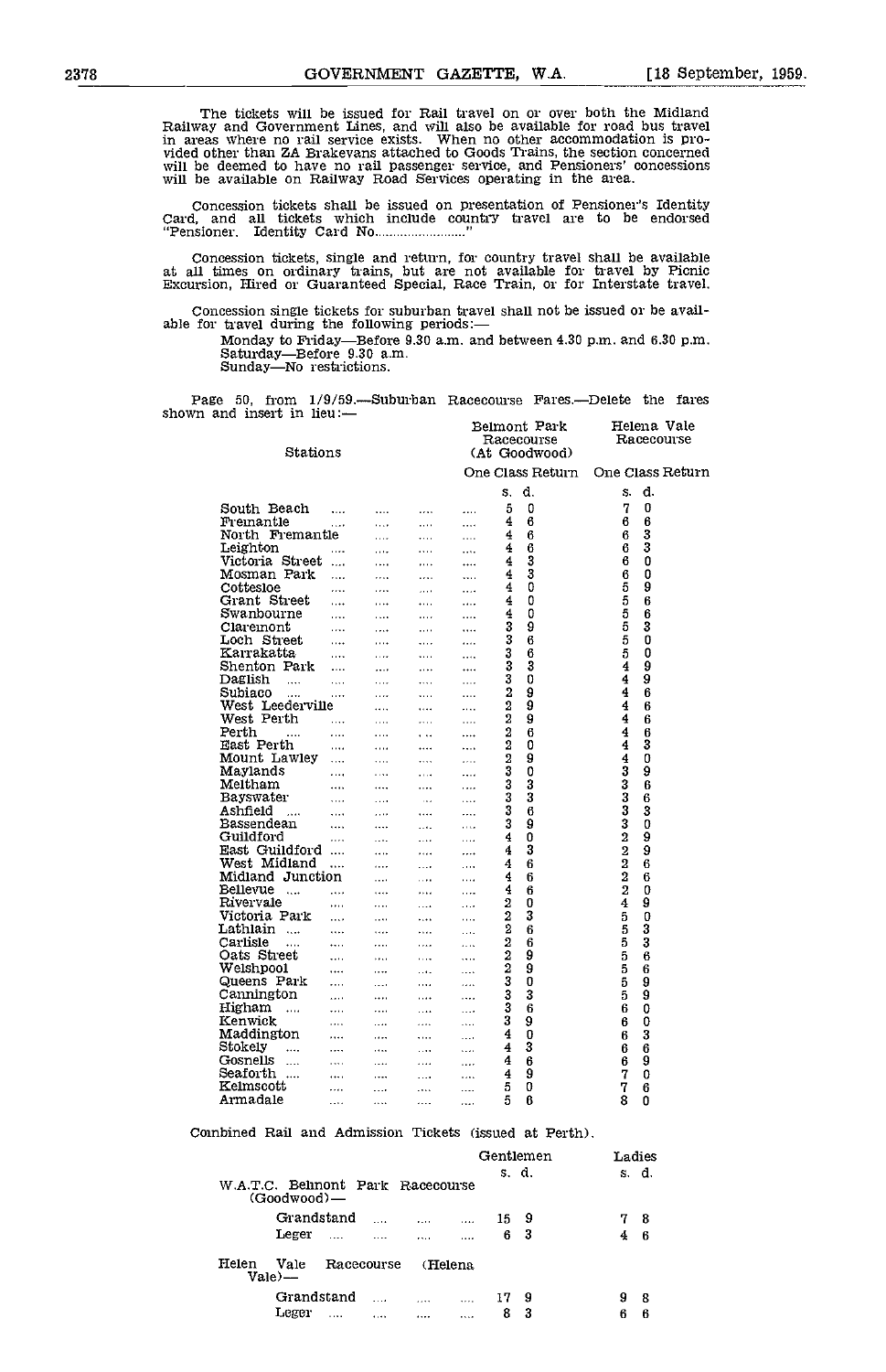Page 58, from 1/9/59.—Weekly Tickets.—Delete all matter under this heading and insert in lieu: Weekly Tickets.

One Class Weekly Tickets may be issued between all stations Fre- mantle to Chidlow and Perth to Byford (including the Jandakot Branch), at the fares shown below:

| Miles                | One Class                                           | Miles           | One Class                                                        |  |
|----------------------|-----------------------------------------------------|-----------------|------------------------------------------------------------------|--|
|                      | £<br>s.d.                                           |                 | d.<br>£<br>S.                                                    |  |
|                      | 0                                                   | 26              | $\frac{2}{3}$<br>$\begin{matrix} 9 \\ 0 \end{matrix}$<br>1       |  |
|                      | $\frac{4}{5}$<br>0                                  | 27              |                                                                  |  |
|                      |                                                     | 28              |                                                                  |  |
|                      | 6<br>6<br>7<br>0<br>6<br>0                          | 29              | $\frac{1}{1}$                                                    |  |
| 1234567890           |                                                     | 30              | 033669900336<br>$\frac{1}{1}$                                    |  |
|                      | $\begin{smallmatrix}8\9\9\10\end{smallmatrix}$<br>0 | 31              |                                                                  |  |
|                      | 0                                                   | 32              | $\frac{1}{1}$                                                    |  |
|                      | 0                                                   | 33              |                                                                  |  |
|                      | $\begin{matrix} 0 \\ 0 \end{matrix}$<br>11          | 34<br>35        | $\frac{1}{1}$                                                    |  |
|                      | 12                                                  |                 |                                                                  |  |
| 11                   | 0<br>13                                             | $\bar{36}$      |                                                                  |  |
| 12                   | 09630<br>14                                         | 37              | 1                                                                |  |
| 13                   | 14                                                  | $\overline{38}$ |                                                                  |  |
| 14                   | $\frac{15}{16}$<br>$\frac{17}{17}$                  | 39              |                                                                  |  |
|                      |                                                     | 40              | 1                                                                |  |
| 15<br>15<br>16<br>17 |                                                     | 41              | $\begin{array}{c} 6 \\ 9 \\ 9 \\ 0 \end{array}$<br>$\frac{1}{1}$ |  |
|                      | 9<br>17                                             | 42              |                                                                  |  |
| 18                   | $\frac{6}{3}$<br>18                                 | 43              | 1                                                                |  |
| 19                   | 19                                                  | 44              | $\frac{1}{1}$                                                    |  |
| 20                   | 0                                                   | 45<br>46        |                                                                  |  |
| 21                   | 96036<br>0                                          |                 | 3333333444444444555555555<br>0336699<br>1111<br>111              |  |
| 22                   | 1                                                   | 47              |                                                                  |  |
| 23                   | $\frac{2}{2}$                                       | 48              |                                                                  |  |
| 24                   | $\frac{1}{1}$                                       | 49              |                                                                  |  |
| 25                   |                                                     | 50              |                                                                  |  |

Page 59, from 22/8/59.—Educational Purposes—Clause (j).—After the words 'issued to'' in first line, insert: Tredale.

Page 157, from 22/8/59.—Distance Tables—South-Western Lines.—Insert after Armadale: Tredale\* Miles from Perth, 20.

Footnote: \* Armadale High School stopping place situated on spur line Armadale-State Brick Works Siding. Mileages to be computed via Armadale.

Page 163, from  $18/7/59$ . Distance Tables-Northern Lines. Delete all reference to Grants, Wolla Wolla and Yaloginda.

Page 164, from 18/7/59.—Walkaway-Narngulu.—Delete all reference to Bradley's.

C. G. C. WAYNE, Commissioner of Railways.

COMPANIES ACT, 1943-1954.

Notice of Change in Situation of Registered Office and or of the Days and Hours such Office is Accessible to the Public.

(Pursuant to Section 99 (4).)

Anglo-Westralian Mining Pty. Limited.

NOTICE is hereby given that the registered office of Anglo-Westralian Mining Pty. Limited was, on the 1st day of September, 1959, changed to and is  $\Gamma$  now situated at Ninth Floor, 55 St. George's Ternow situated at Ninth Floor, 55 St. George's Terrace. Perth.

Dated this 7th day of September, 1959.

L. A. HEAD, Secretary.

Stone, James & Co., 81 St. George's Terrace, Perth, Solicitors for the Company.

COMPANIES ACT, 1943-1954. W. T. Chamberlain Pty. Ltd.

NOTICE is hereby given that the registered office of the abovenamed company will be situated at of the Room 60, Third Floor, A.M.P. Chambers, 25 William Street, Perth, and will be open to the public between the hours of 10 a.m. and 12 noon and  $2 p.m.$  and  $4 p.m.$ , Mondays to Fridays, excluding  $R_{\text{Bctwe}}$ public holidays.

Dated the 1st day of September, 1959.

FRANK DOWNING, 9 Barrack Street, Perth, Solicitor for the Company.

Downing & DownIng, 9 Barrack Street, Perth, Solicitors for the Company.

### COMPANIES ACT, 1943-1946.

Notice of Change in Situation of Registered Office. (Pursuant to section 99 (4).)

Dillon's Agencies Pty. Ltd.

NOTICE is hereby given that the registered office of Dillon's Agencies Pty. Ltd. has been changed to and is now situated at 233 Adelaide Terrace, Perth. Dated this 14th day of September, 1959.

A. W. NIELSEN,

Secretary.

### COMPANIES ACT, 1943-1954.

Notice of Situation of Registered Office. (Pursuant to Section 99 (4).)

Dickson Primer Television Services (WA.) Pty. Limited.

NOTICE is hereby given that the registered office of Dickson Primer Television Services (W.A.) Pty. Limited is situated at 281 Newcastle Street, Perth. office is accessible to the public are as follows: Between the hours of 10 a.m. and 4 p.m. on Mon-<br>days to Fridays inclusive (public holidays ex-<br>cepted).

Dated this 8th day of September, 1959.

ACKLAND & NOWLAND,<br>of Padbury Buildings,<br>Forrest Place, Perth,<br>Solicitors for the Company.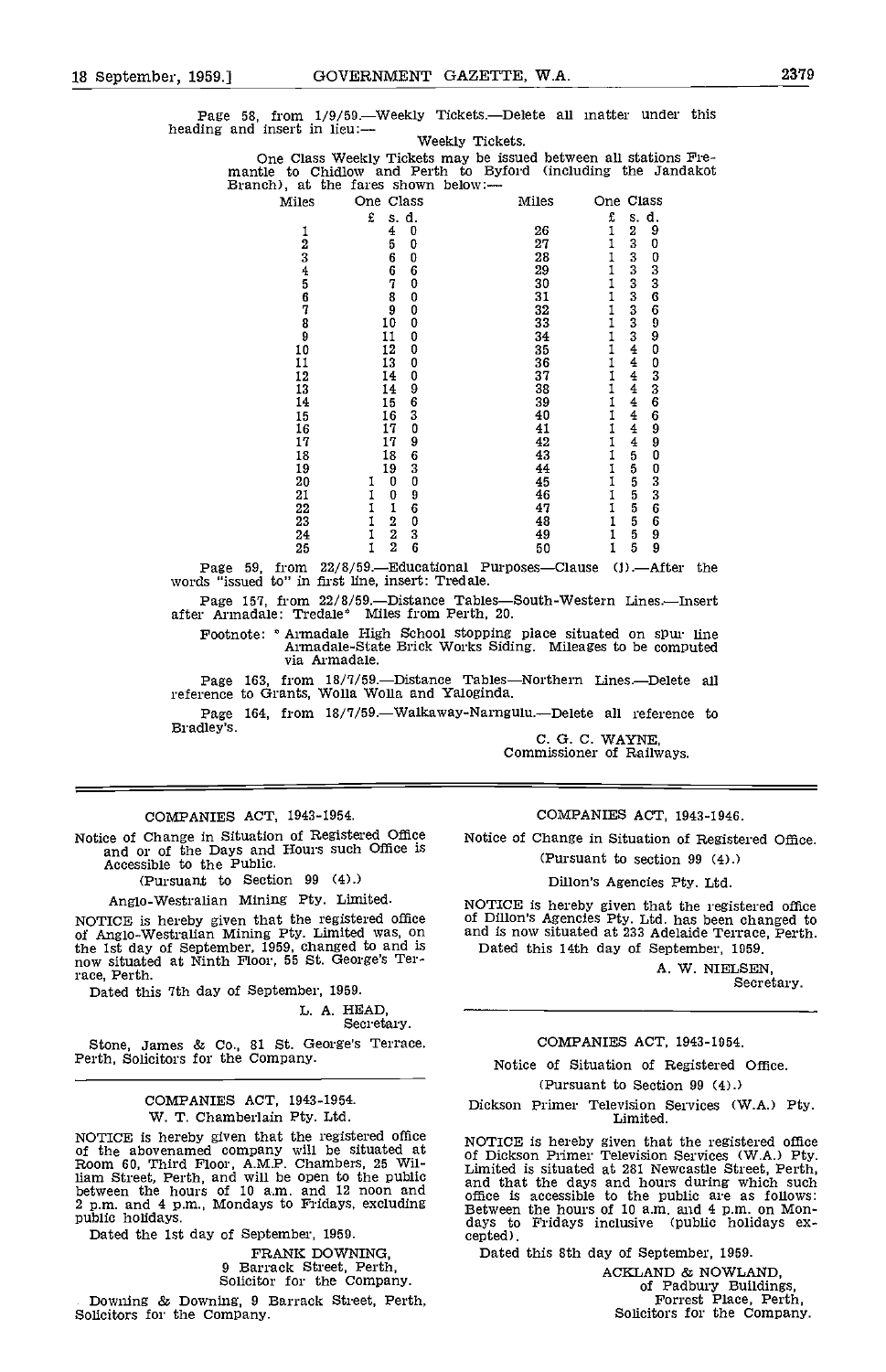### COMPANIES ACT, 1943-1954.

Notice of Situation of Registered Office and of the Days and Hours during which such Office is Accessible to the Public.

### Parkfield Estates Pty. Ltd.

NOTICE is hereby given that the registered office of Parkfield Estates Pty. Ltd. is situated at the offices of C. P. Bird & Associates, 18 St. George's Terrace, Perth, and that the days and hours during which such office is accessible to the public are as follows: Mondays to Fridays (public holidays excepted), from 10 am. to 12 noon and from 2 p.m. to 4 p.m.

Dated this 4th day of September, 1959. NICHOLSON, VERSCHUER & NICHOLSON, Solicitors for the Company.

### COMPANIES ACT, 1943-1954.

Notice of Increase in Share Capital beyond the Registered Capital.

(Pursuant to Section 66.)

A. & G. Anson (W.A.) Pty. Ltd.

1. A. & G. ANSON (W.A.) PTY. LTD. hereby gives notice that, by a special resolution of the Company passed on the company was in-<br>creased by the addition thereto of the sum of<br>the creased by the addition thereto of the sum of<br> $\begin{array}{l}\n\text{E. H. WHEA}\n\end{array}$ <br>creased by the additional share capital is divided shares o

Number of Shares: 95,000; Class of Shares:<br>Unclassified; Nominal Amount of Each<br>Share: £1.

The conditions (voting rights, dividends, etc.), subject to which the new shares have been or are to be issued are pari passu with existing unclassified shares.

Dated the 8th day of September, 1959.

ANDREW ANSON, Director.

COMPANIES ACT, 1943-1954. Notice Concerning Lost Share Certificate.

(Pursuant to Section 414 (1).)

## National Trading Co. Pty. Ltd.

NOTICE is hereby given that share certificate No. 657 for 200 preference shares, and share certificate No. 469 for 100 ordinary shares in the abovenamed company, entered in the name of Emily Rose Pris- cilla Hibble, of Lissaman Street, Gosnells, have been lost or destroyed, and it is the intention of the directors of the abovenamed company to issue a duplicate certificate in lieu thereof after the expiration of 28 days from the publication hereof.

Dated the 11th September, 1959.

R. REID, Secretary.

### COMPANIES ACT, 1943-1954. (Section 330 (4).)

### Borg-Warner (Australia) Limited.

in Western Australia of the abovenamed company<br>is situated at the office of Messrs. Parker & Parker,<br>3. The conditions subject to which the new 21 Howard Street, Perth, and that the days and Shares are to be issued are the sar<br>hours during which it is accessible to the public ordinary shares of the company. hours during which it is accessible to the public ordin are from Monday to Friday inclusive in each week<br>
(public holidays excepted), between the hours of  $\begin{array}{cc} 4. \\ 9 \text{ a.m.} \text{ and } 4 \text{ p.m.} \end{array}$ 9 a.m. and 4 p.m.<br>Dated the 11th day of September, 1959.

PARKER & PARKER, 21 Howard Street, Perth. Solicitors for the Company.

### COMPANIES ACT, 1943-1954.

Notice of Situation of Registered Office.

### N. Lunt & Co. Pty. Ltd.

NOTICE is hereby given that the registered office<br>of N. Lunt & Co. Pty. Ltd. is situated at Second<br>Floor, 713 Hay Street, Perth, in the State of Western Australia, and that the days and hours during which such office is accessible to the public are Mondays to Fridays (except public holidays), from 9 a.m. to 5 p.m.

Dated this 3rd day of September, 1959.

P. TRAVERS, Solicitor for the Company.

Grief & Travers, of 63 St. George's Terrace, Perth, Solicitors.

### COMPANIES ACT, 1943-1954.

NOTICE is hereby given that the registered office of Birdwood Holdings Pty. Ltd. is situate at the offices of Messrs. Saw, Wheatley & Co., Chartered Accountants (Aust.), C.M.L. Building, 55 St. George's Terrace, Perth, and the days and hours during which such office is accessible to the public are as follows: Mondays to Fridays inclusive (but excluding public holidays), from 10 am, to <sup>12</sup> are as follows: Mondays to Fridays inclusive (but excluding public holidays), from 10 a.m. to 12 noon and from 2 p.m. to 4 p.m.

B. H. WHEATLEY, Secretary.

Wheatley & Sons, Solicitors, 49 St. George's

### COMPANIES ACT, 1943-1954.

Notice Concerning Lost Stock Certificate. (Pursuant to Section 414 (1).)

### Metro Industries Ltd.

NOTICE is hereby given that stock certificate No.<br>215 for 200 fully paid ordinary stock units in the abovenamed company entered in the name of Ethel Evelyn Gardiner, of 59 Loch Street, Claremont, Western Australia, has been lost or destroyed, and it is the intention of the directors of the abovenamed company to issue duplicate certificates In lieu thereof after the expiration of 28 days from the publication hereof.

Dated the 12th day of September, 1959.

H. G. MAWSON, Secretary.

### COMPANIES ACT, 1943-1954.

Notice of Increase In Share Capital Beyond the Registered Capital.

(Pursuant to Section 66.)

Beach Ice Cream Pty. Ltd

1. BEACH ICE CREAM PTY. LTD. hereby gives notice that, by a special resolution of the company passed on the 10th day of September, 1959, the nominal share capital of the company was increased by the addition thereto of th the registered capital of £25,000 divided into 25,000 ordinary shares of £1 each.

NOTICE is hereby given that the registered office 2. The additional capital is divided as follows:—<br>Number of Shares: 75,000; Class of Shares:

Ordinary; Nominal amount of Each Share:  $f1$ .<br>3. The conditions subject to which the new shares are to be issued are the same as for existing

4. There are no preference shares.

Dated this 10th day of September, 1959.

F. R, HERON,

Director.

Robinson, Cox & Co., Solicitors for the Company, 20 Howard Street, Perth.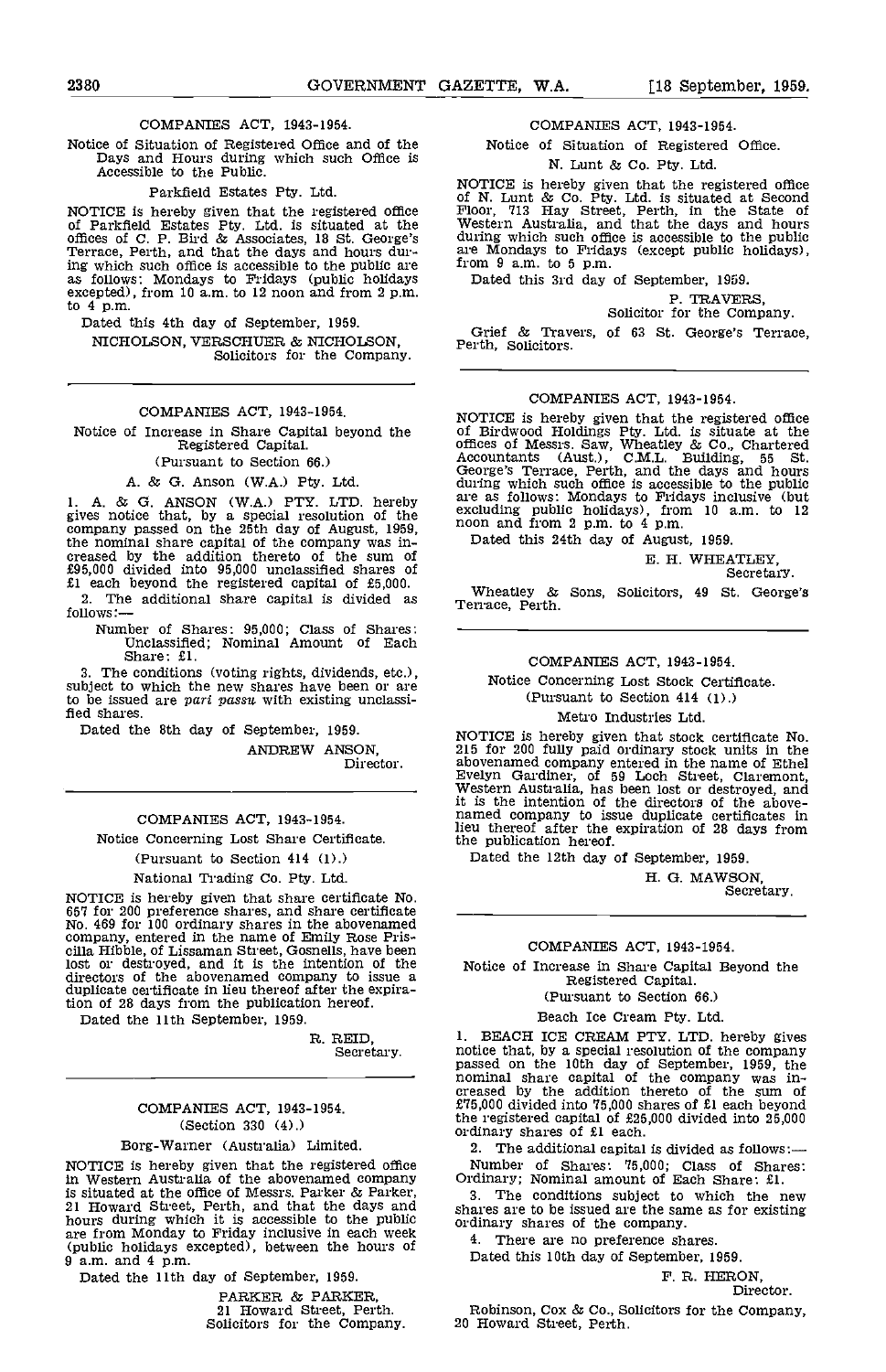### COMPANIES ACT, 1943-1954.

Notice of Situation of Registered Office of a Com-<br>
pany Incorporated outside Western Australia<br>
which carries on Business or is about to carry NOTICE is h<br>
on Business within Western Australia and of  $\frac{26}{5}$  (1) of th the Days and Hours during which such Office is Accessible to the Public.

(Pursuant to Section 330 (4).)

### The Crookes Laboratories Limited.

THE CROOKES LABORATORIES LIMITED hereby gives notice that the registered office of the company is situated at Second Floor, 25 William Street, Perth, and that the days and hours during which such office is accessible o the public are as follows: Monday to Friday inclusive in each week (public holidays excepted), during the hours of 10 am. to 12 noon and 2 p.m. to 4 p.m. 10 a.m. to 12 noon and 2 p.m. to 4 p.m.<br>Dated this 28th day of August, 1959.

A. R. LANG,<br>Agent in Western Australia.

### Western Australia.

### COMPANIES ACT, 1943-1954.

Notice of Intention to Cease Business in Western Australia.

(Pursuant to Section 337.)

Society.

EXECT IS hereby given that The Marine and Fastoral Company Pty. Ltd.<br>
General Mutual Life Assurance Society, a company 26 (1) of the ereby given that, p<br>
registered under Part XI of the Companies Act, Frequency and Act, registered under Part XI of the Companies Act,<br>1943-1954, and having its registered office at 96-98<br>William Street, Perth, in the State of Western been is<br>Australia, intends voluntarily to cease to carry on<br>business in the day of December, 1959. The business of the com-<br>pany will be carried on by Marine and General<br>Insurance Office Limited of the same address.

Dated this 1st day of September, 1959.

## R. H. SISLEY, Agent in Western Australia.

Northmore, Hale, Davy & Leake, 13 Howard Street, Perth, Solicitors for the Company.

### COMPANIES ACT, 1943-1954.

Notice of Change of Company Name. (Pursuant to Section 30 (5).)

### Barclay Pty. Ltd.

NOTICE is hereby given that Barclay Pty. Ltd., has by a special resolution of the company and with the approval of the Registrar of Companies, signified in writing, changed its name to Regent Homes Pty. Ltd.

Dated the 8th day of September, 1959. T. MACFARLANE, Deputy Registrar of Companies.

NOTICE is hereby given that, pursuant to section contin<br>26 (1) of the abovenamed Act, a Certificate of contin<br>Incorporation, as a Limited Company, has this day will h been issued to Dickson Primer Television Services the the CW.A.) Pty. Limited.

Dated this 8th day of September, 1959. T. MACFARLANE,<br>Deputy Registrar of Companies.<br>Companies Office, Supreme Court, Perth, W.A.

IN THE MATTER OF THE COMPANIES ACT, 1943-1954, and in the matter of Commander

NOTICE is hereby given that, pursuant to section 26 (1) of the abovenamed Act, a Certificate of Incorporation as a Limited Company, has this day been issued to Commander Pty. Ltd.

Dated this 8th day of September, 1959.

T. MACFARLANE,<br>Deputy Registrar of Companies.<br>Companies Office,

Supreme Court, Perth, W.A.

IN THE MATTER OF THE COMPANIES ACT, 1943-1954, and in the matter of N. Lunt & Co. Pty. Ltd.

NOTICE is hereby given that, pursuant to section <sup>26</sup> (1) of the abovenamed Act, a Certificate of Incorporation, as a Limited Company, has this day been issued to N. Lunt & Co. fly. Ltd.

Dated this 10th day of September, 1959,

T. MACFARLANE,<br>Deputy Registrar of Companies.<br>Companies Office,

Supreme Court, Perth, W.A.

The Marine and General Mutual Life Assurance IN THE MATTER OF THE COMPANIES ACT, 1943-1954, and in the matter of Mount Gibson

> NOTICE is hereby given that, pursuant to section 26 (1) of the abovenamed Act, a Certificate of Incorporation, as a Limited Company, has this day been issued to Mount Gibson Pastoral Company Pty. Ltd.

Dated this 8th day of September, 1959.

T. MACFARLANE, Deputy Registrar of Companies.

Companies Office,<br>Supreme Court, Perth, W.A.

IN THE MATTER OF THE COMPANIES ACT, 1943-1954, and in the matter of Parkfleld Estates Pty. Ltd.

NOTICE is hereby given that, pursuant to section 26 (1) of the abovenamed Act, a Certificate of Incorporation, as a Limited Company, has this day been issued to Parkfield Estates Pty. Ltd.

Dated this 7th day of September, 1959.

T. MACFARLANE,<br>Deputy Registrar of Companies.

Supreme Court, Perth, W.A.

### DISSOLUTION OF PARTNERSHIP.

### Jean-Jean.

IN THE MATTER OF THE COMPANIES ACT,<br>1943-1954, and in the matter of Dickson Primer 156 St. George's Terrace, Perth, French fashion de-<br>1943-1954, and in the matter of Dickson Primer signers, has been dissolved by mutual co NOTICE is hereby given that the partnership hitherto subsisting between Alice Margaret Ward and Odette Prentis, trading as "Jean-Jean" at 156 Stephers, has been dissolved by mutual consent as on the 30th day of June, 1958. The business will be continued by Alice Margaret Ward solely, and she will receive all moneys payable to the firm, and will receive all moneys payable to the firm, and the firm.

Dated this 7th day of July, 1958,

A. M. WARD. W. I. Keogh, Witness.

0. PRENTIS.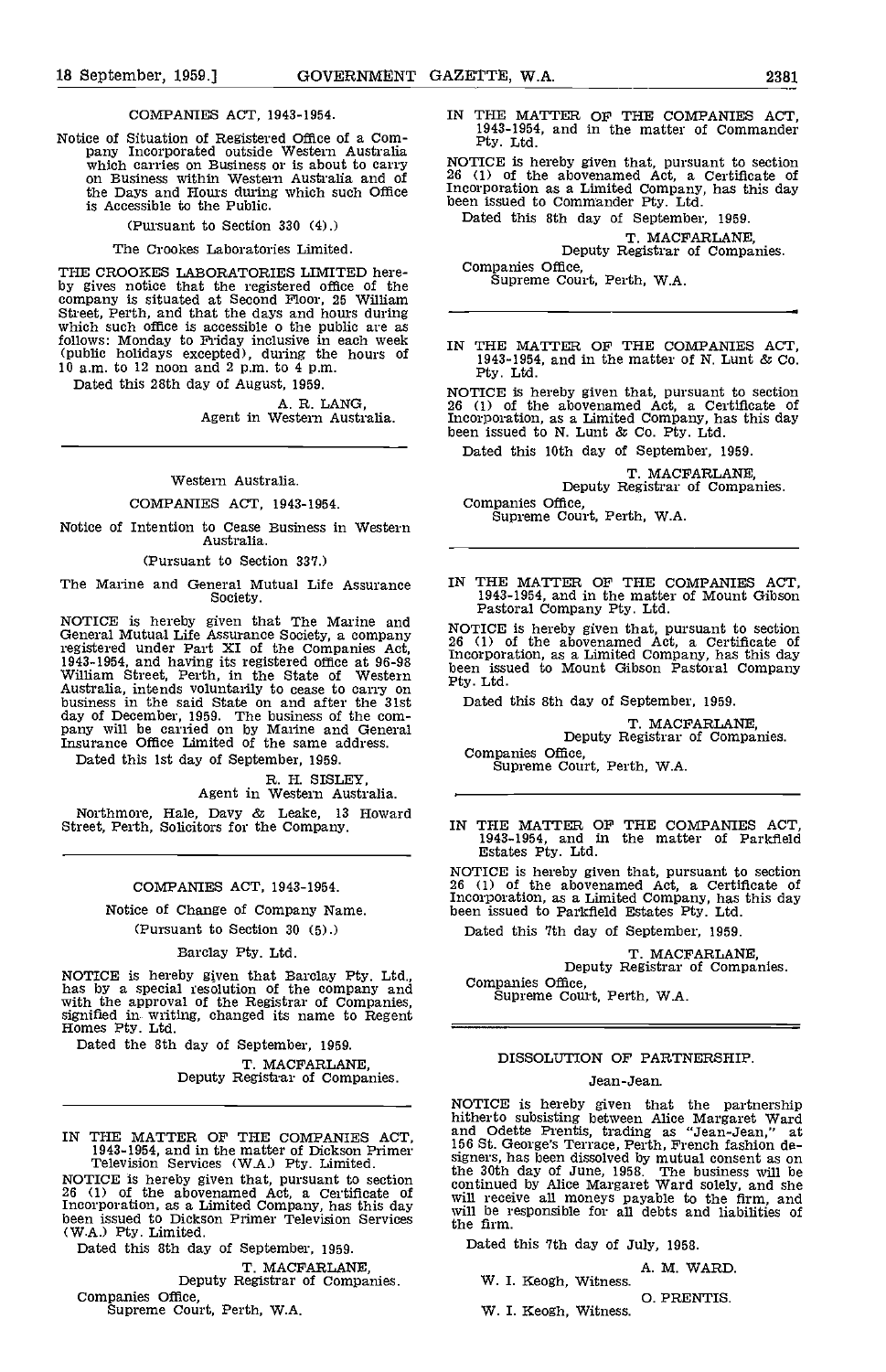IN THE SUPREME COURT OF WESTERN the said der AUSTRALIA-PROBATE JURISDICTION. thereto, havi

In the matter of the Will of Stephen Coninee Mc-<br>Henry, late of Nedlands Park Hotel, Nedlands,<br>in the State of Western Australia, Hotel Pro-

prietor, deceased. ALL claims or demands against the estate of the abovenamed deceased must be sent in writing to the  $\overline{\phantom{a}}$  Executors, as care of the undersigned, on or before the 19th day of October, 1959, after which date IN 1 the said Executors will proceed to distribute the assets of the said deceased amongst the persons entitled thereto having regard only to the claims and emands of which they shall then have had sta notice.

Dated the 3rd day of September, 1959.

DWYER & THOMAS, of 49 William Street, Perth, Solicitors for the Executors.

- IN THE SUPREME COURT OF WESTERN AUSTRALIAPROBATE JURISDICTION.
- In the matter of the Will of Elizabeth Grace Jen-<br>
nings (formerly Elizabeth Grace Harris), late<br>
of 286 Fitzgerald Street, Perth, in the State of<br>
Western Australia, Married Woman, deceased.

NOTICE is hereby given that all persons having claims or demands against the estate of the above-<br>named deceased are hereby required to send par-<br>ticulars in writing thereof to the Executor, The<br>Perpetual Executors, Trustees and Agency Company (W.A.) Limited, of corner of Howard Street and St. George's Terrace, Perth, in the said State, on AU or before the 19th day of October, 1959, after which date the Executor will proceed to distribute the assets of the said deceased amongst the persons In the intitled thereto, having regard only to the claims form and demands of which it shall then have had the notice.

Dated the 4th day of September, 1959.

JOHN WALTON, LL.B.,<br>of 170 St. George's Terrace, Perth,<br>Solicitor for the Executor.

### IN THE SUPREME COURT OF WESTERN AUSTRALIA-PROBATE JURISDICTION.

In the matter of the Will and Estate of Mary Elizabeth Warren, late of No. <sup>5</sup> Seventh Avenue, Bassendean, in the State of Western Australia, Widow, deceased. Australia, Widow, deceased.<br>ALL claims or demands against the estate of the

abovenamed deceased must be sent in writing to the Administrator, care of the undersigned, on or before the 19th day of October, 1959, after which date the said Administrator will proceed to disbut the said Administrator will proceed to distribute the assets of the said deceased amongst the persons entitled thereto having regard only to the claims and demands of which they shall then have had notice.

Dated the 4th day of September, 1959.

KENNETH WATTS HATFIELD, of 23 Barrack Street, Perth, Solicitor for the Administrator.

- IN THE SUPREME COURT OF WESTERN AUSTRALIAPROBATE JURISDICTION.
- In the matter of the Will of Anton Buddrovich, late of Balcatta Beach Road, Tuart Hill, in the State of Western Australia, Retired Market Gardener, deceased.

NOTICE is hereby given that all creditors and <br>other persons having claims or demands against State Insurance Building, other persons having claims or demands against the estate of the abovenamed deceased are re-<br>quested to send particulars thereof in writing to the Executor, Keith Hadley Olney, care of Messrs. Namel Olney & Nevile, Solicitors, C.M.L. Building, St. Medhi<br>George's Terrace, Perth, on or before the 19th day er of October, 1959, after which date the said executer will proceed to distribute the assets of

the said deceased amongst the persons entitled thereto, having regard only to the claims and de- mands of which he shall then have had notice. Dated this 7th day of September, 1959.

OLNEY & NEVILE,<br>Solicitors for the Executor.

## IN THE SUPREME COURT OF WESTERN<br>AUSTRALIA—PROBATE JURISDICTION.

In the matter of the Will of Benjamin Edward Vidgen Cross, formerly of Bedfordale, in the State of Western Australia, but late of 11th Road, Annadale, in the said State, Retired Orchardist, deceased.

ALL claims or demands against the estate of the abovenamed deceased must be sent in writing to<br>the Executor, care of Messrs. Lohrmann, Tindal &<br>Guthrie, of Perpetual Trustees Building, 89 St.<br>George's Terrace, on or before the 19th day of<br>October, 1959, after which date October, 1959, after which date the said Executor will proceed to distribute the assets of the said deceased amongst the persons entitled thereto, having regard only to the claims and demands of which he shall then have ha

Dated the 7th day of September, 1959. LOHRMANN, TINDAL & GUTHRIE,<br>Perpetual Trustees Building,<br>89 St. George's Terrace, Perth,<br>Solicitors for the Executor.

### IN THE SUPREME COURT OF WESTERN AUSTRALIA-PROBATE JURISDICTION.

### Notice to Creditors.

In the matter of the Will of Barbara Sunderland, formerly of Oceanic Hotel, Mosman Park, In the State of Western Australia, but late of 12 Gloster Street, Subiaco, in the said State, Retired School Teacher, deceased.

ALL claims or demands against the estate of the ALL claims or demands against the estate of the<br>abovenamed deceased must be sent in writing to<br>the Executor, The West Australian Trustee, Exe-<br>cutor & Agency Company Limited, of 135 St.<br>George's Terrace, Perth, in the sai entitled thereto having regard only to the claims and demands of which it shall then have had notice.

Dated the 9th day of September, 1959.

JAMES W. PRICKETT, of Seventh Floor, C.M.L. Building, 55 St. George's Terrace, Perth, Solicitor for the Executor.

### IN THE SUPREME COURT OF WESTERN AUSTRALIA-PROBATE JURISDICTION.

### Notice to Creditors and Claimants.

NOTICE is hereby given that all persons having claims or demands against the estates of the under- mentioned deceased persons are hereby required to send particulars of such claims or demands to me in writing on or before the 19th day of October, 1959, after which date I will proceed to distribute the assets of the said deceased persons among those entitled thereto, having regard only to those claims or demands of which I shall then have had notice.

Dated at Perth the 16th day of September, 1959.

J. H. GLYNN,<br>iic Trust Office, Public Trustee.<br>184 St. George's Terrace, Perth, W.A.

Name; Occupation; Address; Date of Death.

Medhurst, Charles Henry; Retired Painter; form-<br>erly of Matlock Street, Mount Hawthorn, but<br>late of 12 Dover Street, Mount Hawthorn;<br>16/7/59.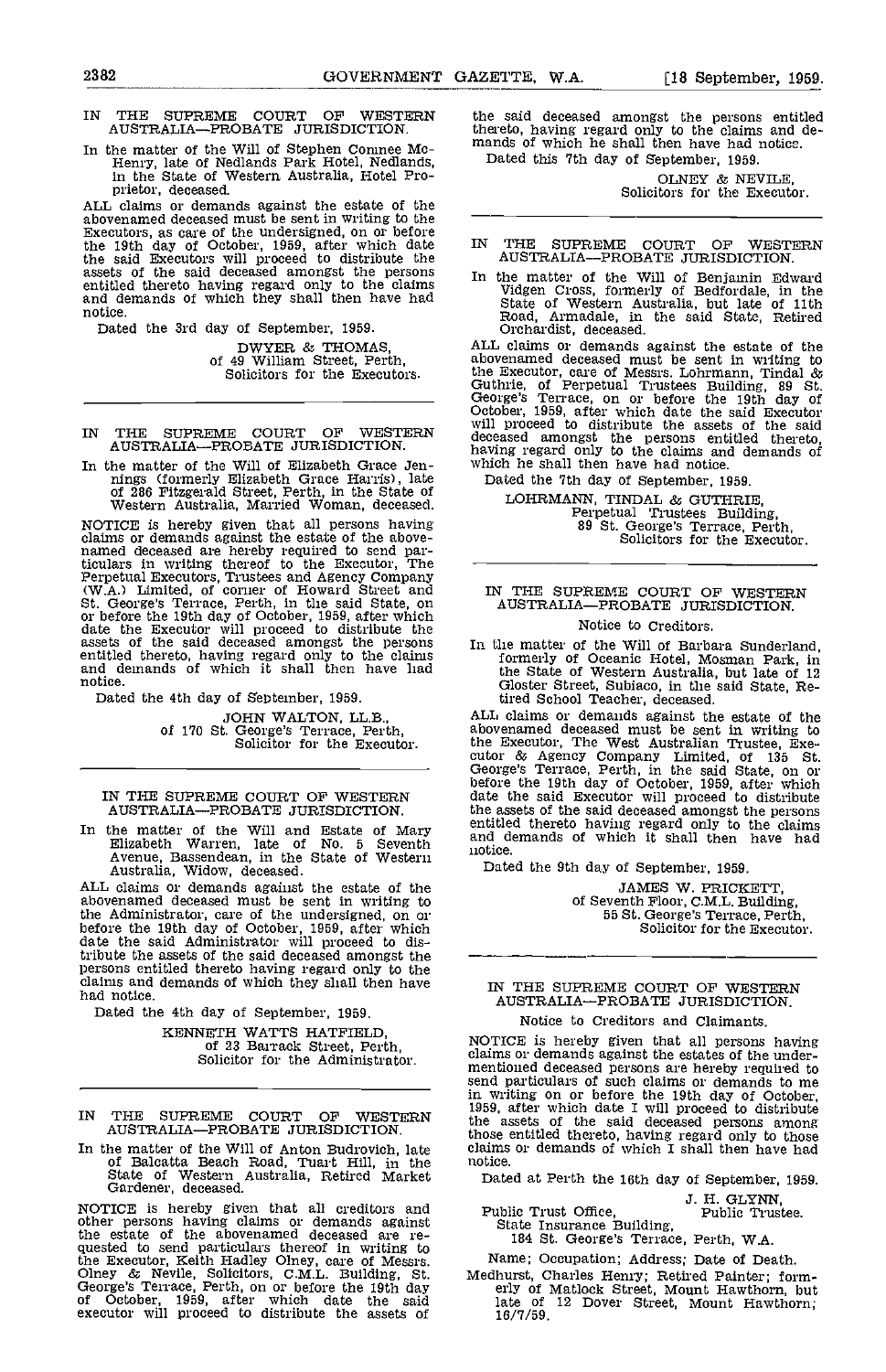- Lofstrand, Olaf Hilmer (also known as Olaf Strom); Retired Timber Worker; late of 23 Lawley Crescent, Mount Lawley; 10/6/59.
- Davis, Clement Bryan; Wool Liaison Officer; late of 90 Williams Road, Nedlands; 21/7/59.
- Jones, Donald Edward; Student; late of 6 Millet Street, Joondanna Heights; 9/8/59.
- Crow, Edward; Retired Railway Employee; form- erly of Isidore Street, North Fremantle, but late of 12 Elizabeth Street, North Fremantle; 17/1/55.
- Redford, Charles Cancellor; Retired; late of 16 Wilberforce Street, North Beach; 20/8/59.
- Steam, Hildred Bryde; Married Woman, late of West Midland; 23/8/55.
- Brown, Charles James (also known as Charles  $J_{\rm am}$  Sannells Brown); Retired Farmer; form-<br>erly of Mandogalup, but late of Nedlands; 6/4/59.
- flowcroft, Albert (also known as Bert Roweroft); W.A.G.R. Employee; late of Williams Road, Pinjarra; 18/8/59.

### PUBLIC TRUSTEE ACT, 1941-1953.

NOTICE is hereby given that pursuant to Section Dried 14 of the Public Trustee Act, 1941-1953, the Public <sup>Drie</sup><br>Trustee has elected to administer the estates of Dro the undermentioned deceased persons.

Dated at Perth the 15th day of September, 1959.

J. H. GLYNN, Public Trustee, 184 St. George's Terrace, Perth.

Name of Deceased; Occupation; Address; Date of Death; Date Election Filed.

Kelleher, Michael Joseph; Engine Driver; formerly of Lyall's Mill, via Collie, but late of 19 Pitt Street, South Perth; 14/12/58; 8/9/59.

Paladini, Isidora; Hairdresser; late of 38 Brisbane Street, Perth; 26/5/59; 9/9/59.

### GOVERNMENT GAZETTE.

### NOTICE.

The Government Gazette is published on Friday in each week, unless interfered with by Public Holidays or other unforeseen circumstances.

SUBSCRIPTIONS.—The subscription to the Government Gazette is as follows:— $E4$  per annum, Government Gazette is as follows: $-54$  per annum,  $£2$  5s, per half year, and £1 5s, per quarter, including postage. Single copies, current year, 2s.; pre-<br>vious years, up to ten years, 4s.; over ten years, '7s.; postage extra.

Subscriptions are required to commence and terminate with a quarter.

### THE W.A. INDUSTRIAL GAZETTE. (Published Quarterly.)

THE Annual Subscription to the above is  $25$  Theoris<br>shillings and the charge for a single copy, seven  $\frac{1}{1}$ shillings and sixpence.

The subscription may be sent to the Government Printer, Station Street, Wembley.

The publication contains reports of all proceed-<br>ings of the Court of Arbitration and Industrial M<br>Boards, all Industrial Agreements, and matter of M<br>a similar industrial nature.

ACTS OF PARLIAMENT, ETC., FOR SALE AT GOVERNMENT PRINTING OFFICE.

|                                                                                                                           |                                                                         |                           |                                       |                               | £      | S.      | d.     |
|---------------------------------------------------------------------------------------------------------------------------|-------------------------------------------------------------------------|---------------------------|---------------------------------------|-------------------------------|--------|---------|--------|
| Abattoirs Act and Amendment                                                                                               |                                                                         |                           |                                       | $\ddotsc$                     | 0      | 2       | 0      |
| Administration Act (Consolidated)                                                                                         |                                                                         |                           |                                       | $\ddotsc$                     | 0      | 4       | 0      |
| Adoption of Children Act                                                                                                  |                                                                         |                           |                                       | $\cdots$                      | 0      | 1       | 6      |
| Associations Incorporation Act                                                                                            |                                                                         |                           |                                       | and                           |        |         |        |
| Regulations                                                                                                               | and the state of                                                        |                           | $\cdots$                              | $\cdots$                      | o      | 2       | 0      |
| Auctioneers Act                                                                                                           |                                                                         |                           |                                       | $\cdots$                      | o      | 1       | 6      |
| Bills of Sale Act                                                                                                         | التبدي المتبدى المتبدي                                                  |                           |                                       | $\cdots$                      | 0      | 3       | 0      |
| Brands Act                                                                                                                | $\ldots \qquad \qquad \ldots \qquad \qquad \ldots \qquad \qquad \ldots$ |                           |                                       | $\ldots$                      | 0      | 2       | 0      |
| Bush Fires Act (Consolidated)                                                                                             |                                                                         |                           |                                       | $\ldots$ .                    | 0      | 4       | 0      |
| Carriers Act                                                                                                              |                                                                         |                           |                                       | $\ldots$                      | 0      | 0       | 6      |
| Child Welfare Act                                                                                                         |                                                                         |                           |                                       |                               | 0      | 3       | 6      |
|                                                                                                                           |                                                                         |                           |                                       | $\cdots$                      |        |         |        |
| Companies Act                                                                                                             |                                                                         |                           |                                       | $\cdots$                      | 0      | 10      | 0      |
| Dairy Industry Act                                                                                                        |                                                                         |                           | $\cdots$                              | $\cdots$                      | 0      | 2       | 0      |
| Dairy Products Marketing Regulation                                                                                       |                                                                         |                           |                                       |                               |        | 2       | 0      |
| Act<br>$\sim$                                                                                                             | <b>Search</b>                                                           | <b>Contract</b>           |                                       | $\cdots$                      | 0      |         |        |
| Declarations and Attestations Act                                                                                         |                                                                         |                           |                                       | <b>Contract</b>               | 0      | 0       | 6      |
| Dentists Act …                                                                                                            |                                                                         |                           | المتبادل المتباد المتباد المتبادر     |                               | 0      | 3       | 0      |
| Dog Act (Consolidated)                                                                                                    |                                                                         |                           |                                       |                               | 0      | 1       | 6      |
| Dried Fruits Act                                                                                                          |                                                                         |                           |                                       |                               | 0      | 2       | 0      |
| Droving Act                                                                                                               |                                                                         |                           |                                       |                               | 0      | 1       | 6      |
| Egg Marketing Act                                                                                                         |                                                                         |                           |                                       | $\cdots$                      | 0      | 1       | 6      |
| Electricity Act                                                                                                           |                                                                         |                           |                                       | $\cdots$                      | 0      | 3       | 0      |
|                                                                                                                           | and the company of the company of the                                   |                           | aaaa in m                             |                               |        | 4       | 0      |
| Electoral Act (Consolidated)                                                                                              |                                                                         |                           |                                       | $\mathbf{A}$ and $\mathbf{A}$ | 0      |         |        |
| Evidence Act (Consolidated)                                                                                               |                                                                         |                           | $\cdots$                              | $\cdots$                      | 0      | 4       | 0      |
| Factories and Shops Act (Consolidated)                                                                                    |                                                                         |                           |                                       |                               | 0      | 4       | 0      |
| Factories and Shops Act Regulations                                                                                       |                                                                         |                           |                                       | $\sim$ $\sim$                 | - 0    | 1       | 0      |
| Factories and Shops Time and Wages                                                                                        |                                                                         |                           |                                       |                               |        |         |        |
| Books—                                                                                                                    |                                                                         |                           |                                       |                               |        |         |        |
| Large<br>$\mathcal{L}_{\text{max}}$ and $\mathcal{L}_{\text{max}}$ . The $\mathcal{L}_{\text{max}}$<br>Small              | <b>Sales</b>                                                            | $\sim 1000$               | $\sim 10^{-11}$                       | $\cdots$<br>$\cdots$          | 0<br>0 | 7<br>5  | 6<br>0 |
| Feeding Stuffs Act                                                                                                        |                                                                         |                           | $\sim 100$ km $^{-1}$<br>$\mathbf{m}$ |                               |        |         | 0      |
|                                                                                                                           |                                                                         |                           |                                       | $\cdots$                      | 0      | 1       |        |
| Fertilisers Act                                                                                                           | المستحدث المساريات                                                      |                           | $\mathbf{m}$                          | $\sim$                        | 0      | 1       | 6      |
| Fire Brigades Act                                                                                                         |                                                                         | $\sim 100$ km s $^{-1}$   |                                       |                               | 0      | 3       | 0      |
| Firearms and Guns Act (Consolidated)                                                                                      |                                                                         |                           |                                       |                               | 0      | 1<br>3  | 6      |
| Fisheries Act (Consolidated)                                                                                              |                                                                         |                           | $\cdots$                              | $\cdots$                      | 0<br>0 | 2       | 0<br>0 |
| Forests Act<br>$\cdots$<br>Fremantle Harbour Trust Act (Consoli-                                                          | $\cdots$                                                                | $\cdots$                  | $\cdots$                              | $\cdots$                      |        |         |        |
| dated)<br><b>Service</b> Contractor                                                                                       | $\sim$ 100 $\sim$                                                       | $\sim 100$ and $\sim 100$ | $\sim$ 100 $\mu$                      | $\cdots$                      | 0      | 3       | 0      |
| Friendly Societies Act and Amendments                                                                                     |                                                                         |                           |                                       |                               | 0      | 3       | 0      |
| Gold Buyers Act and Regulations                                                                                           |                                                                         |                           |                                       | $\frac{1}{2}$                 | 0      | 2       | O      |
| Hawkers and Pedlars Act and Amend-                                                                                        |                                                                         |                           |                                       |                               |        |         |        |
| ment<br><b>Service</b>                                                                                                    | and the state.                                                          |                           | $\cdots$                              | .                             | 0      | 0       | 6      |
| Health Act (Consolidated)                                                                                                 |                                                                         |                           | $\mathbf{r}$                          |                               | 0      | 7       | 0      |
| Hire Purchase Agreement Act (Consoli-                                                                                     |                                                                         |                           |                                       |                               |        |         |        |
| dated)<br>and the state of the state of the state of the state of the state of the state of the state of the state of the |                                                                         |                           | $\sim$                                |                               | 0      | 1       | u      |
| Illicit Sale of Liquor Act<br>Industrial Arbitration Act (Consolidated)                                                   |                                                                         |                           |                                       |                               | 0<br>0 | 1<br>12 | 0      |
| Inebriates Act                                                                                                            |                                                                         |                           |                                       |                               | 0      | 1       | 6<br>0 |
| Infants, Guardianship of, Act                                                                                             |                                                                         |                           | <br>$\cdots$                          |                               | 0      | 1       | 6      |
| Inspection of Machinery Act with Regu-                                                                                    |                                                                         |                           |                                       |                               |        |         |        |
| lations                                                                                                                   |                                                                         |                           |                                       | $\ddotsc$                     | 0      | 4       | 0      |
| Inspection of Scaffolding Act (Consoli-                                                                                   |                                                                         |                           |                                       |                               |        |         |        |
| dated) -<br>المتقدمات المتقدمات المتقدمات                                                                                 |                                                                         |                           | $\sim$ 1000 $\sim$                    | .                             | 0      | 1       | 6      |
| Interpretation Act                                                                                                        |                                                                         |                           | $\ddotsc$                             |                               | 0      | 3       | 0      |
| Irrigation and Rights in Water Act                                                                                        |                                                                         |                           |                                       | $\cdots$                      | 0      | 3       | 0      |
| Justices Act (Consolidated)                                                                                               |                                                                         |                           |                                       | $\cdots$                      | 0      | 4       | 0      |
| Land Act<br>and the state of the state of the                                                                             |                                                                         | $\cdots$                  |                                       | .                             | 0      | 5       | 0      |
| Legal Practitioners Act (Consolidated)                                                                                    |                                                                         |                           |                                       |                               | 0      | 3       | 0      |
| Licensed Surveyors Act                                                                                                    |                                                                         |                           | .                                     |                               | 0      | 2       | 0      |
| Licensing Act and Amendments                                                                                              |                                                                         |                           |                                       | $\cdots$                      | 0      | 4       | 6      |
| Limitation Act                                                                                                            | التبين المتداد                                                          |                           | $\ddotsc$                             | $\ddotsc$                     | 0      | 2       | 0      |
| Limited Partnerships Act                                                                                                  |                                                                         |                           | $\cdots$                              | $\cdots$                      | 0      | 1       | 0      |
| Marine Stores Dealers Act                                                                                                 |                                                                         |                           | $\sim$                                |                               | 0      | 1       | 6      |
| Marriage Act<br>Married Women's Property Act (Consoli-                                                                    | and the state of the state of the                                       |                           | $\cdots$                              | $\ddotsc$                     | 0      | 3       | 0      |
| dated)                                                                                                                    |                                                                         |                           | $\sim$ 100 $\mu$                      |                               | 0      | 1       | 0      |
|                                                                                                                           |                                                                         |                           |                                       |                               |        |         |        |